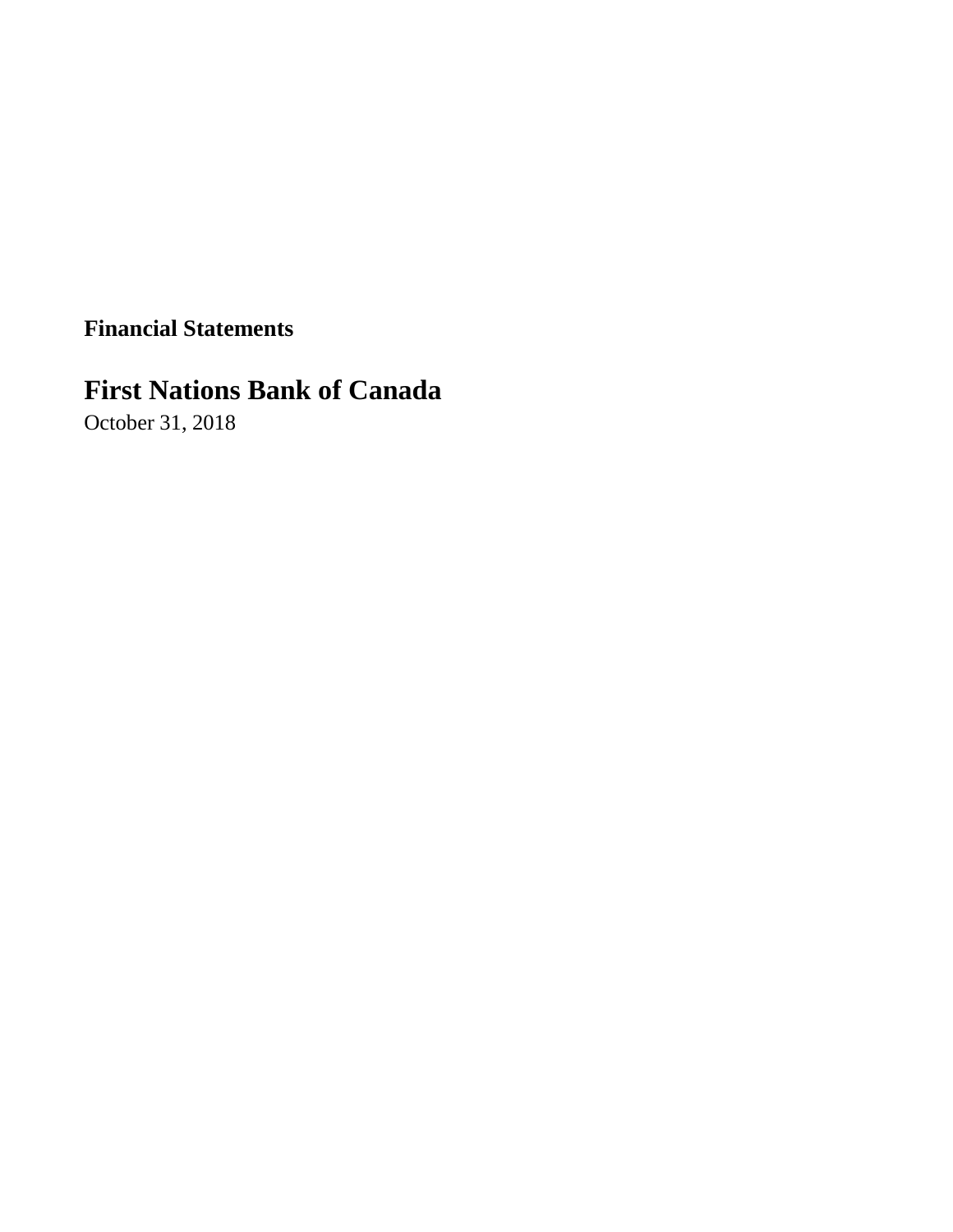## **Independent auditors' report**

#### To the Shareholders of **First Nations Bank of Canada**

We have audited the accompanying financial statements of **First Nations Bank of Canada,** which comprise the statement of financial position as at October 31, 2018 and the statements of comprehensive income, changes in equity and cash flows for the year then ended, and a summary of significant accounting policies and other explanatory information.

#### **Management's responsibility for the financial statements**

Management is responsible for the preparation and fair presentation of these financial statements in accordance with International Financial Reporting Standards, and for such internal control as management determines is necessary to enable the preparation of financial statements that are free from material misstatement, whether due to fraud or error.

#### **Auditors' responsibility**

Our responsibility is to express an opinion on these financial statements based on our audit. We conducted our audit in accordance with Canadian generally accepted auditing standards. Those standards require that we comply with ethical requirements and plan and perform the audit to obtain reasonable assurance about whether the financial statements are free from material misstatement.

An audit involves performing procedures to obtain audit evidence about the amounts and disclosures in the financial statements. The procedures selected depend on the auditors' judgment, including the assessment of the risks of material misstatement of the financial statements, whether due to fraud or error. In making those risk assessments, the auditors consider internal control relevant to the entity's preparation and fair presentation of the financial statements in order to design audit procedures that are appropriate in the circumstances, but not for the purpose of expressing an opinion on the effectiveness of the entity's internal control. An audit also includes evaluating the appropriateness of accounting principles used and the reasonableness of accounting estimates made by management, as well as evaluating the overall presentation of the financial statements.

We believe that the audit evidence we have obtained in our audit is sufficient and appropriate to provide a basis for our audit opinion.

#### **Opinion**

In our opinion, the financial statements present fairly, in all material respects, the financial position of **First Nations Bank of Canada** as at October 31, 2018, and its financial performance and its cash flows for the year then ended in accordance with International Financial Reporting Standards.

Saskatoon, Canada December 12, 2018

Ernst + young LLP

**Chartered Professional Accountants**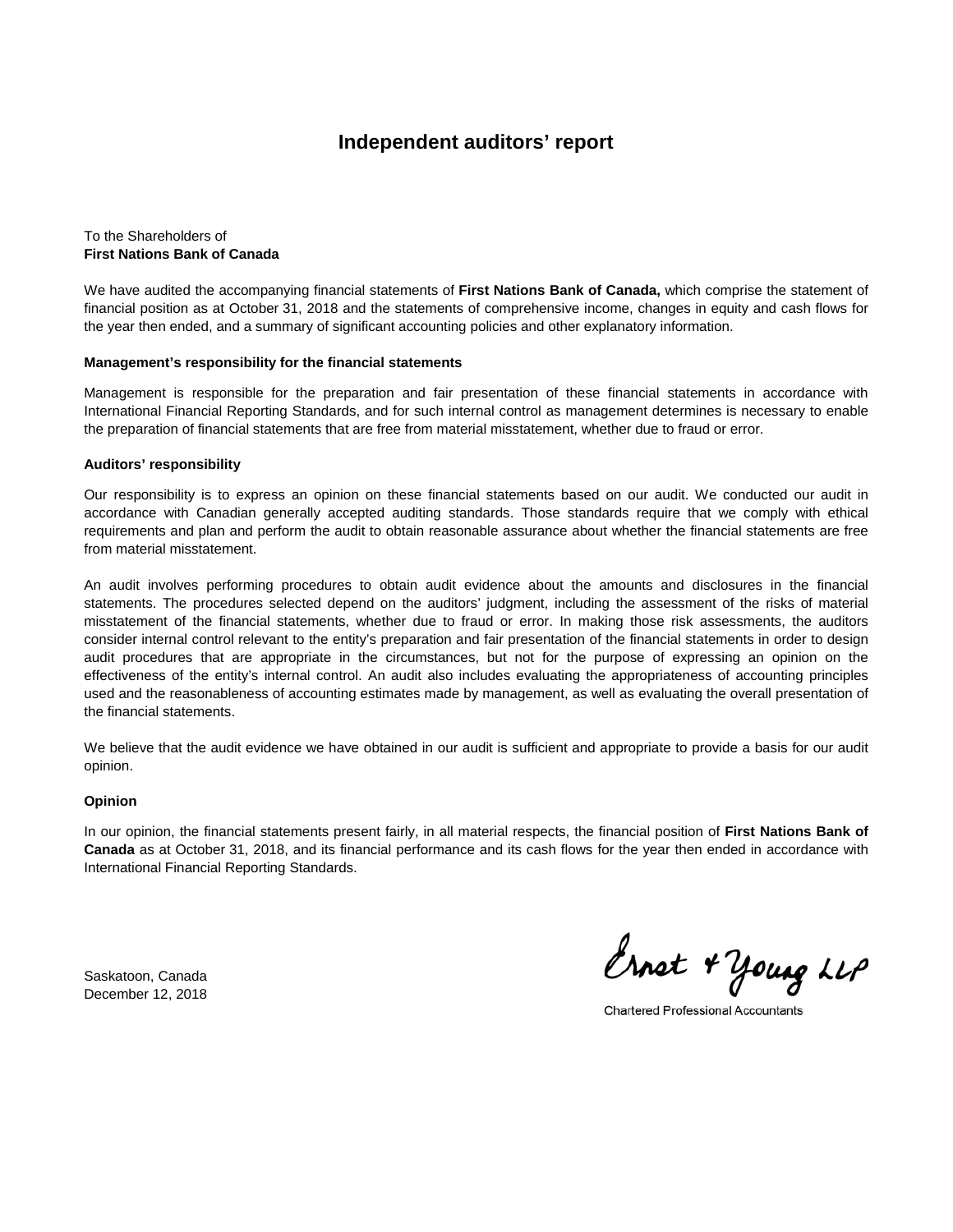## **STATEMENT OF FINANCIAL POSITION**

As at October 31

[in thousands of Canadian dollars]

|                                                       | <b>Notes</b> | 2018    | 2017    |
|-------------------------------------------------------|--------------|---------|---------|
| <b>ASSETS</b>                                         |              |         |         |
| Cash and cash equivalents                             | 5            | 137,311 | 78,564  |
| Interest-bearing deposits with financial institutions | 6            | 50,433  | 60,100  |
| Loans and advances to customers                       | 7            |         |         |
| Mortgage loans                                        |              | 98,632  | 91,512  |
| Personal loans                                        |              | 11,645  | 10,895  |
| <b>Business loans</b>                                 |              | 248,884 | 231,812 |
|                                                       |              | 359,161 | 334,219 |
| Property and equipment                                | 10           | 2,355   | 2,242   |
| Intangible assets                                     | 11           | 2,271   | 2,783   |
| Other assets                                          | 8            | 2,067   | 2,001   |
| <b>Total assets</b>                                   |              | 553,598 | 479,909 |
| <b>LIABILITIES</b><br>Due to customers                |              |         |         |
| Notice deposits                                       |              | 367,037 | 305,338 |
| Medium-term certificates                              |              | 138,138 | 129,397 |
|                                                       |              | 505,175 | 434,735 |
| Derivative financial instrument                       | 17           | 327     | 186     |
| Deferred tax liability                                | 15           | 184     | 463     |
| Other liabilities                                     | 9            | 6,023   | 6,117   |
| Subordinated debentures                               | 13           | 4,199   | 4,167   |
| <b>Total liabilities</b>                              |              | 515,908 | 445,668 |
| Commitments and guarantees                            | 18           |         |         |
| <b>EQUITY</b>                                         |              |         |         |
| Issued capital                                        | 14           | 26,041  | 24,601  |
| Retained earnings                                     |              | 11,649  | 9,640   |
| <b>Total equity</b>                                   |              | 37,690  | 34,241  |
| <b>Total liabilities and equity</b>                   |              | 553,598 | 479,909 |

*The accompanying notes are an integral part of these financial statements.*

Approved by the Board of Directors

 $\mathscr{N}$ 

Director Director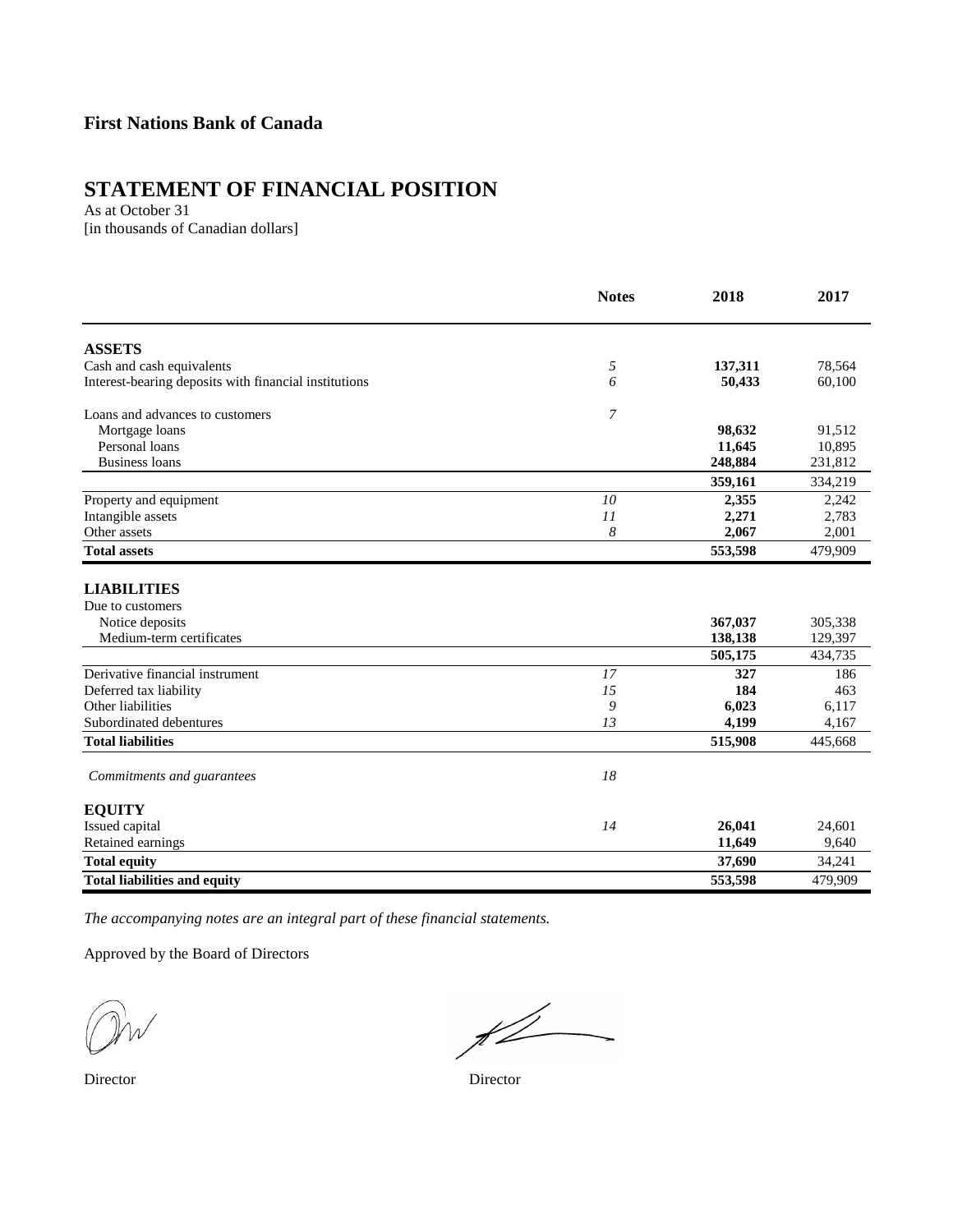## **STATEMENT OF COMPREHENSIVE INCOME**

For the year ended October 31 [in thousands of Canadian dollars]

|                                                       | <b>Notes</b> | 2018   | 2017   |
|-------------------------------------------------------|--------------|--------|--------|
| <b>INTEREST INCOME</b>                                |              |        |        |
| Term and bank deposits                                |              | 2,878  | 1.280  |
| Loans and advances to customer                        |              |        |        |
| Mortgage loans                                        |              | 3,117  | 2,869  |
| Personal loans                                        |              | 878    | 754    |
| <b>Business loans</b>                                 |              | 11,284 | 9.179  |
|                                                       |              | 18,157 | 14,082 |
| <b>INTEREST EXPENSE</b>                               |              |        |        |
| Notice deposits                                       |              | 2,320  | 625    |
| Medium-term certificates                              |              | 1,848  | 1,878  |
| Subordinated debentures                               |              | 302    | 328    |
|                                                       |              | 4,470  | 2,831  |
| Net interest income                                   |              | 13,687 | 11,251 |
| Impairment of credit losses                           | 7            | 230    | 24     |
| Net interest income after provision for credit losses |              | 13,457 | 11,227 |
| Fees and commission                                   |              | 4.062  | 3,821  |
|                                                       |              | 17,519 | 15,048 |
| <b>NON-INTEREST EXPENSES</b>                          |              |        |        |
| Salary and staff benefits                             |              | 7,180  | 6,375  |
| Rent and occupancy                                    |              | 1,869  | 1,823  |
| Marketing                                             |              | 340    | 316    |
| Professional fees                                     |              | 1,099  | 920    |
| Banking platform                                      |              | 2,015  | 1,883  |
| Travel                                                |              | 392    | 345    |
| Other operating expenses                              |              | 497    | 552    |
| Depreciation and amortization                         |              | 1,129  | 1.232  |
| <b>Total operating expenses</b>                       |              | 14,521 | 13,446 |
| Income before income taxes                            |              | 2,998  | 1,602  |
| Income tax expense                                    | 15           | 792    | 395    |
| Net income for the year                               |              | 2,206  | 1,207  |
| Other comprehensive income for the year               |              |        |        |
| <b>Total comprehensive income</b>                     |              | 2,206  | 1,207  |

*The accompanying notes are an integral part of these financial statements.*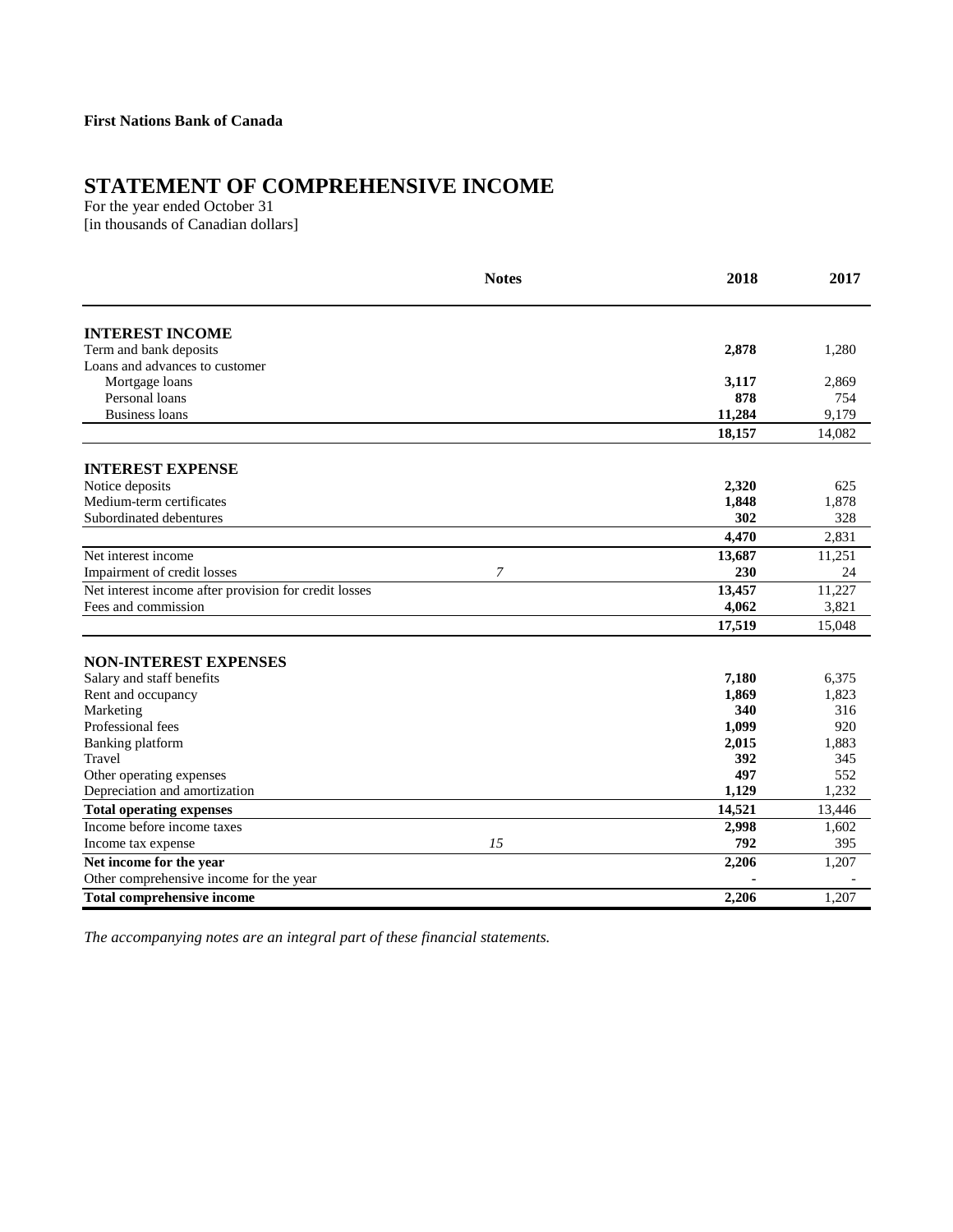# **STATEMENT OF CHANGES IN EQUITY**

[in thousands of Canadian dollars]

|                                         | <b>Issued</b><br>capital | <b>Retained</b><br>earnings | <b>Total</b><br>equity |
|-----------------------------------------|--------------------------|-----------------------------|------------------------|
| As at November 1, 2017                  | 24,601                   | 8,564                       | 33,165                 |
| Total comprehensive income for the year |                          |                             |                        |
| Net income for the year                 |                          | 1,207                       | 1,207                  |
| Total comprehensive income for the year |                          | 1,207                       | 1,207                  |
| Dividends to equity holders             |                          | (131)                       | (131)                  |
| As at October 31, 2017                  | 24,601                   | 9,640                       | 34,241                 |
| Total comprehensive income for the year |                          |                             |                        |
| Net income for the year                 |                          | 2,206                       | 2,206                  |
| Total comprehensive income for the year |                          | 2,206                       | 2,206                  |
| Share capital issuance, net of costs    | 1,440                    |                             | 1,440                  |
| Dividends to equity holders             |                          | (197)                       | (197)                  |
| As at October 31, 2018                  | 26,041                   | 11,649                      | 37,690                 |

*The accompanying notes are an integral part of these financial statements.*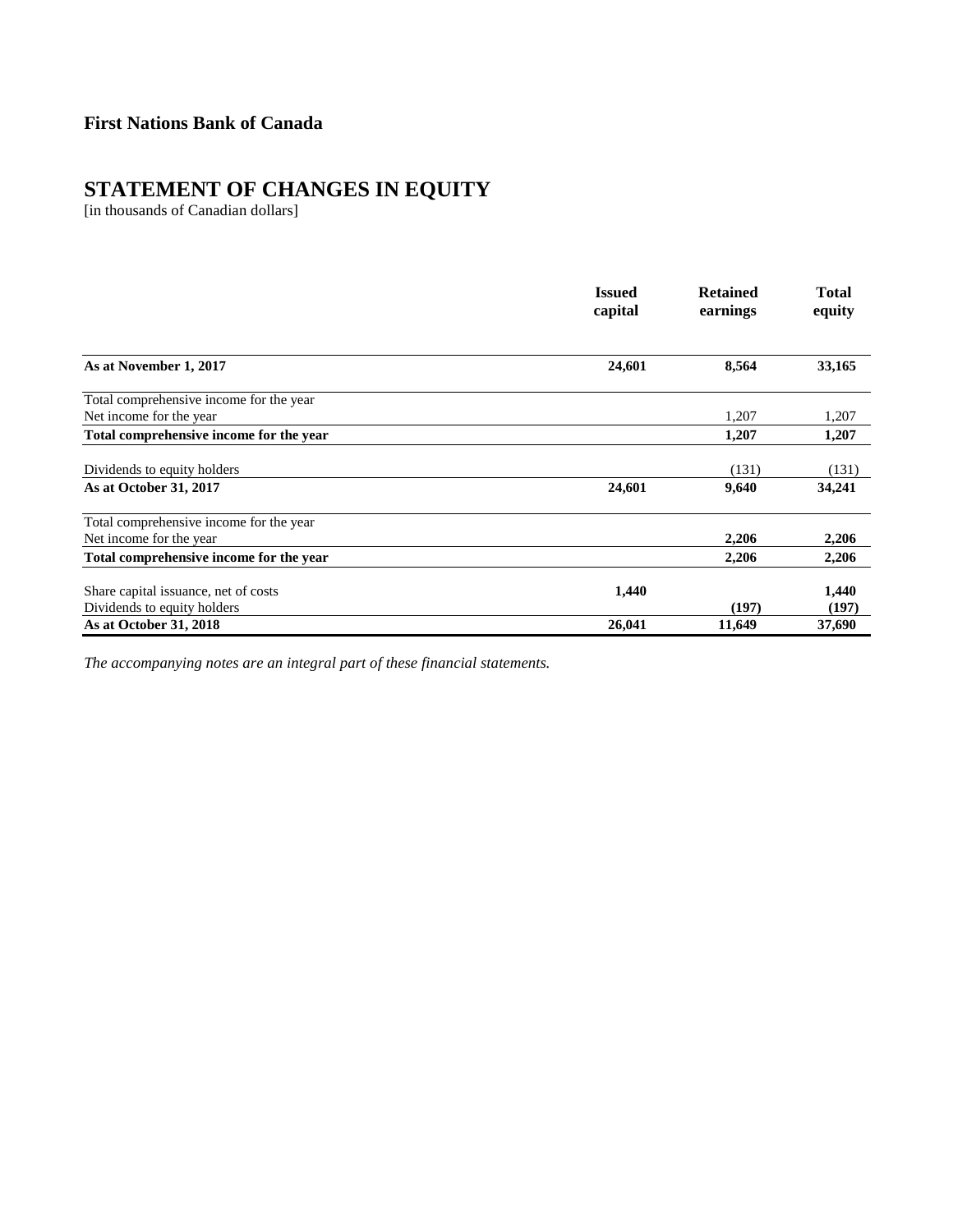## **STATEMENT OF CASH FLOWS**

For the year ended October 31 [in thousands of Canadian dollars]

|                                                                      | 2018          | 2017           |
|----------------------------------------------------------------------|---------------|----------------|
| <b>OPERATING ACTIVITIES</b>                                          |               |                |
| Income for the year                                                  | 2,206         | 1,207          |
| Adjustments:                                                         |               |                |
| Provision for credit losses                                          | 157           | 24             |
| Deferred income taxes                                                | (279)         | (180)          |
| Depreciation and amortization                                        | 1,129         | 1,232          |
| Amortization of subordinated debentures                              | 32            | 58             |
|                                                                      | 3,245         | 2.341          |
| Adjustments for changes in:                                          |               |                |
| Interest receivable                                                  | (90)          | (118)          |
| Interest payable                                                     | (41)          | (114)          |
| Other receivables                                                    | 24            | (139)          |
| Derivative financial instrument<br>Other liabilities                 | 141<br>(53)   | 148<br>2,269   |
|                                                                      |               |                |
|                                                                      | (19)          | 2.046          |
| Changes in:<br>Mortgage loans                                        | (7,123)       | (5,255)        |
| Personal loans                                                       | (758)         | (633)          |
| <b>Business loans</b>                                                | (17,218)      | (27,208)       |
| Notice deposits                                                      | 61,699        | 78,872         |
| Medium-term certificates                                             | 8,741         | (9,296)        |
|                                                                      | 45,341        | 36.480         |
| Net cash provided by operating activities                            | 48,567        | 40.867         |
|                                                                      |               |                |
| <b>INVESTING ACTIVITIES</b>                                          |               |                |
| Purchase of property and equipment<br>Additions to intangible assets | (635)<br>(95) | (323)<br>(114) |
| Interest-bearing deposits with financial institutions                | 9,667         | (20,100)       |
| Net cash provided by (used in) investing activities                  | 8,937         | (20, 537)      |
|                                                                      |               |                |
| <b>FINANCING ACTIVITIES</b>                                          |               |                |
| Issuance of common shares                                            | 1,440         |                |
| Dividends paid to equity holders                                     | (197)         | (131)          |
| Net cash provided by (used in) financing activities                  | 1,243         | (131)          |
| Net increase in cash and cash equivalents during the year            | 58,747        | 20,199         |
| Cash and cash equivalents, beginning of year                         | 78,564        | 58,365         |
| Cash and cash equivalents, end of year                               | 137,311       | 78,564         |
|                                                                      |               |                |
| <b>Operational cash flows from:</b>                                  |               |                |
| Interest paid                                                        | 4,511         | 2.945          |
| Income taxes paid                                                    | 602           | 538            |
|                                                                      |               |                |

*The accompanying notes are an integral part of these financial statements.*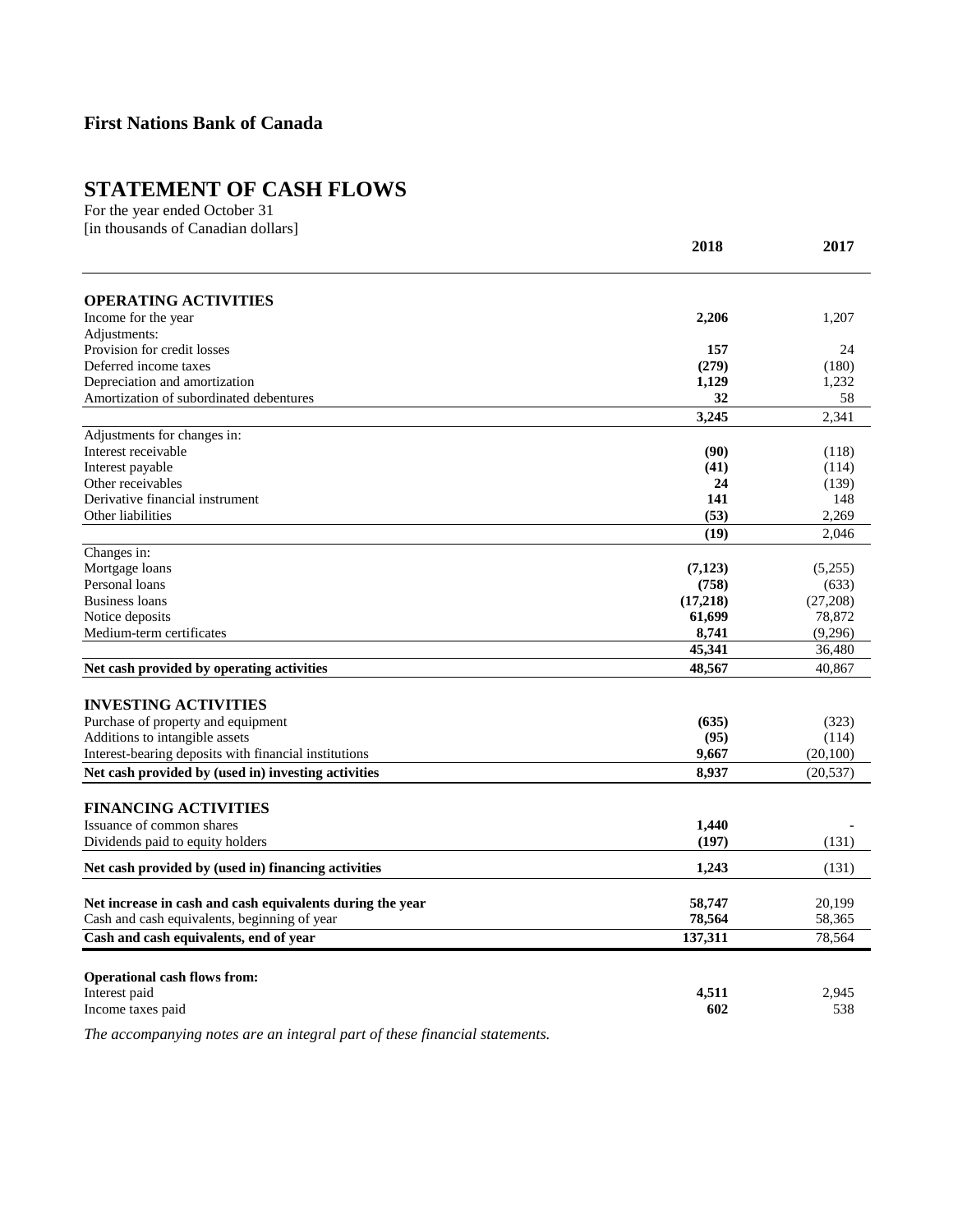## **NOTES TO FINANCIAL STATEMENTS**

[in thousands of Canadian dollars, unless otherwise indicated]

October 31, 2018

## **1. INCORPORATION AND NATURE OF OPERATIONS**

First Nations Bank of Canada (the Bank) is a bank domiciled in Canada. The Bank was incorporated under the Bank Act [1992 as amended] by Letters Patent dated November 19, 1996. The address of the Bank's registered office is 224 4<sup>th</sup> Avenue South, Saskatoon, Saskatchewan. The Bank is primarily involved in providing financial services to the Aboriginal marketplace in Canada.

## **2. BASIS OF PRESENTATION**

### **Statement of compliance**

The financial statements have been prepared in accordance with International Financial Reporting Standards (IFRS) as issued by the International Accounting Standards Board (IASB) and as set out in the Handbook of the Chartered Professional Accountants of Canada (CPA Canada Handbook).

The accounting policies followed by the Bank, including the accounting requirements of the Office of the Superintendent of Financial Institutions Canada (OSFI), conform to IFRS and interpretations issued by the IFRS Interpretations Committee (IFRIC), as published by the IASB. The principal accounting policies applied in the preparation of the financial statements are set out below.

The financial statements were authorized for issue by the Board of Directors on December 11, 2018.

#### **Basis of measurement**

The financial statements have been prepared on the historical cost basis except for derivative financial instruments that have been measured at fair value. The carrying values of recognized assets that are hedged items in fair value hedges, and otherwise carried at amortized cost, are adjusted to record changes in fair value attributable to the risks that are being hedged.

### **Use of estimates and judgements**

The preparation of the financial statements of the Bank in accordance with IFRS requires management to make judgements, estimates and assumptions that affect the application of accounting policies and the reported amounts of assets, liabilities, income and expenses. Actual results could differ from those estimates.

Estimates and underlying assumptions are reviewed on an ongoing basis. Revisions to accounting estimates are recognized in the period in which the estimate is revised and in any future periods affected.

Information about significant areas of estimation uncertainty and critical judgements in applying accounting policies that have the most significant effect on the amounts recognized in the financial statements is discussed below and included in note 7: Loans and advances to customers and note 16: Financial assets and liabilities. Other significant estimates are discussed below.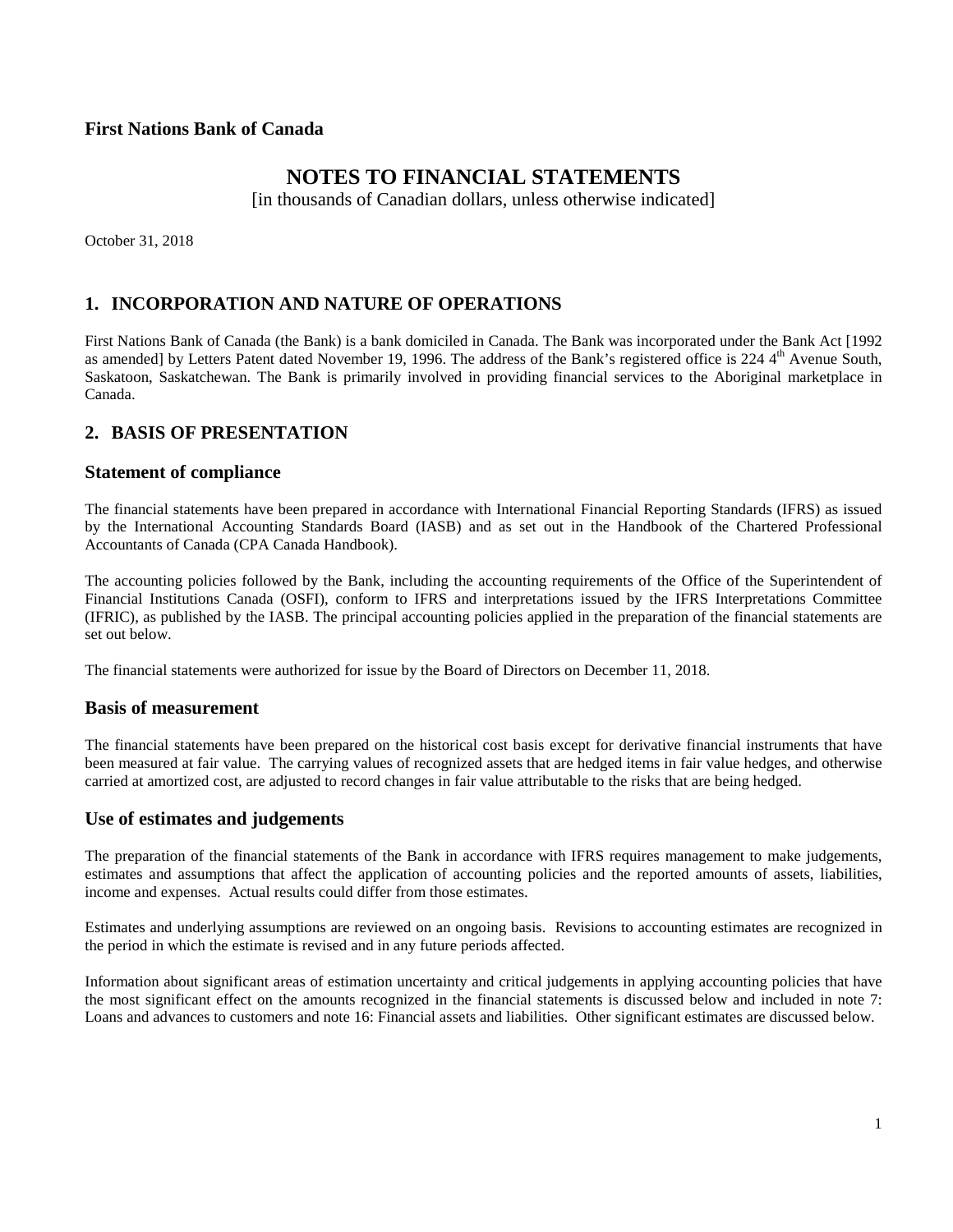## **NOTES TO FINANCIAL STATEMENTS**

[in thousands of Canadian dollars, unless otherwise indicated]

October 31, 2018

## **2. BASIS OF PRESENTATION (continued)**

#### *Depreciation/amortization policies and useful lives*

The Bank depreciates property and equipment and amortizes intangible assets over the estimated useful lives of the assets. In determining the estimated useful life of these assets, significant judgment by management is required. In determining these estimates, the Bank takes into account expectations of the in-service period of these assets. The Bank assesses the estimated useful life of these assets on an annual basis to ensure that they match the anticipated life of an asset from a revenue producing perspective. If the Bank determines that the useful life of an asset is different from the original assessment, changes to depreciation and amortization will be applied prospectively.

#### *Impairment losses on loans and advances*

The Bank reviews its individually significant loans and advances at each statement of financial position date to assess whether an impairment loss should be recorded in the income statement. In particular, management's judgement is required in the estimation of the amount and timing of future cash flows when determining the impairment loss. These estimates are based on assumptions and actual results may differ, resulting in future changes to the allowance. Management determines whether provision should be made due to incurred loss events for which there is objective evidence, but the effects of which are not yet evident. The collective assessment takes account of data from the loan portfolio, and management judgements on the effect of concentrations of risks on each portfolio classification. The impairment loss on loans and advances is disclosed in more detail in note 7.

#### *Taxes*

The Bank's income tax expense reflects an estimate of the cash taxes it expects to pay for the current year, as well as a provision for changes arising in the values of deferred tax assets and liabilities during the year. The tax value of these assets and liabilities is impacted by factors such as accounting estimates inherent in these balances, management's expectations about future operating results, and previous tax audits and differing interpretations of tax regulations by the taxable entity and the responsible tax authorities. Management assesses the likelihood of recovering value from deferred tax assets and adjusts the tax provision.

Deferred tax assets are recognized for all unused tax losses to the extent that it is probable that taxable profit will be available against which the losses can be utilized. Significant management judgment is required to determine the amount of deferred tax assets that can be recognized, based on the likely timing and the level of future taxable profits together with future tax planning strategies.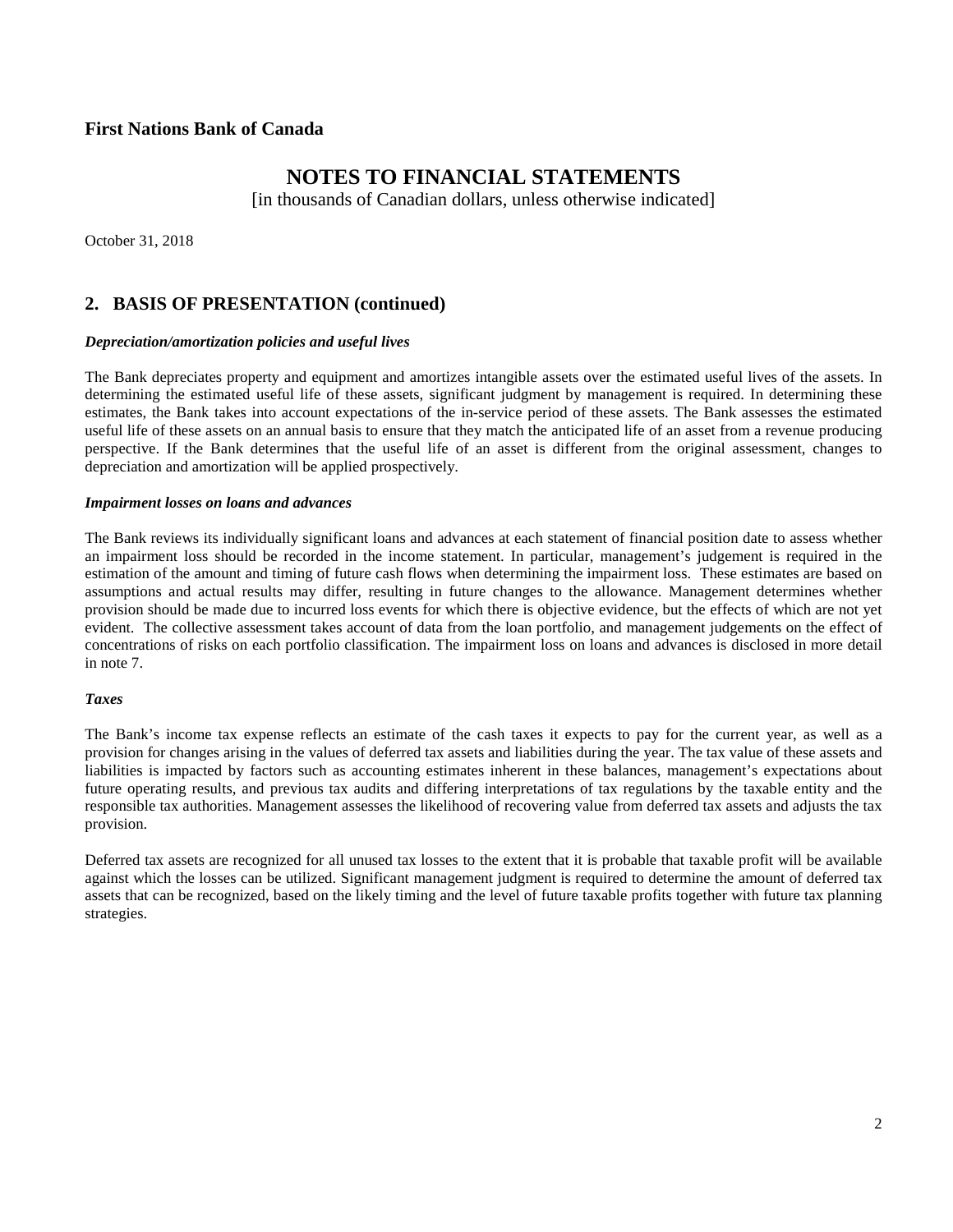## **NOTES TO FINANCIAL STATEMENTS**

[in thousands of Canadian dollars, unless otherwise indicated]

October 31, 2018

## **3. SIGNIFICANT ACCOUNTING POLICIES**

The accounting policies set out below have been applied consistently to all periods presented in these financial statements, unless otherwise indicated.

### **Functional and presentation currency**

The financial statements are presented in Canadian dollars, which is the Bank's functional and presentation currency. All financial information presented in Canadian dollars has been rounded to the nearest thousand unless otherwise indicated.

### **Foreign currency translation**

Transactions denominated in a foreign currency are translated into Canadian dollars at actual exchange rates prevailing at the time the transactions occurred. Monetary assets and liabilities denominated in foreign currencies are translated at the exchange rate prevailing on the financial position date and transactions are translated using the exchange rate prevailing at the date of transaction. Exchange gains or losses on translation of monetary assets and liabilities are included in net income in the period incurred.

### **Cash and cash equivalents**

Cash and cash equivalents comprise cash on hand, non- restricted current accounts and balances with financial institutions as referred to in the statements of cash flow comprise cash on hand, non–restricted current accounts with financial institutions and amounts due on demand or with an original maturity of three months or less.

#### **Financial instruments**

At initial recognition, the Bank classifies its financial instruments in categories depending on the purpose for which the instruments were acquired including:

- derivatives recorded at fair value through profit or loss,
- held for trading,
- at fair value through profit or loss,
- available-for-sale investments,
- held-to-maturity financial investments; and
- loans and receivables.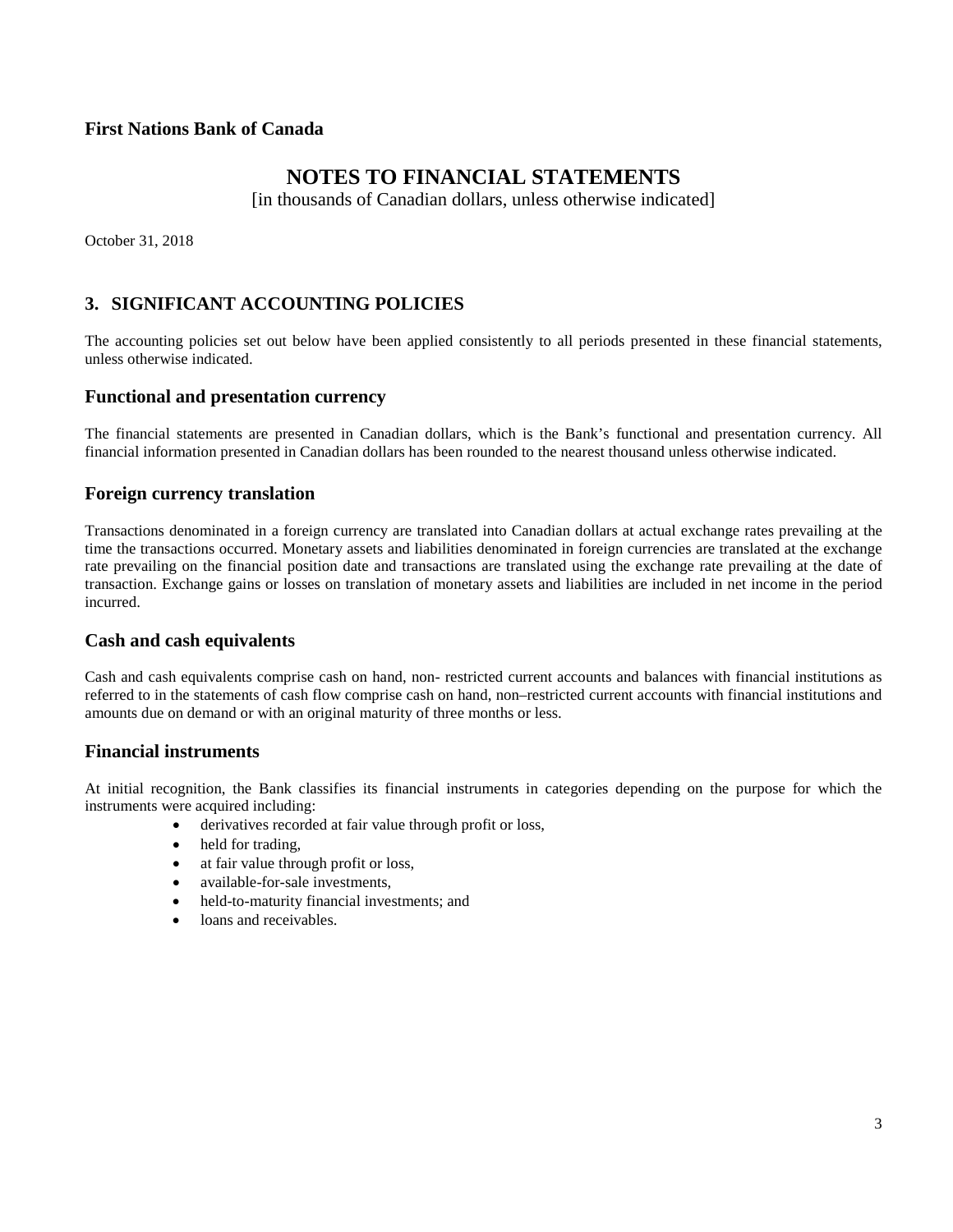## **NOTES TO FINANCIAL STATEMENTS**

[in thousands of Canadian dollars, unless otherwise indicated]

October 31, 2018

## **3. SIGNIFICANT ACCOUNTING POLICIES (continued)**

### **Financial assets**

#### *Fair value through profit or loss*

A financial asset is classified in this category if acquired principally for the purpose of selling or repurchasing in the short-term. Derivatives are also included in this category unless they are designated as hedges. Financial instruments in this category are recognized initially and measured subsequently at fair value, with changes in fair value recognized in the statements of comprehensive income through the profit and loss account.

The Bank does not have any financial assets that are classified as, at fair value through profit or loss, held for trading, availablefor-sale investments and held-to-maturity investments.

#### *Loans and receivables*

Loans are non-derivative financial assets with fixed or determinable payments that are not quoted in an active market other than those:

- that the Bank intends to sell immediately or in the near term and those that the Bank, upon initial recognition, designates as at fair value through profit or loss;
- that the Bank, upon initial recognition, designates as available-for-sale; and
- for which the Bank may not recover substantially all of its initial investment, other than because of credit deterioration, and that the Bank does not intend to sell immediately or in the near term.

Loans are initially measured at fair value plus direct transaction costs and subsequently measured at amortized cost using the effective interest rate method, net of an impairment allowance for credit losses and income. Interest income is recorded on an accrual basis until such time as the loan is classified as impaired.

Interest income is thereafter recognized using the rate of interest used to discount the future cash flows for the purpose of measuring the impairment loss. The resultant carrying value is then continually assessed for impairment at each reporting period and, if necessary, additional impairment losses are recognized.

The Bank considers evidence of impairment for loans at both the individual and collective level.

An impaired loan is any loan where, in management's opinion, there has been a deterioration of credit quality to the extent that the Bank no longer has reasonable assurance as to the timely collection of the full amount of the principal and interest.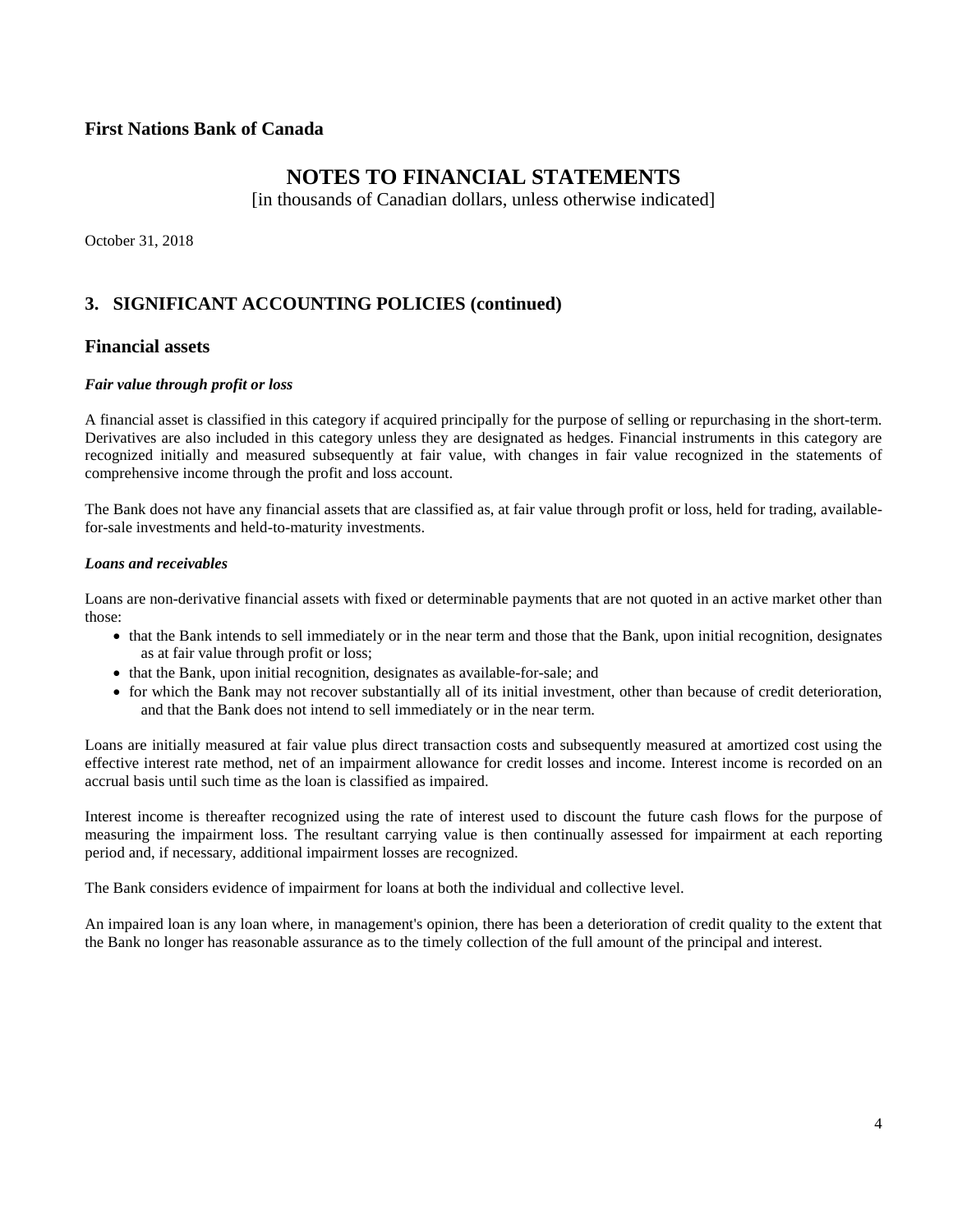## **NOTES TO FINANCIAL STATEMENTS**

[in thousands of Canadian dollars, unless otherwise indicated]

October 31, 2018

## **3. SIGNIFICANT ACCOUNTING POLICIES (continued)**

#### *Derecognition*

A financial asset (or, where applicable, a part of a financial asset or part of a group of similar financial assets) is derecognized when:

- the rights to receive cash flows from the asset have expired; or
- the Bank has transferred its rights to receive cash flows from the asset or has assumed an obligation to pay the received cash flows in full without material delay to a third party under a "pass-through" arrangement; and either (a)
- the Bank has transferred substantially all the risks and rewards of the asset, or (b) the Bank has neither transferred nor retained substantially all the risks and rewards of the asset, but has transferred control of the asset.

#### *Renegotiated loans*

Where possible, the Bank seeks to restructure loans rather than to take possession of collateral. This may involve extending the payment arrangements and the agreement of new loan conditions. Once the terms have been renegotiated, any impairment is measured using the original effective interest rate (EIR) as calculated before the modification of terms and the loan is no longer considered past due. Management continually reviews renegotiated loans to ensure that all criteria are met and that future payments are likely to occur. The loans continue to be subject to an individual or collective impairment assessment, calculated using the loan's original EIR.

### **Financial liabilities**

Financial liabilities within the scope of IAS 39, "Financial Instruments: Recognition and Measurement" are classified as financial liabilities at fair value through profit or loss, loans and borrowings, or as derivatives, as appropriate. The Bank determines the classification of its financial liabilities at initial recognition.

The Bank does not have any financial liabilities that are classified at fair value through profit or loss. All financial liabilities are recognized initially at fair value plus, in the case of debts due to customers, directly attributable transaction costs. Financial liabilities are classified as current liabilities if payment is due within twelve months; otherwise, they are presented as noncurrent liabilities. The Bank's financial liabilities include interest-bearing deposits (i.e. due to customers), borrowings and other payables.

#### *Derivatives recorded at fair value through profit or loss*

The Bank uses interest rate swap derivatives to manage its exposure to interest rate risks. Derivatives are recorded at fair value and carried as assets when their fair value is positive and as liabilities when their fair value is negative. When hedge accounting is not applied, the change in the fair value of the derivative is always recognized in the comprehensive income.

#### *Other payables*

Liabilities for all other payables are carried at the value of the consideration to be paid in the future for services received, whether or not already billed to the Bank.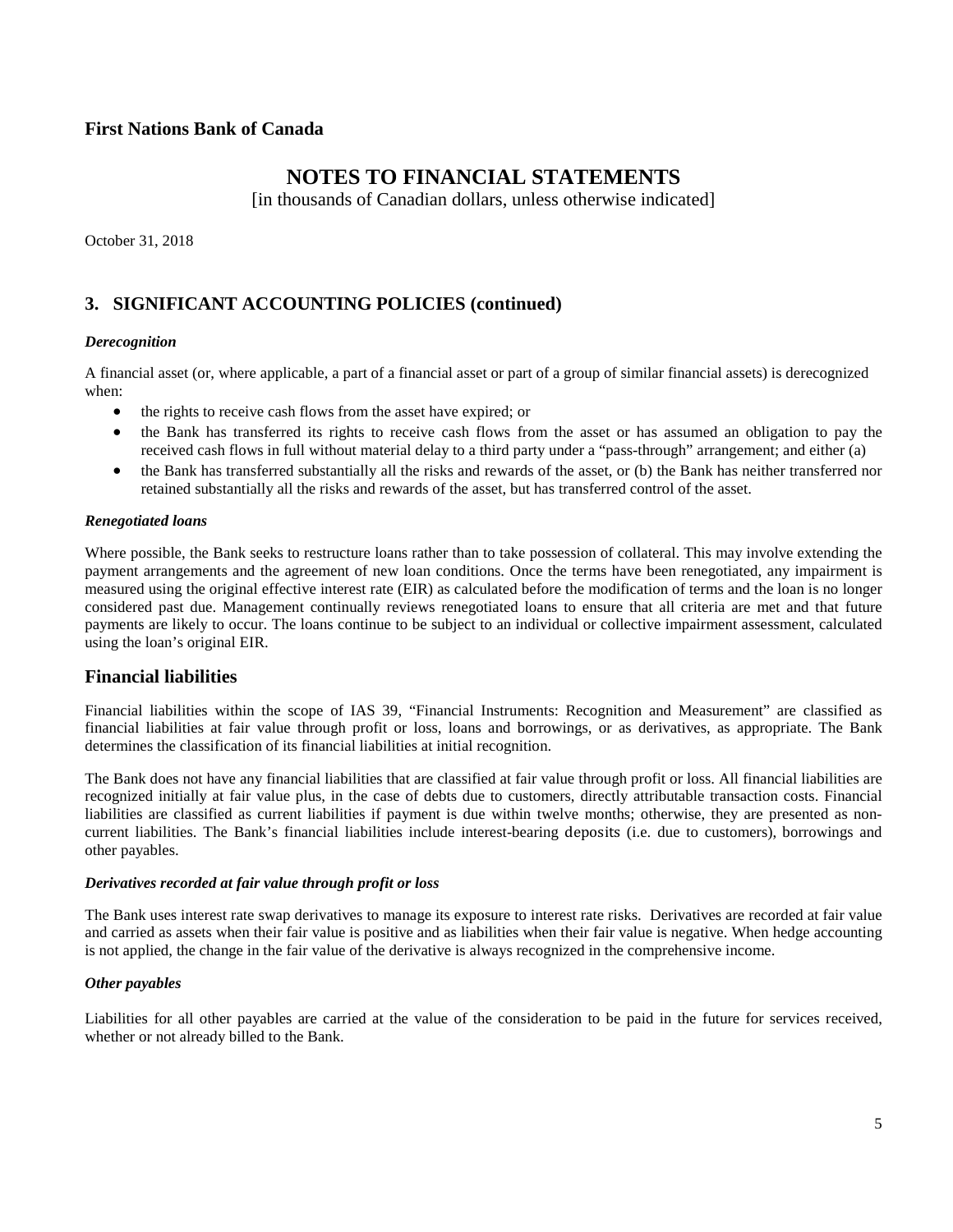## **NOTES TO FINANCIAL STATEMENTS**

[in thousands of Canadian dollars, unless otherwise indicated]

October 31, 2018

## **3. SIGNIFICANT ACCOUNTING POLICIES (continued)**

#### *Derecognition*

A financial liability is derecognized when the obligation under the liability is discharged or cancelled or expires. When an existing financial liability is replaced by another from the same lender on substantially different terms, or the terms of an existing liability are substantially modified, such an exchange or modification is treated as a derecognition of the original liability and the recognition of a new liability, and the difference in the respective carrying amounts is recognized in the statement of comprehensive income.

### **Fair value of financial instruments**

Fair value is the amount for which a financial instrument could be exchanged between knowledgeable and willing parties in an arms' length transaction. The carrying amounts of the Bank's financial assets and financial liabilities do not significantly differ from their fair values due to their short maturities. The Bank utilizes derivatives to hedge its exposure to fluctuation in interest rates.

### **Offsetting of financial instruments**

Financial assets and financial liabilities are offset and the net amount reported in the statement of financial position if there is a currently enforceable legal right to offset the recognized amounts and there is an intention to settle on a net basis, or to realize the assets and settle the liabilities simultaneously.

### **Impairment allowance for credit losses**

An allowance is maintained that is considered adequate to absorb all credit-related losses in the Bank's portfolio of loans and mortgages. The allowance is deducted from the applicable asset in the statement of financial positions.

The impairment allowance consists of individual and collective allowances.

Individual allowances include all of the accumulated provisions for losses on particular assets required to reduce the book values to estimated realizable amounts in the ordinary course of business.

Collective allowances include all the accumulated provisions for losses that are considered to have occurred but cannot be determined on an item-by-item basis. The level of the collective allowance depends upon an assessment of business and economic conditions, historical and expected loss experience, loan portfolio composition and other relevant indicators. The resulting allowance is considered adequate, when combined with the individual allowances, to absorb all credit losses in the portfolio.

Loans are written off, either partially or in full, against the related allowance for credit losses when management judges that there is no realistic prospect of future recovery in respect of amounts written off.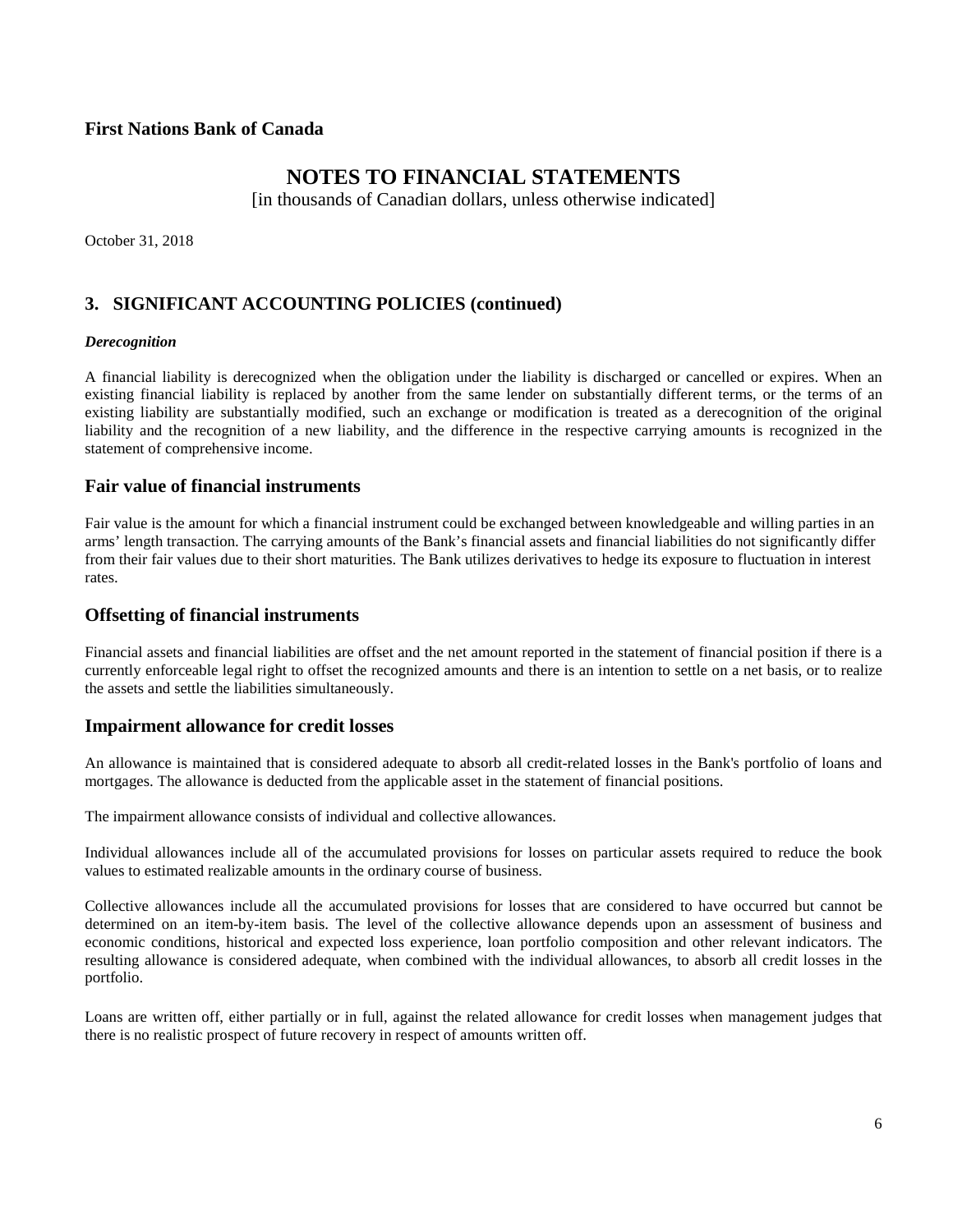## **NOTES TO FINANCIAL STATEMENTS**

[in thousands of Canadian dollars, unless otherwise indicated]

October 31, 2018

## **3. SIGNIFICANT ACCOUNTING POLICIES (continued)**

### **Hedge accounting**

The Bank makes use of interest rate swap derivative instruments to manage interest rates exposures. In order to manage particular risks, the Bank applies hedge accounting for transactions which meet specified criteria.

At inception of the hedge relationship, the Bank formally documents the relationship between the hedged item and the hedging instrument, including the nature of the risk, the risk management objective and strategy for undertaking the hedge and the method that will be used to assess the effectiveness of the hedging relationship at inception and on an ongoing basis. At each hedge effectiveness assessment date, a hedge relationship must be expected to be highly effective on a prospective basis and demonstrate that it was effective (retrospective effectiveness) for the designated period in order to qualify for hedge accounting. A formal assessment is undertaken by comparing the hedging instrument's effectiveness in offsetting the changes in fair value or cash flows attributable to the hedged risk in the hedged item, both at inception and at each quarter end on an ongoing basis. A hedge is expected to be highly effective if the changes in fair value or cash flows attributable to the hedged risk during the period for which the hedge is designated were offset by the hedging instrument in a range of 80% to 125% and were expected to achieve such offset in future periods. Hedge ineffectiveness is recognized in the income statement.

### **Fair value hedges**

For designated and qualifying fair value hedges, the cumulative change in the fair value of a hedging derivative is recognized in the income statement. Meanwhile, the cumulative change in the fair value of the hedged item attributable to the risk hedged is recorded as part of the carrying value of the hedged item in the statement of financial position and is also recognized in the statement of comprehensive income through profit or loss.

If the hedging instrument expires or is sold, terminated or exercised, or where the hedge no longer meets the criteria for hedge accounting, the hedge relationship is discontinued prospectively. For hedged items recorded at amortized cost, the difference between the carrying value of the hedged item on termination and the face value is amortized over the remaining term of the original hedge using the recalculated EIR method. If the hedged item is derecognized, the unamortized fair value adjustment is recognized immediately in the income statement.

### **Share-based payments - Cash-settled transactions**

The Company has a cash-based option plan for a senior executive. The cost of cash-settled transactions is measured initially at fair value at the grant date. This fair value is expensed over the period until the vesting date with recognition of a corresponding liability. The liability is re-measured to fair value at each reporting date up to, and including the settlement date, with changes in fair value recognised in employee benefits expense.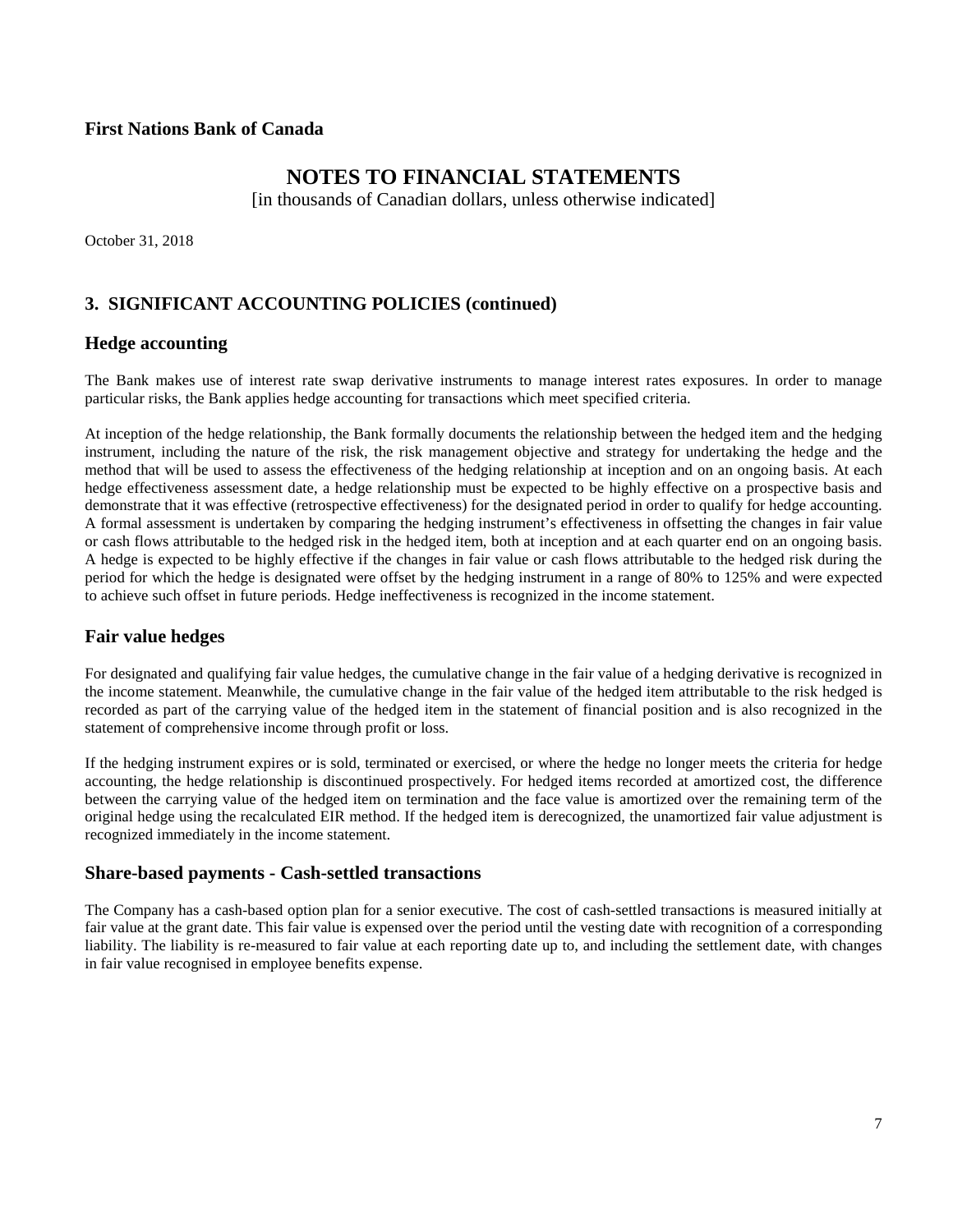## **NOTES TO FINANCIAL STATEMENTS**

[in thousands of Canadian dollars, unless otherwise indicated]

October 31, 2018

## **3. SIGNIFICANT ACCOUNTING POLICIES (continued)**

### **Property and equipment**

Items of property and equipment are measured at cost less accumulated depreciation and accumulated impairment losses, if any. When parts of an item of property or equipment have different useful lives, they are accounted for as separate items (major components) of property and equipment.

The gain or loss on disposal of an item of property and equipment is determined by comparing the proceeds from disposal with the carrying amount of the item of property and equipment, and is recognized in non-interest income or expense in the statement of comprehensive income.

Depreciation is recognized over the estimated lives of each part of an item of property and equipment since this most closely reflects the expected pattern of consumption of the future economic benefits embodied in the asset.

The estimated useful lives for the current and comparative years and depreciation methods are as follows:

| Furniture, fixtures and other equipment | 20% declining balance                      |
|-----------------------------------------|--------------------------------------------|
| Leasehold improvements                  | straight-line over the expected lease term |
| Computer equipment                      | straight-line over 3 years                 |
| Branch prototype project                | straight-line over the expected lease term |

Depreciation methods, useful lives and residual values are reassessed at each reporting date and adjusted if appropriate.

### **Intangible assets**

Intangible assets with finite lives are stated at cost less accumulated amortization and accumulated impairment losses.

Expenditures on internally generated intangible assets are recognized as assets when the Bank is able to demonstrate its intention and ability to complete the development and use the intangible assets in a manner that will generate future economic benefits, and can reliably measure the costs to complete the development. The capitalized costs of internally generated intangible assets include all costs directly attributable to developing the intangible assets and capitalized borrowing costs, and are amortized over their useful lives. Subsequent expenditure on intangible assets is capitalized only when it increases the future economic benefits embodied in the specific asset to which it relates. All other expenditure is expensed as incurred.

Amortization is recognized in profit or loss on a straight-line basis over the estimated useful lives of intangible assets from the date that they are available for use, since this most closely reflects the expected pattern of consumption of the future economic benefits embodied in the assets. The estimated useful lives for the current and comparative year are as follows:

| Website development | straight-line over 3 years                 |
|---------------------|--------------------------------------------|
| Computer systems    | straight-line over 10 years                |
| Small market branch | straight-line over the expected lease term |

Amortization methods, useful lives and residual values are reviewed at each financial year-end and adjusted if appropriate.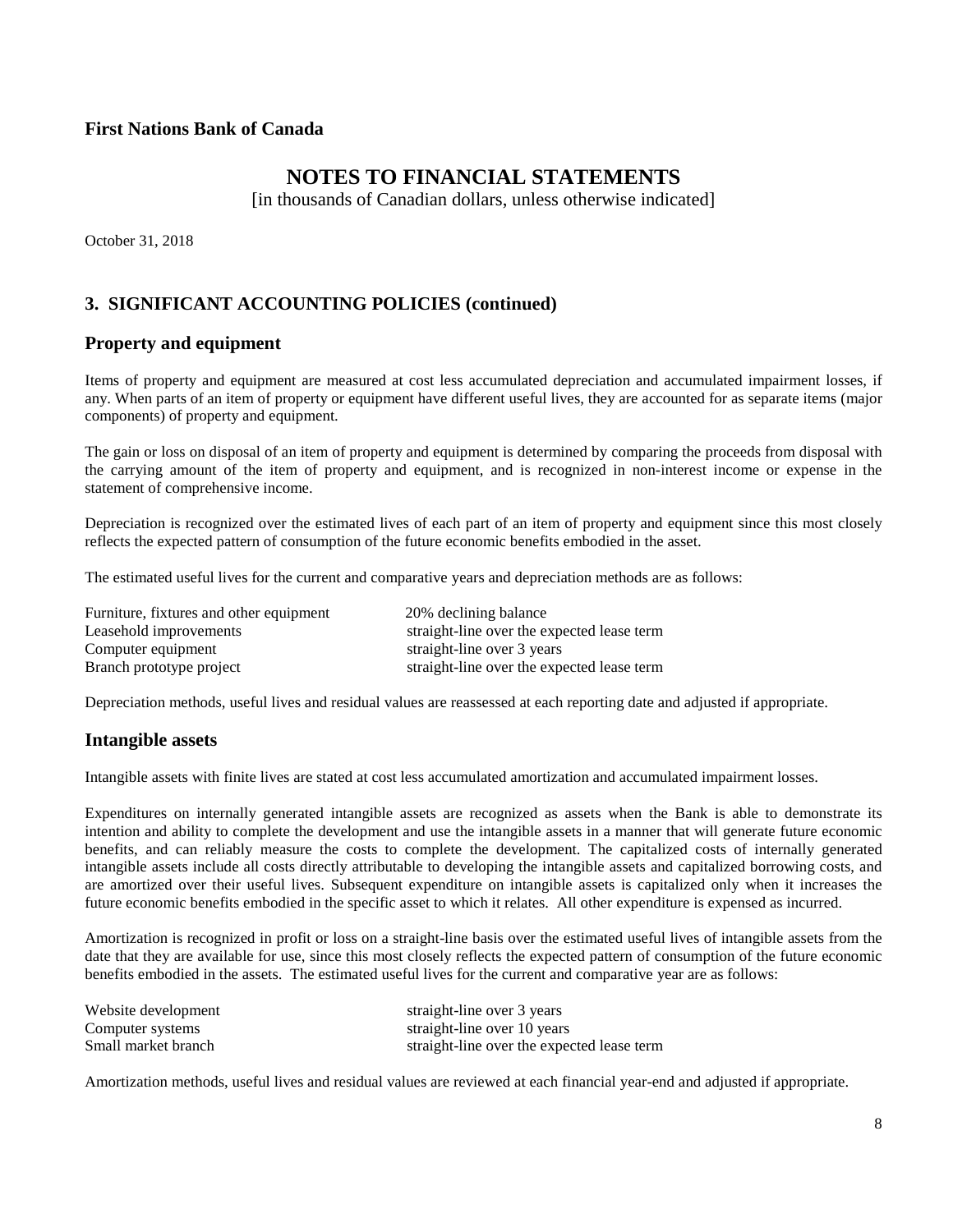## **NOTES TO FINANCIAL STATEMENTS**

[in thousands of Canadian dollars, unless otherwise indicated]

October 31, 2018

## **3. SIGNIFICANT ACCOUNTING POLICIES (continued)**

### **Impairment of non-financial assets**

At the end of each reporting period, the Bank reviews the carrying amounts of its property and equipment and intangible assets to determine whether there is any indication that those assets have suffered an impairment loss. If any such indication exists, the recoverable amount of the asset is estimated in order to determine the extent of the impairment loss (if any). Where it is not possible to estimate the recoverable amount of an individual asset, the Bank estimates the recoverable amount of the cashgenerating unit ("CGU") to which the asset belongs. Where a reasonable and consistent basis of allocation can be identified, corporate assets are also allocated to individual CGU, or otherwise they are allocated to the CGU for which a reasonable and consistent allocation basis can be identified.

Recoverable amount is the higher of fair value less costs to sell and value in use. In assessing value in use, the estimated future cash flows are discounted to their present value using a pre-tax discount rate that reflects current market assessments of the time value of money and the risks specific to the asset for which the estimates of future cash flows have not been adjusted.

If the recoverable amount of an asset (or CGU) is estimated to be less than its carrying amount, the carrying amount of the asset (or CGU) is reduced to its recoverable amount. An impairment loss is recognized immediately in the income statement.

Where an impairment loss subsequently reverses, the carrying amount of the asset (or CGU) is increased to the revised estimate of its recoverable amount, but so that the increased carrying amount does not exceed the carrying amount that would have been determined had no impairment loss been recognized for the asset (or CGU) in prior years. A reversal of an impairment loss is recognized immediately in the income statement.

### **Deferred costs**

Deferred costs include the cash rebates paid on cash back mortgages which are deferred and amortized over the term of the mortgage. Deferred costs also include prepaid insurance costs.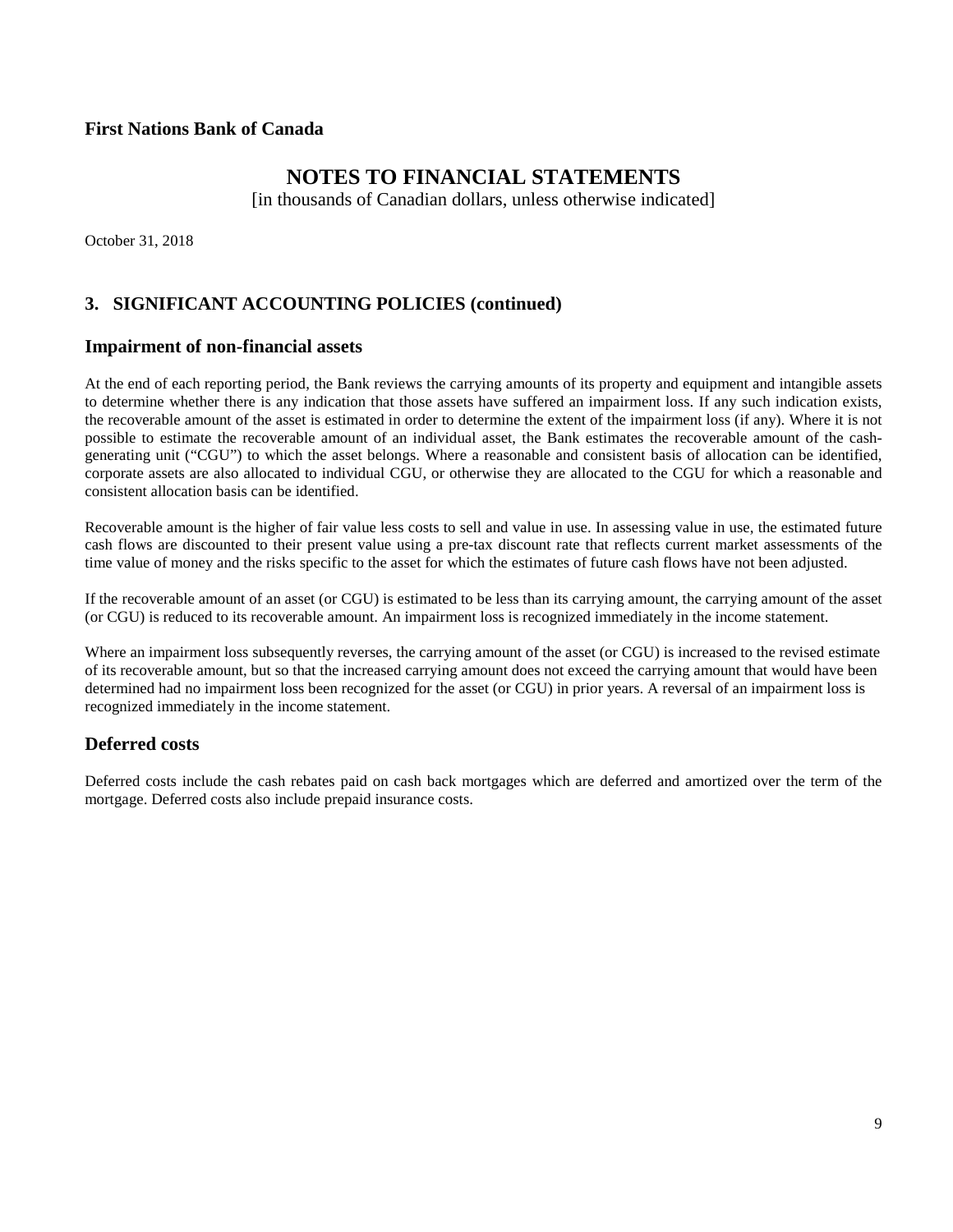## **NOTES TO FINANCIAL STATEMENTS**

[in thousands of Canadian dollars, unless otherwise indicated]

October 31, 2018

## **3. SIGNIFICANT ACCOUNTING POLICIES (continued)**

### **Income taxes**

Income tax expense comprises current and deferred tax. Current tax and deferred tax are recognized in income or loss except to the extent that it relates to items recognized directly in equity or in other comprehensive (loss) income.

Current tax is the expected tax payable or receivable on the taxable income or loss for the year, using tax rates enacted or substantively enacted at the reporting date, and any adjustment to tax payable in respect of previous years. Current tax payable also includes any tax liability arising from the declaration of dividends.

Deferred tax is recognized in respect of temporary differences between the carrying amounts of assets and liabilities for financial reporting purposes and the amounts used for taxation purposes. Deferred tax is not recognized for:

- temporary differences on the initial recognition of assets or liabilities in a transaction that is not a business combination and that affects neither accounting nor taxable profit or loss;
- temporary differences related to investments in subsidiaries to the extent that it is probable that they will not reverse in the foreseeable future; and
- temporary differences arising on the initial recognition of goodwill.

Deferred tax is measured at the tax rates that are expected to be applied to the temporary differences when they reverse, based on the laws that have been enacted or substantively enacted by the reporting date.

Deferred tax assets and liabilities are offset if there is a legally enforceable right to offset current tax liabilities against current tax assets, and they relate to taxes levied by the same tax authority on the same taxable entity, or on different tax entities, but they intend to settle current tax liabilities and assets on a net basis or their tax assets and liabilities will be realized simultaneously.

A deferred tax asset is recognized for unused tax losses, tax credits and deductible temporary differences to the extent that it is probable that future taxable incomes will be available against which they can be utilized. Deferred tax assets are reviewed at each reporting date and are reduced to the extent that it is no longer probable that the related tax benefit will be realized.

#### **Leases - Bank as lessee**

The determination of whether an arrangement is a lease, or contains a lease, is based on the substance of the arrangement and requires an assessment of whether the fulfilment of the arrangement is dependent on the use of a specific asset or assets and the arrangement conveys a right to use the asset.

Leases that transfer substantially all the benefits and risks of ownership to the Bank are recorded as finance lease assets within property and equipment. Costs for all other leases are recorded as operating expense as incurred. For further details on operating leases please refer to note 18.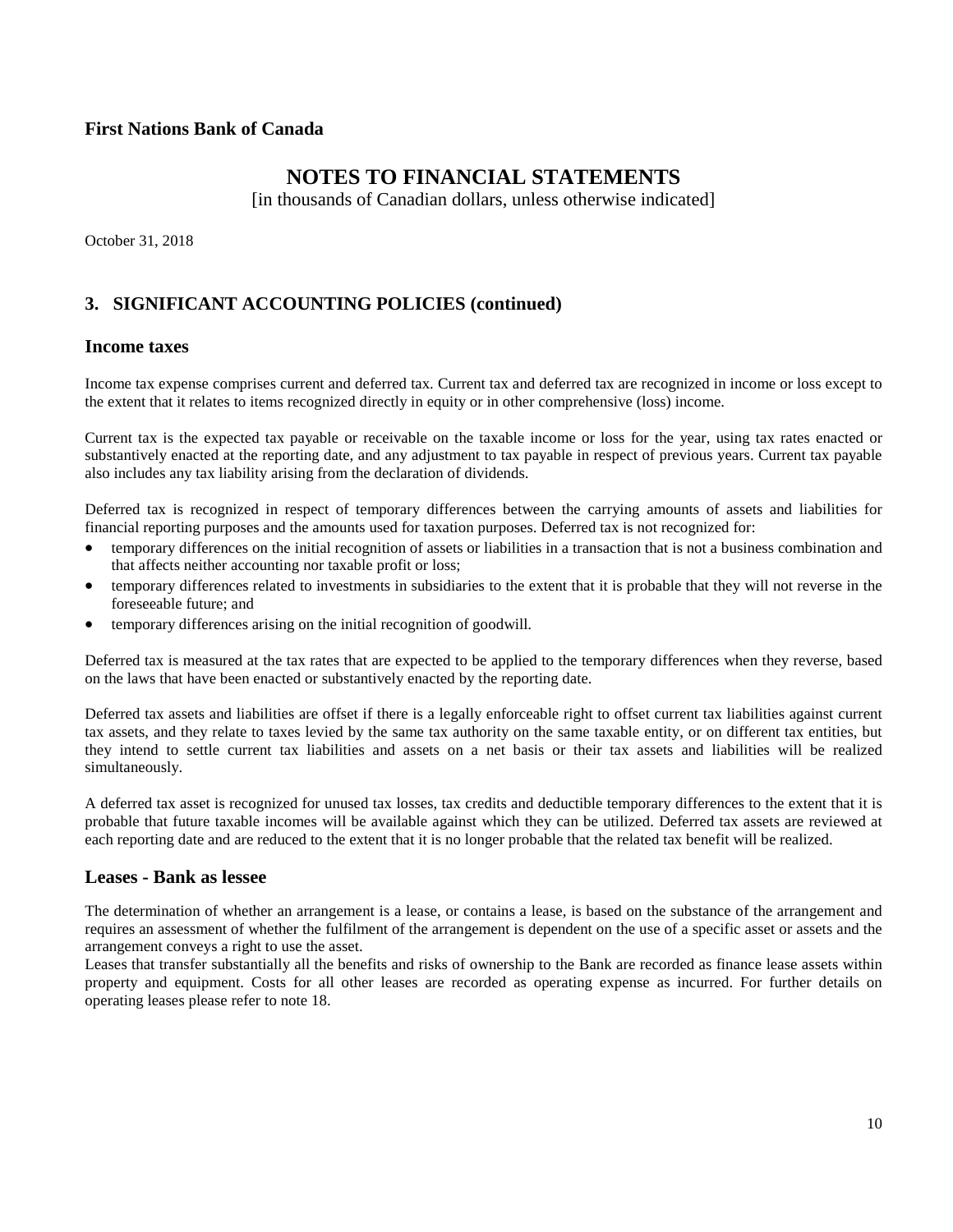## **NOTES TO FINANCIAL STATEMENTS**

[in thousands of Canadian dollars, unless otherwise indicated]

October 31, 2018

## **3. SIGNIFICANT ACCOUNTING POLICIES (continued)**

### **Provisions**

A provision is recognized if, as a result of a past event, the Bank has a present legal or constructive obligation that can be estimated reliably and it is probable that an outflow of economic benefits will be required to settle the obligation. Provisions are determined by discounting the expected future cash flows at a rate that reflects current market assessments of the time value of money and the risks specific to the liability.

### **Contingencies**

Management applies its judgment to the fact patterns and advice it receives from its legal counsel and other advisors in assessing if an obligation is probable (i.e. more likely than not) or remote. This judgment application is used to determine if the obligation is recognized as a liability, as a provision, or disclosed as a contingent liability.

#### **Income and expense recognition**

Income is recognized to the extent that it is probable that the economic benefits will flow to the Bank and the revenue can be reliably measured. The following specific recognition criteria must also be met before revenue is recognized.

For all financial instruments measured at amortized cost and financial instruments designated at fair value through profit or loss, interest income or expense is recorded using the EIR. EIR is the rate that exactly discounts estimated future cash payments or receipts through the expected life of the financial instrument or a shorter period, where appropriate, to the net carrying amount of the financial asset or financial liability. The calculation takes into account all contractual terms of the financial instrument and includes any fees or incremental costs that are directly attributable to the instrument and are an integral part of the EIR, but not future credit losses. The carrying amount of the financial asset or financial liability is adjusted if the Bank revises its estimates of payments or receipts. The adjusted carrying amount is calculated based on the original EIR and the change in carrying amount is recorded as "Interest income" for financial assets and "Interest expense" for financial liabilities.

Once the recorded value of a financial asset or a group of similar financial assets has been reduced due to an impairment loss, interest income continues to be recognized using the rate of interest used to discount the future cash flows for the purpose of measuring the impairment loss.

### **Fee and commission income**

Fees earned for the provision of services over a period of time are accrued over that period. These fees include commission income and other management fees.

Loan commitment fees for loans that are likely to be drawn down and other credit related fees are deferred (together with any incremental costs) and recognized as an adjustment to the EIR on the loan. When it is unlikely that a loan will be drawn down, the loan commitment fees are recognized over the commitment period on a straight-line basis.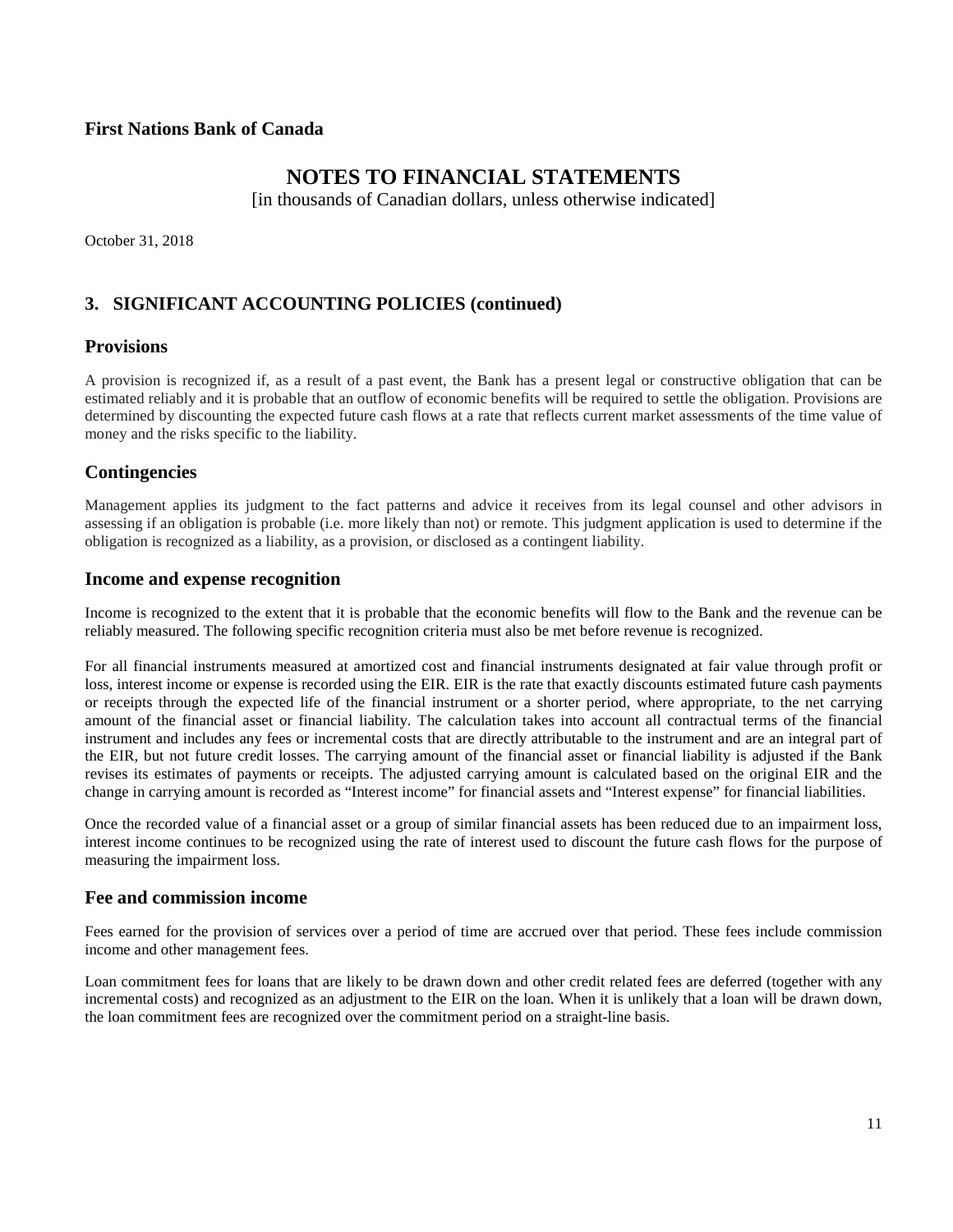## **NOTES TO FINANCIAL STATEMENTS**

[in thousands of Canadian dollars, unless otherwise indicated]

October 31, 2018

## **3. SIGNIFICANT ACCOUNTING POLICIES (continued)**

### **Standards issued but not yet effective**

The standards and interpretations that are issued, but not yet effective, up to the date of issuance of the Bank's financial statements are disclosed below. The Bank intends to adopt these standards, if applicable, when they become effective.

#### *IFRS 9- Financial Instruments*

In July 2014, the IASB issued the final version of IFRS 9 "Financial Instruments", which replaces IAS 39 "Financial Instruments: Recognition and Measurement". This final version includes requirements on: (1) Classification and measurement of financial assets and liabilities; (2) Impairment of financial assets; and (3) General hedge accounting. Accounting for macro hedging has been decoupled from IFRS 9. The Bank has an accounting policy choice to apply hedge accounting requirements of IFRS 9 or IAS 39. The Bank has made the decision to continue to apply the IAS 39 hedge accounting requirements at this time and will comply with the revised hedge accounting disclosures as required by the related amendments to IFRS 7 "Financial Instruments: Disclosures". IFRS 9 is mandatorily effective for annual periods beginning on or after January 1, 2018, which will be November 1, 2018 for the Bank.

IFRS 9 provides a new approach for the classification of financial assets, which shall be based on the cash flow characteristics of the asset and the business model of the portfolio in which the asset is held. IFRS 9 also introduces an expected loss impairment model that is applied to all financial instruments held at amortized cost or fair value through OCI. Under the expected loss model, entities are required to recognize 12-month expected credit losses from the date a financial instrument is first recognized and to recognize lifetime expected credit losses when the credit risk on the financial instrument has increased significantly. The adoption of IFRS 9 is a significant initiative for the Bank supported by a formal governance framework and implementation plan.

As at October 31, 2018, the Bank's current estimate of the adoption of IFRS 9, subject to refinement, is an overall reduction to Shareholders' Equity of approximately \$70 - \$100, of which all is attributable to the adoption of the expected credit loss methodology.

#### *IFRS 15- Revenue from Contracts with Customers*

The IASB issued IFRS 15, which outlines a single comprehensive model for entities to use in accounting for revenue from customers. The standard outlines the principles an entity must apply to measure and recognize revenue relating to contracts with customers. The core principle is that an entity will recognize revenue when it transfers promised goods or services to customers at an amount that reflects the consideration to which the entity expects to be entitled in exchange for transferring goods or services.

IFRS 15 also significantly expands the current disclosure requirements about revenue recognition. In July 2015, the IASB confirmed a one-year deferral of the effective date to annual periods beginning on or after January 1, 2018, which will be November 1, 2018, for the Bank. The Bank has assessed that the impact of adopting IFRS is not material.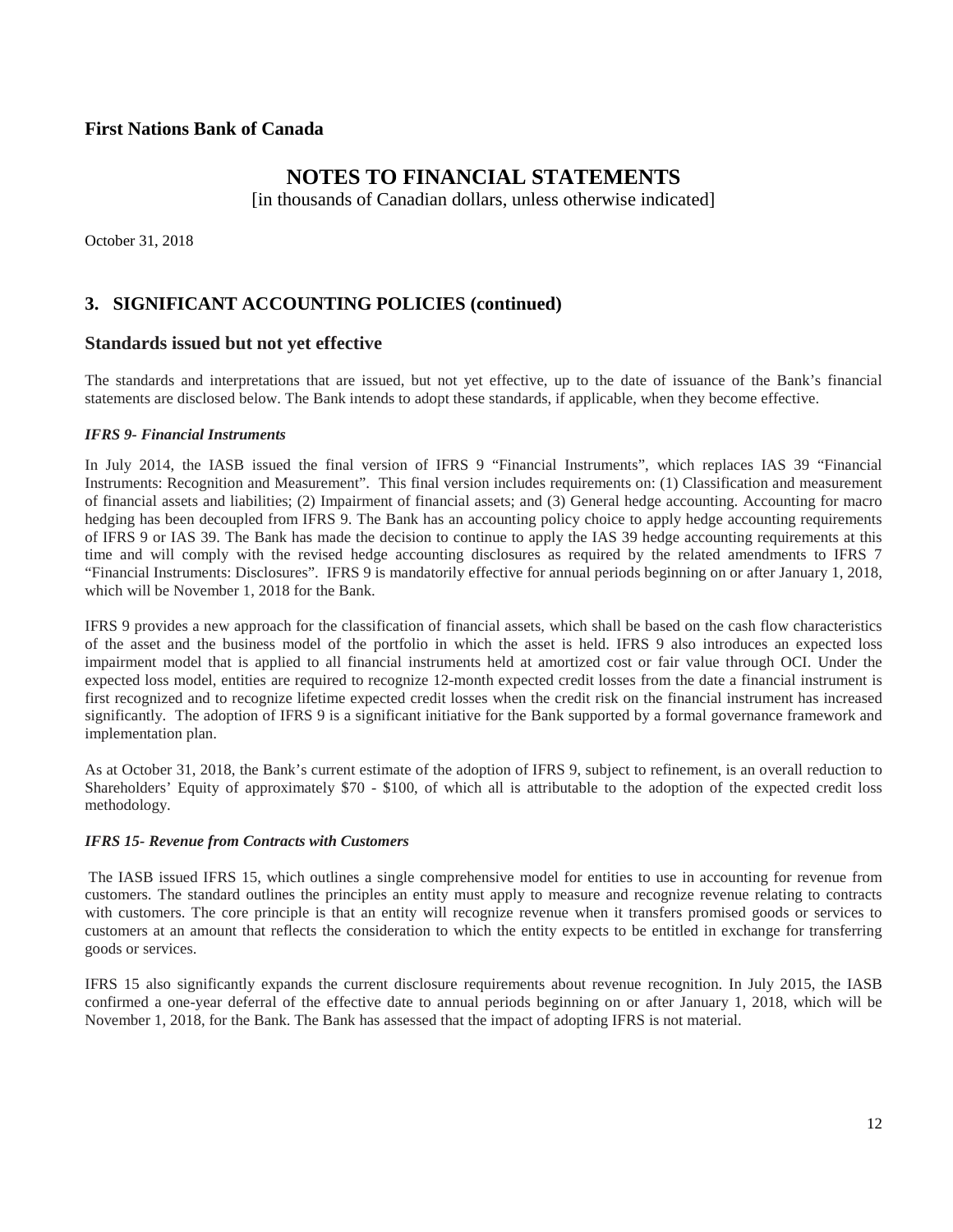## **NOTES TO FINANCIAL STATEMENTS**

[in thousands of Canadian dollars, unless otherwise indicated]

October 31, 2018

## **3. SIGNIFICANT ACCOUNTING POLICIES (continued)**

#### *IFRS 16- Leases*

In January 2016, the IASB issued IFRS 16, Leases (IFRS 16), which will replace IAS 17, introducing a single lessee accounting model for all leases by eliminating the distinction between operating and financing leases. IFRS 16 requires lessees to recognize right-of-use assets and lease liabilities for most leases. Lessees will also recognize depreciation expense on the right-of-use asset and interest expense on the lease liability in the statement of income. Short-term leases, which are defined as those that have a lease term of 12 months or less; and leases of low-value assets are exempt. Lessor accounting remains substantially unchanged.

IFRS 16 is effective for annual periods beginning on or after January 1, 2019, which will be November 1, 2019 for the Bank, and is to be applied retrospectively. Early adoption is permitted only if aligned with or after the adoption of IFRS 15. The Bank is currently assessing the impact of adopting IFRS 16.

#### *IFRS 2- Share-based Payment*

In June 2016, the IASB published amendments to IFRS 2, Share-based Payment, which provide additional guidance on the classification and measurement of share-based payment transactions. The amendments clarify the accounting for cash-settled share-based payment transactions that include a performance condition, the classification of share-based payment transactions with net settlement features for withholding tax obligations, and the accounting for modifications of share-based payment transactions from cash-settled to equity-settled. The amendments to IFRS 2 are effective for annual periods beginning on or after January 1, 2018, which will be November 1, 2018 for the Bank, and is to be applied prospectively; however, retrospective application is permitted in certain instances. Early adoption is permitted. The amendments to IFRS 2 will not have a material impact on the Bank.

### **4. FINANCIAL RISK MANAGEMENT**

The Bank has exposure to the following risks from financial instruments:

- Credit risk<br>• Liquidity risk
- 
- Interest rate risk
- Operational risk<br>• Foreign exchange
- Foreign exchange risk

This note presents information about the Bank's exposure to each of the above risks, the Bank's objectives, policies and processes for measuring and managing risk, and the Bank's management of capital.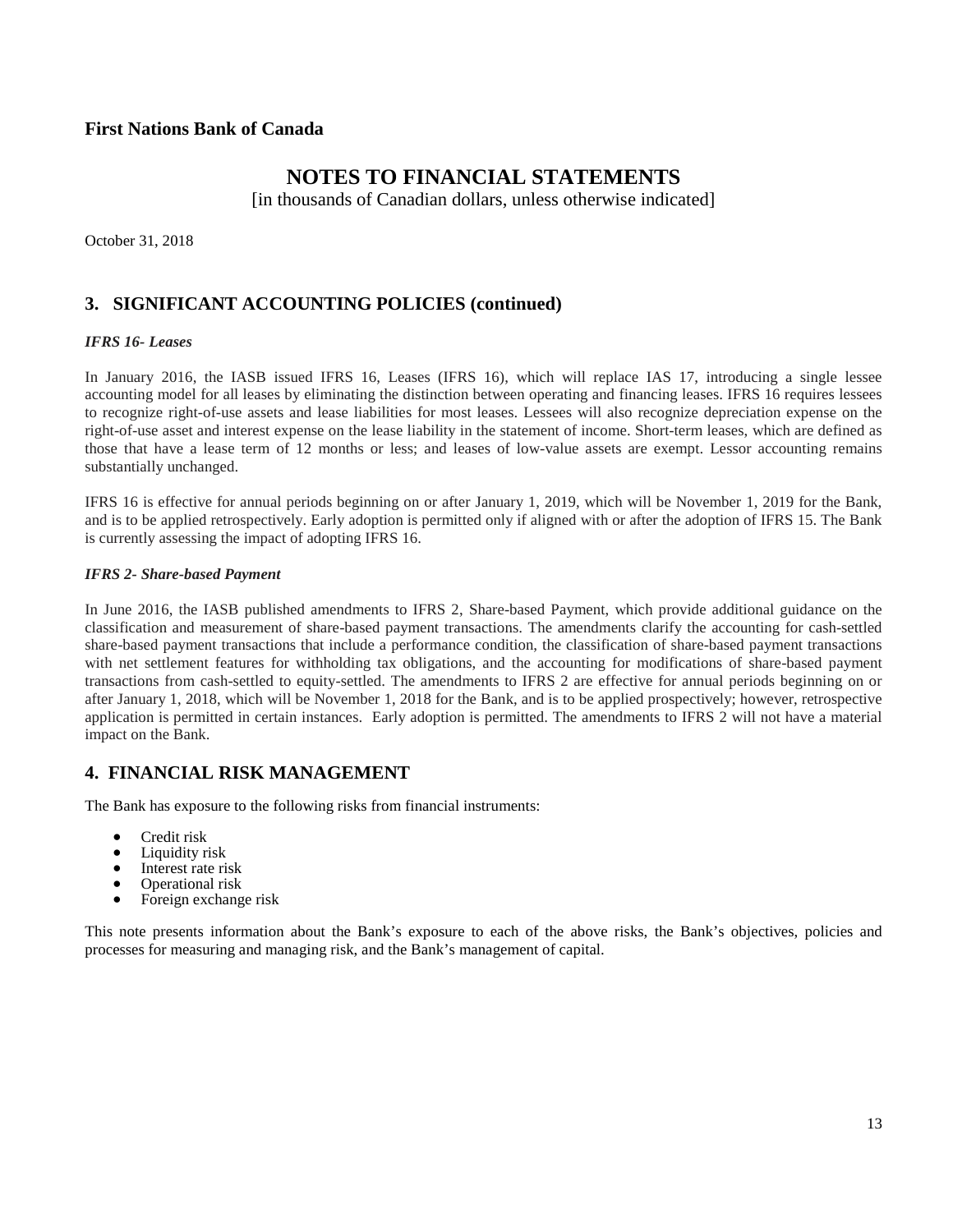## **NOTES TO FINANCIAL STATEMENTS**

[in thousands of Canadian dollars, unless otherwise indicated]

October 31, 2018

## **4. FINANCIAL RISK MANAGEMENT (continued)**

### **Risk management framework**

The Board of Directors has overall responsibility for the establishment and oversight of the Bank's risk management framework. The Bank's risk management policies are established to identify and analyse the risks faced by the Bank, to set appropriate risk limits and controls, and to monitor risks and adherence to limits. Risk management policies and systems are reviewed regularly to reflect changes in market conditions, products and services offered. The Bank, through its training and management standards and procedures, aims to develop a disciplined and constructive control environment in which all employees understand their roles and obligations.

The Audit and Risk Management Committee is responsible for monitoring compliance with the Bank's risk management policies and procedures, and for reviewing the adequacy of the risk management framework in relation to the risks faced by the Bank. The Audit and Risk Management Committee is assisted in these functions by Internal Audit. Internal Audit undertakes both regular and ad hoc reviews of risk management controls and procedures, the results of which are reported to the Audit and Risk Management Committee.

### **(a) Credit risk**

Credit risk is the potential for financial loss if a borrower or counterparty in a transaction fails to meet its agreed payment obligations. Credit risk is managed through the credit risk policies, management guidelines and discretionary limits of the Bank. Guidelines are established to monitor and limit industry risk and group exposure in the portfolio. Refer to note 7 for credit risk exposure.

#### **Analysis of risk concentration**

The Bank's concentrations of risk are managed by client and by industry sector. The maximum credit exposure to any client as at October 31, 2018 was \$8,076 [2017 - \$8,070], before taking account of collateral or other credit enhancements.

The majority of personal loans are secured and a significant portion of mortgage loans are insured. The following table shows the risk concentration by industry for the business loans:

#### **Industry**

|                                | 2018    | 2017    |
|--------------------------------|---------|---------|
|                                | \$      | \$      |
| Financial services             | 158     | 207     |
| Government $-$ others          | 3,745   | 5,179   |
| <b>Government First Nation</b> | 97,665  | 91,149  |
| Health and social              | 7,134   | 7,413   |
| Professional and recreation    | 4,714   | 8,798   |
| Real estate                    | 76,021  | 75,854  |
| Retail                         | 5,199   | 6,906   |
| Transportation                 | 1,893   | 1,873   |
| Hotel and lodging              | 22,026  | 6,510   |
| Others                         | 31,835  | 29,283  |
|                                | 250,390 | 233,172 |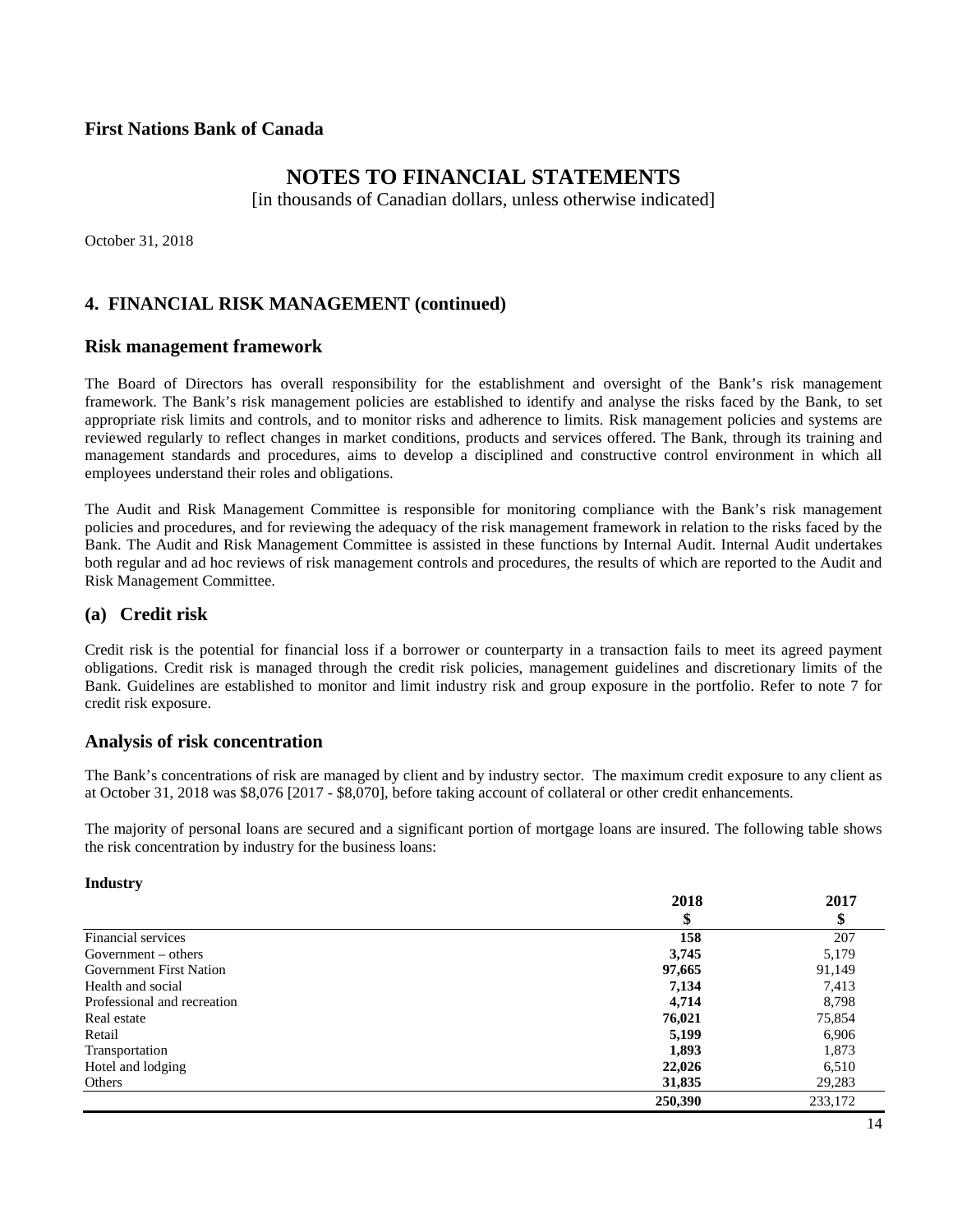## **NOTES TO FINANCIAL STATEMENTS**

[in thousands of Canadian dollars, unless otherwise indicated]

October 31, 2018

## **4. FINANCIAL RISK MANAGEMENT (continued)**

### **(b) Liquidity risk**

Liquidity risk is the risk that the Bank will encounter difficulty in meeting obligations associated with its financial liabilities that are settled by delivering cash or another financial asset.

The Bank monitors its risk to a shortage of funds using a recurring liquidity planning tool. This tool considers the maturity of both its financial investments and financial assets and projected cash flows from operations. The Bank's objective is to ensure that sufficient readily marketable assets are available at all times to cover three months of expected operational cash flows. The Bank also maintains a combination of readily marketable assets and available bank overdraft to meet cash outflow requirements that may arise from a disruption to the normal course of business. This requirement is defined as 6% of commercial term and non-term deposits, 10% of total non-term deposits and term deposits expiring within 30 days. The Bank also measures and monitors concentration of funding sources.

### **(c) Interest rate risk**

The Bank's exposure to the risk of changes in market interest rates relates primarily to mismatches in the Bank's assets and liabilities. The Bank's policy is to measure and manage interest rate risk exposure in earnings and economic value perspectives. The Bank analyses interest rate shock scenarios to estimate the impact of changes in interest rates on both the annual earnings at risk and the economic value of the Bank's equity at risk. The Bank's policy is to limit the variation in annual net interest income caused by a 1% increase (decrease) in market interest to 5% of annual net interest income. In addition, the Bank's policy limits the change in the Bank's economic value caused by a 1% increase (decrease) in market interest rates to 5% of shareholders' equity.

As at October 31, 2018, with other variables unchanged, an increase (decrease) of 1% in interest rates would increase (decrease) annualized net income before tax by approximately \$90 (\$90).

The following tables set out the assets and liabilities on the date of the earlier of contractual maturity or when they re-price. Use of these tables to derive information about the Bank's interest rate risk position is limited by the fact that the date the financial instruments re-price may be different from the earlier of contractual maturity or re-pricing date. Examples of this include mortgages that are shown at contractual maturity but which often prepay earlier, and certain borrowings, which are shown at contractual maturity but which are often redeemed before their contractual maturity.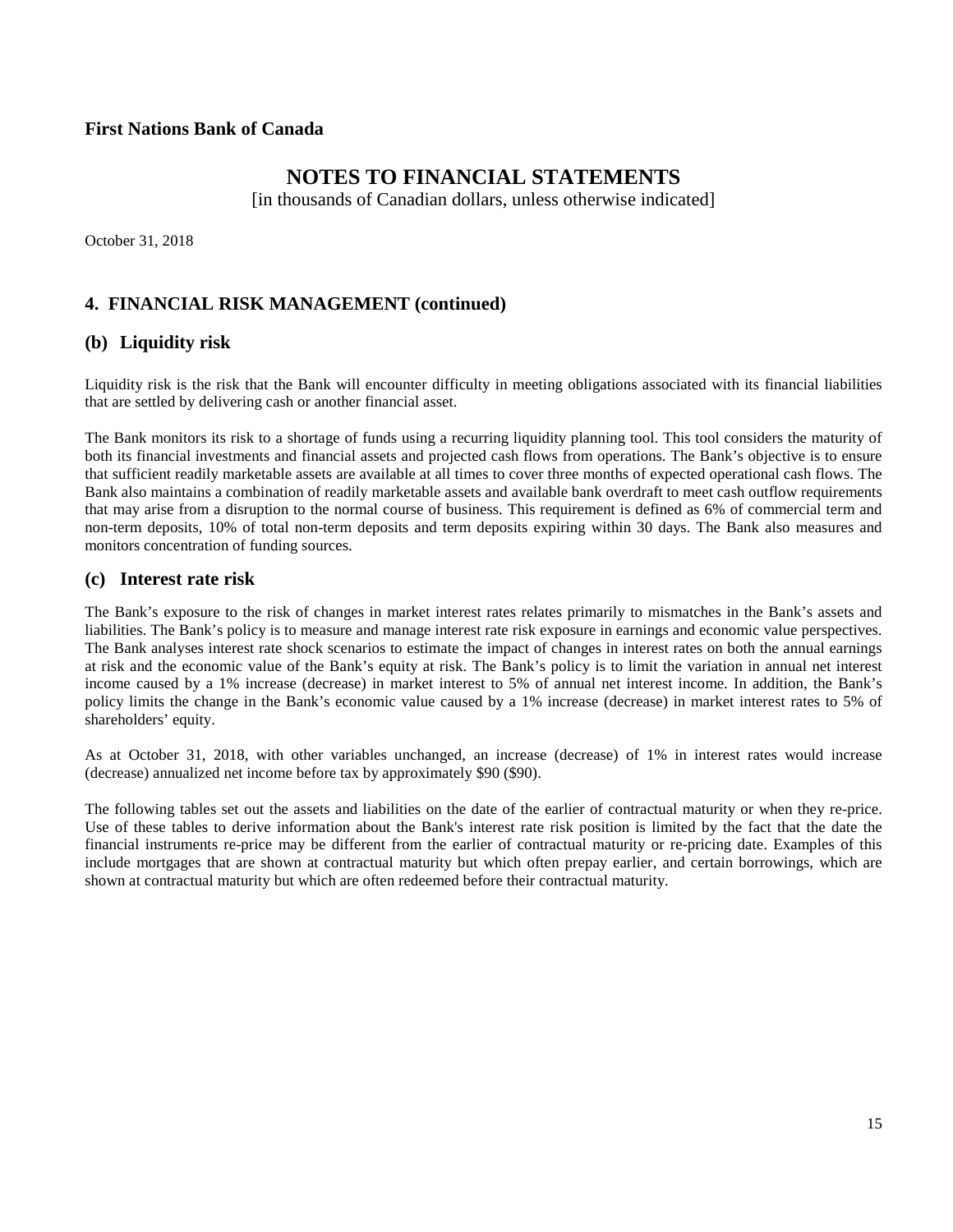## **NOTES TO FINANCIAL STATEMENTS**

[in thousands of Canadian dollars, unless otherwise indicated]

October 31, 2018

## **4. FINANCIAL RISK MANAGEMENT (continued)**

|                                                                             |                         |                 |                 | 2018                |                 |                            |                 |
|-----------------------------------------------------------------------------|-------------------------|-----------------|-----------------|---------------------|-----------------|----------------------------|-----------------|
|                                                                             |                         | Less than       |                 |                     |                 | Non-                       |                 |
|                                                                             | <b>Floating</b><br>rate | 1<br>year       | 1 to 2<br>years | $2$ to $3$<br>years | Over 3<br>years | interest rate<br>sensitive | <b>Total</b>    |
|                                                                             | \$                      | \$              | \$              | \$                  | \$              | \$                         | \$              |
| <b>ASSETS</b>                                                               |                         |                 |                 |                     |                 |                            |                 |
| Cash and cash equivalents<br>Effective yield                                | 137,311                 |                 |                 |                     |                 |                            | 137,311         |
| Interest-bearing deposits<br>with financial institutions<br>Effective vield |                         | 50,433          |                 |                     |                 |                            | 50,433          |
| Mortgage loans<br>Effective yield                                           | 11,485                  | 29,994<br>3.39  | 22,543<br>3.07  | 15,005<br>3.08      | 19,605<br>3.29  |                            | 98,632          |
| Personal loans<br>Effective yield                                           | 10,811                  | 433<br>12.7     | 238<br>11.96    | 124<br>11.76        | 39<br>10.93     |                            | 11,645          |
| <b>Business loans</b><br>Effective yield                                    | 123,938                 | 53,155<br>4.27  | 21,227<br>4.42  | 13,120<br>4.27      | 37,444<br>4.26  |                            | 248,884         |
| Other                                                                       |                         |                 |                 |                     |                 | 6,693                      | 6,693           |
|                                                                             | 283,545                 | 134,015         | 44,008          | 28,249              | 57,088          | 6,693                      | 553,598         |
| <b>LIABILITIES AND SHAREHOLDERS' EQUITY</b>                                 |                         |                 |                 |                     |                 |                            |                 |
| Due to customers<br>Effective yield                                         | 367,037                 | 117,630<br>1.18 | 11,193<br>2.37  | 4,473<br>2.44       | 4,842<br>2.16   |                            | 505,175         |
| Subordinated debentures<br>Effective yield                                  |                         |                 | 4,199<br>6.00   |                     |                 |                            | 4,199           |
| Other<br>Shareholders' equity                                               |                         |                 |                 |                     |                 | 6,534<br>37,690            | 6,534<br>37,690 |
|                                                                             | 367,037                 | 117,630         | 15,392          | 4,473               | 4,842           | 44,224                     | 553,598         |
| <b>Net 2018 Position</b>                                                    | (83, 492)               | 16,385          | 28,616          | 23,776              | 52,246          | (37, 531)                  |                 |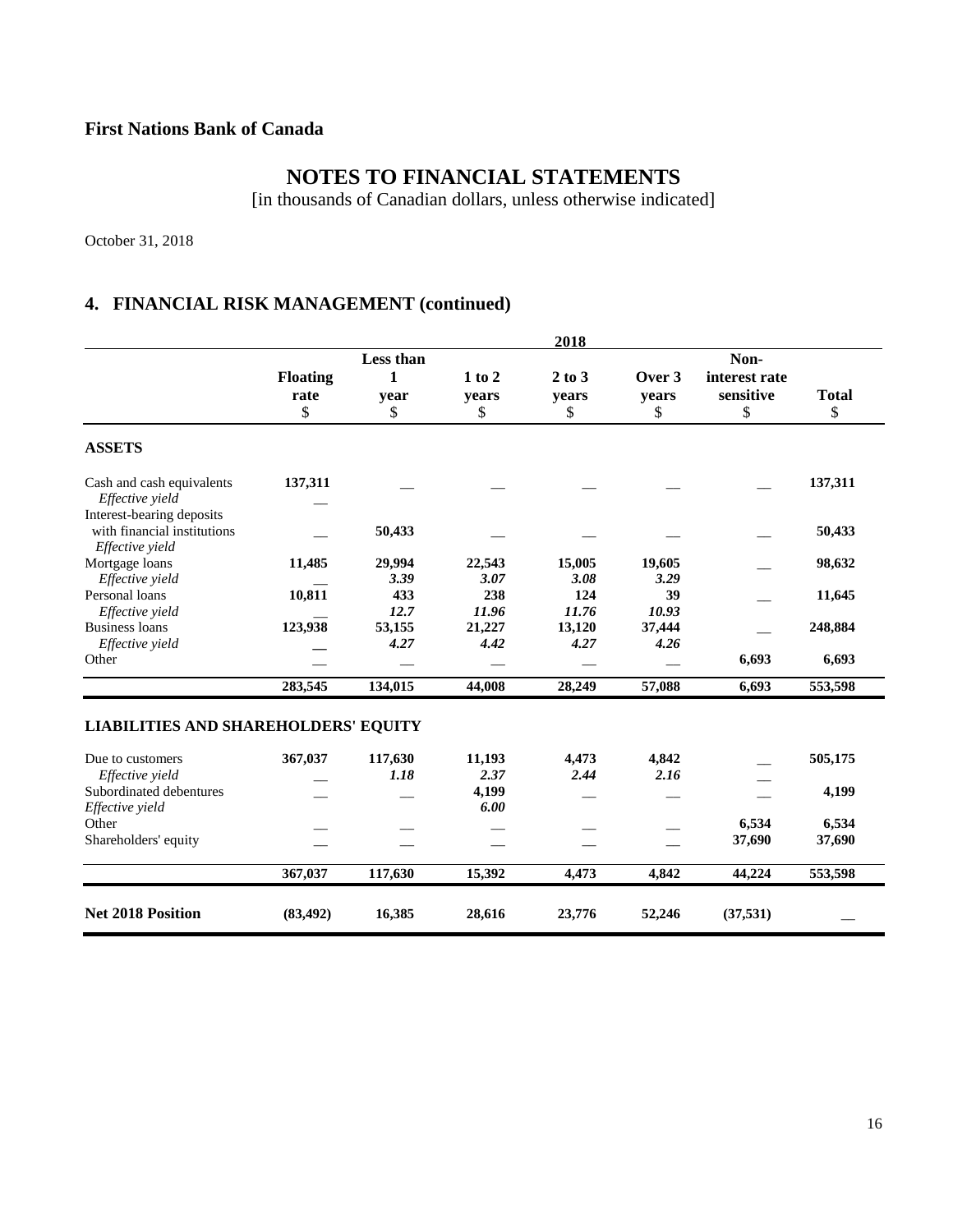## **NOTES TO FINANCIAL STATEMENTS**

[in thousands of Canadian dollars, unless otherwise indicated]

October 31, 2018

## **4. FINANCIAL RISK MANAGEMENT (continued)**

|                                             |                 |           |        | 2017       |        |               |              |
|---------------------------------------------|-----------------|-----------|--------|------------|--------|---------------|--------------|
|                                             |                 | Less than |        |            |        | Non-          |              |
|                                             | <b>Floating</b> | 1         | 1 to 2 | $2$ to $3$ | Over 3 | interest rate |              |
|                                             | rate            | year      | years  | years      | years  | sensitive     | <b>Total</b> |
|                                             | \$              | \$        | \$     | \$         | \$     | \$            | \$           |
| <b>ASSETS</b>                               |                 |           |        |            |        |               |              |
| Cash and cash equivalents                   | 78,564          |           |        |            |        |               | 78,564       |
| Effective yield                             |                 |           |        |            |        |               |              |
| Interest-bearing deposits                   |                 |           |        |            |        |               |              |
| with financial institutions                 |                 | 60,100    |        |            |        |               | 60,100       |
| Effective yield                             |                 |           |        |            |        |               |              |
| Mortgage loans                              | 15,307          | 17,511    | 21.729 | 17,239     | 19.726 |               | 91,512       |
| Effective yield                             |                 | 3.25      | 3.23   | 3.09       | 3.05   |               |              |
| Personal loans                              | 10,177          | 419       | 165    | 79         | 55     |               | 10,895       |
| Effective yield                             |                 | 11.79     | 9.96   | 8.62       | 6.17   |               |              |
| <b>Business loans</b>                       | 107,596         | 35,650    | 34,852 | 18,655     | 35,059 |               | 231,812      |
| Effective yield<br>Other                    |                 | 3.86      | 4.67   | 4.36       | 4.04   | 7,026         | 7,026        |
|                                             |                 |           |        |            |        |               |              |
|                                             | 211,644         | 113,680   | 56,746 | 35,973     | 54,840 | 7,026         | 479,909      |
| <b>LIABILITIES AND SHAREHOLDERS' EQUITY</b> |                 |           |        |            |        |               |              |
| Due to customers                            | 305,338         | 108,631   | 8,114  | 6,597      | 6,055  |               | 434,735      |
| Effective vield                             |                 | 1.22      | 1.86   | 2.29       | 2.08   |               |              |
| Subordinated debentures                     |                 |           |        | 4,167      |        |               | 4,167        |
| Effective yield                             |                 |           |        | 6.00       |        |               |              |
| Other                                       |                 |           |        |            |        | 6,766         | 6,766        |
| Shareholders' equity                        |                 |           |        |            |        | 34,241        | 34,241       |
|                                             | 305,338         | 108,631   | 8,114  | 10,764     | 6,055  | 41,007        | 479,909      |
| Net 2017 Position                           | (93, 694)       | 5,049     | 48,632 | 25,209     | 48,785 | (33,981)      |              |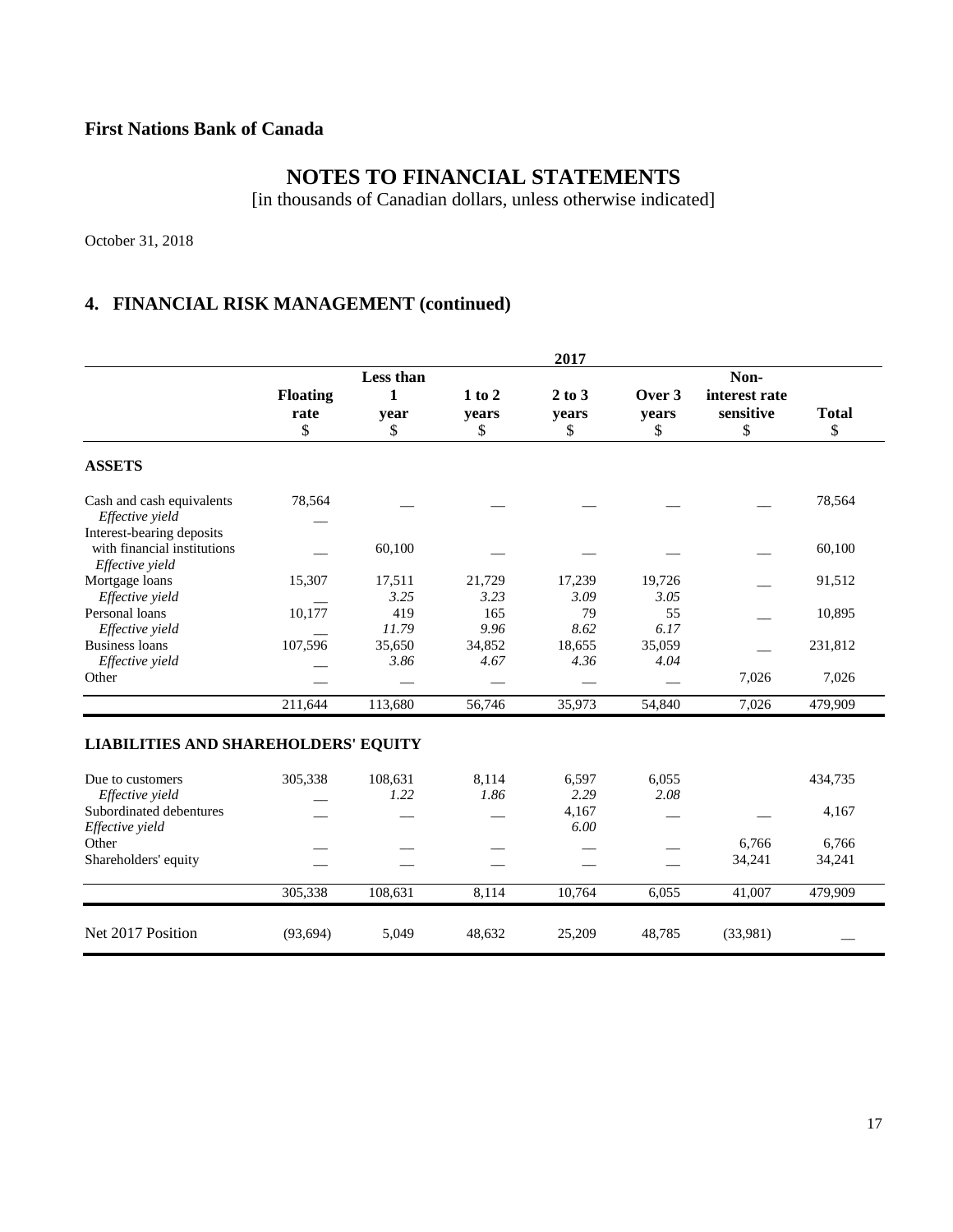## **NOTES TO FINANCIAL STATEMENTS**

[in thousands of Canadian dollars, unless otherwise indicated]

October 31, 2018

## **4. FINANCIAL RISK MANAGEMENT (continued)**

### **(d) Operational risk**

Operational risk is the risk of direct or indirect loss arising from a wide variety of causes associated with the Bank's involvement with financial instruments, including processes, personnel, technology and infrastructure, and from external factors other than credit, market and liquidity risks such as those arising from legal and regulatory requirements and generally accepted standards of corporate behaviour.

The Bank's objective is to manage operational risk so as to balance the avoidance of financial losses and damage to the Bank's reputation with overall cost effectiveness and to avoid control procedures that restrict initiative and creativity.

### **(e) Foreign exchange risk**

The Bank's operations are subject to foreign exchange risk exposures arising from transactions denominated in a foreign currency. The Bank's objective with respect to foreign exchange risk is to minimize the impact of the volatility related to financial assets and liabilities denominated in a foreign currency where possible through effective cash flow management. Foreign currency exchange risk is limited to the portion of the Bank's business transactions denominated in currencies other than the Canadian dollar. The Bank's only foreign exchange risk arises with respect to the U.S. dollar. On an ongoing basis, management monitors changes in foreign currency exchange rates and considers long-term forecasts to assess the potential cash flow impact to the Bank.

The table that follows provides an indication of the Bank's exposure to changes in the value of the U.S. dollar relative to the Canadian dollar as at October 31, 2018. The analysis is based on financial and monetary assets and liabilities denominated in U.S. dollars at the end of the reporting period ("statement of financial position exposure") and U.S. dollar denominated revenue and operating expenses during the year ("operating exposure").

Based on the Bank's foreign currency exposures noted above, with other variables unchanged, a ±5% change in the Canadian dollar would have impacted net income before income taxes as follows:

|                                              | 2018<br>\$ | 2017<br>\$ |
|----------------------------------------------|------------|------------|
| Exposure in financial assets                 | 1,946      | 1,344      |
| Exposure in financial liabilities            | 1,733      | 1,021      |
| Net statement of financial position exposure | 213        | 323        |
| Change in Canadian dollar rate               | $\pm 5\%$  | $\pm 5\%$  |
| Increase (decrease) in comprehensive income  | 11(11)     | 16(16)     |

#### **Approximate Canadian dollars**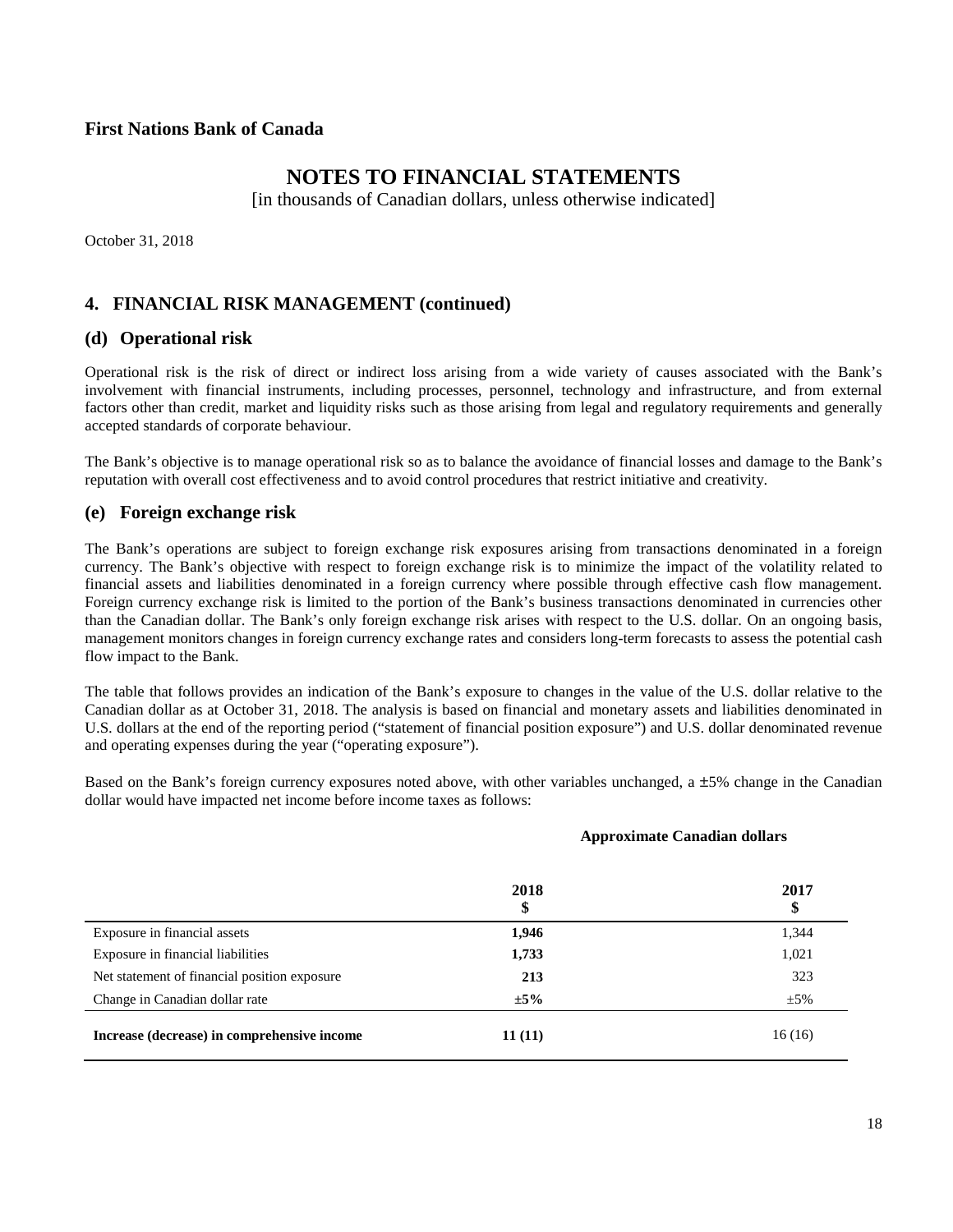## **NOTES TO FINANCIAL STATEMENTS**

[in thousands of Canadian dollars, unless otherwise indicated]

October 31, 2018

## **4. FINANCIAL RISK MANAGEMENT (continued)**

#### **(f) Capital management**

The Bank manages its capital considering both regulatory and economic capital.

#### **Regulatory capital**

The Bank manages its capital under guidelines established by OSFI. The regulatory capital guidelines measure capital in relation to credit, market and operational risks. The Bank has a capital management policy, procedures and controls that it utilizes to achieve its goals and objectives.

The Bank's objectives include:

- Ensure that the quality and quantity of capital is adequate, at a minimum, to meet all applicable regulatory requirements; and
- Provide that at least half of the Bank's capital is permanent, free from mandatory fixed charges and subordinate to the rights of depositors and other creditors.

The Bank's total capital consists of one tier of capital approved under OSFI's regulatory capital guidelines. As at October 31, 2018 and 2017, Tier 1 capital includes items such as common shares and retained earnings.

During the years ended October 31, 2018 and 2017, the Bank complied with the capital guidelines for capital ratios and assetto-capital multiple. This guideline is based on the International *Convergence of Capital Measurement and Capital Standards – A Revised Framework* ["Basel II"] issued by the Basel Committee on Banking Supervision.

#### **The Bank's regulatory capital position as at October 31, 2018 and 2017 was as follows:**

|                                    | <b>OSFI</b> Target | 2018     | 2017     |
|------------------------------------|--------------------|----------|----------|
|                                    |                    |          |          |
| Common Equity Tier 1 Capital       |                    | \$35,990 | \$32,176 |
| Common Equity Tier 1 Capital Ratio | $7.0\%$            | $11.0\%$ | 11.0%    |
| Tier 1 Capital                     |                    | \$35,990 | \$32,176 |
| Tier 1 Capital Ratio               | 8.5%               | $11.0\%$ | 11.0%    |
| Total Capital <sup>1</sup>         |                    | \$40,189 | \$36,343 |
| Total Capital Ratio <sup>2</sup>   | $10.5\%$           | 12.3%    | 12.4%    |
| Leverage Ratio <sup>3</sup>        |                    | $6.5\%$  | 6.7%     |

1 Tier 1 capital ratio is calculated as: Tier 1 capital divided by risk-weighted assets ["RWA"].

2 Total capital ratio is calculated as: total capital divided by RWA. <sup>3</sup>

 The leverage ratio is calculated as: Tier 1 capital divided by total assets plus off-balance sheet credit instruments, such as certain letters of credit and guarantees.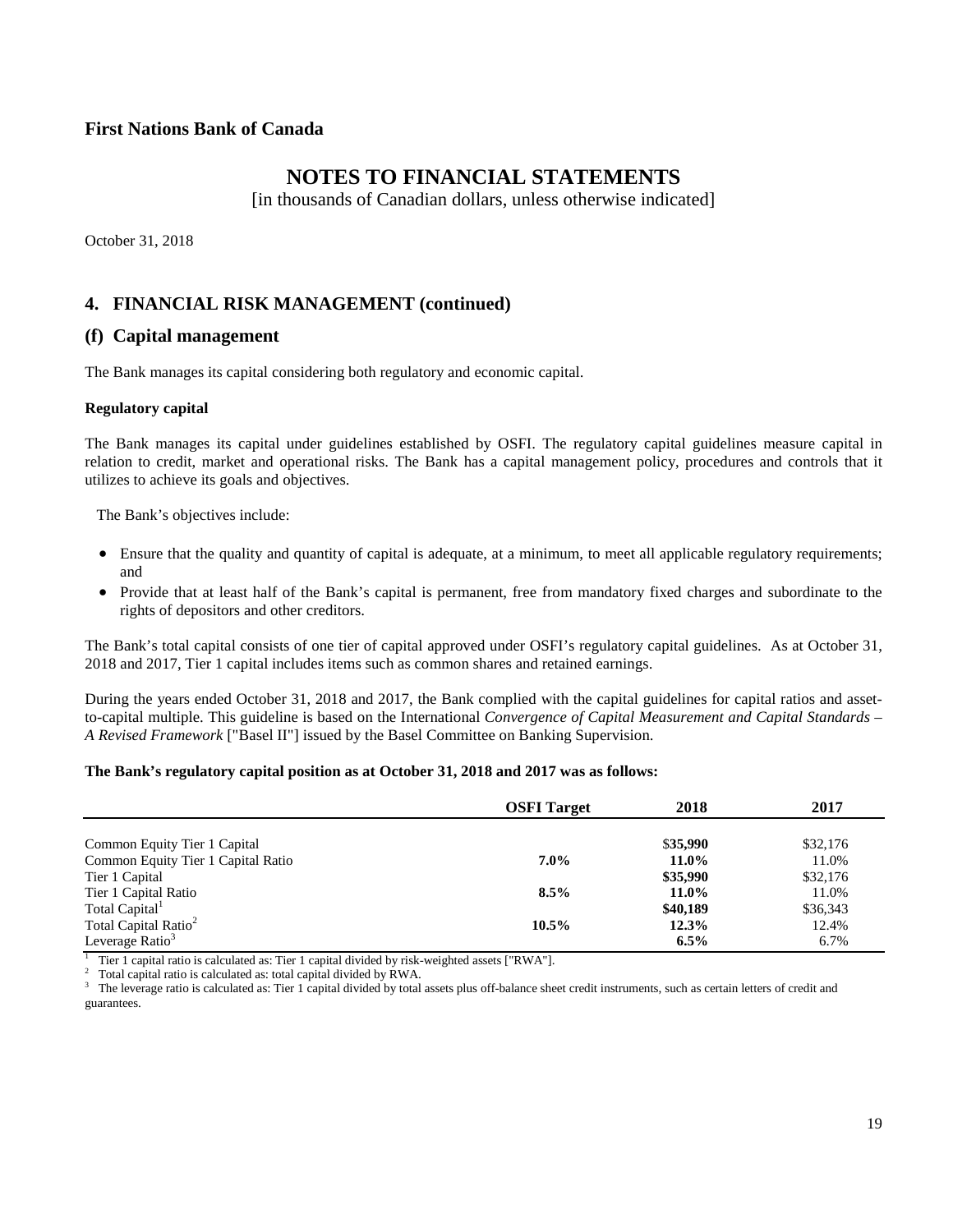## **NOTES TO FINANCIAL STATEMENTS**

[in thousands of Canadian dollars, unless otherwise indicated]

October 31, 2018

# **5. CASH AND CASH EQUIVALENTS**

|                                        | 2018    | 2017   |
|----------------------------------------|---------|--------|
|                                        |         |        |
| Cash on hand                           | 2.747   | 2,988  |
| Cash at The Toronto-Dominion Bank      | 39,323  | 20,432 |
| Cash with other financial institutions | 95,241  | 25,165 |
| <b>Treasury Bills</b>                  |         | 29,979 |
|                                        | 137,311 | 78,564 |

## **6. INTEREST-BEARING DEPOSITS WITH FINANCIAL INSTITUTIONS**

|                                                                                          | 2018<br>\$ | 2017<br>\$ |
|------------------------------------------------------------------------------------------|------------|------------|
|                                                                                          |            |            |
| Term deposit bearing interest at 1.35% per annum,<br>maturity date of April 28, 2018     |            | 10,000     |
| Term deposit bearing interest at 1.35% per annum,                                        |            |            |
| maturity date of May 8, 2018                                                             |            | 10,000     |
| Term deposit bearing interest at 1.10% per annum,                                        |            |            |
| maturity date of July 3, 2018                                                            |            | 10.000     |
| Term deposit bearing interest at 1.10% per annum,                                        |            |            |
| maturity date of July 13 2018                                                            |            | 10,100     |
| Term deposit bearing interest at 1.95% per annum,                                        |            |            |
| maturity date of August 4, 2018                                                          |            | 10,000     |
| Term deposit bearing interest at 1.65% per annum,<br>maturity date of September 20, 2018 |            | 10,000     |
| Term deposit bearing interest at 2.85% per annum,                                        |            |            |
| maturity date of November 14, 2018                                                       | 10,000     |            |
| Term deposit bearing interest at 2.85% per annum,                                        |            |            |
| maturity date of December 14, 2018                                                       | 10,000     |            |
| Term deposit bearing interest at 2.90% per annum,                                        |            |            |
| maturity date of January 11, 2019                                                        | 10,000     |            |
| Term deposit bearing interest at 2.20% per annum,                                        |            |            |
| maturity date of October 30 2019                                                         | 10,215     |            |
| Term deposit bearing interest at 2.20% per annum,<br>maturity date of October 30 2019    | 10,218     |            |
|                                                                                          |            |            |
|                                                                                          |            |            |
|                                                                                          | 50,433     | 60,100     |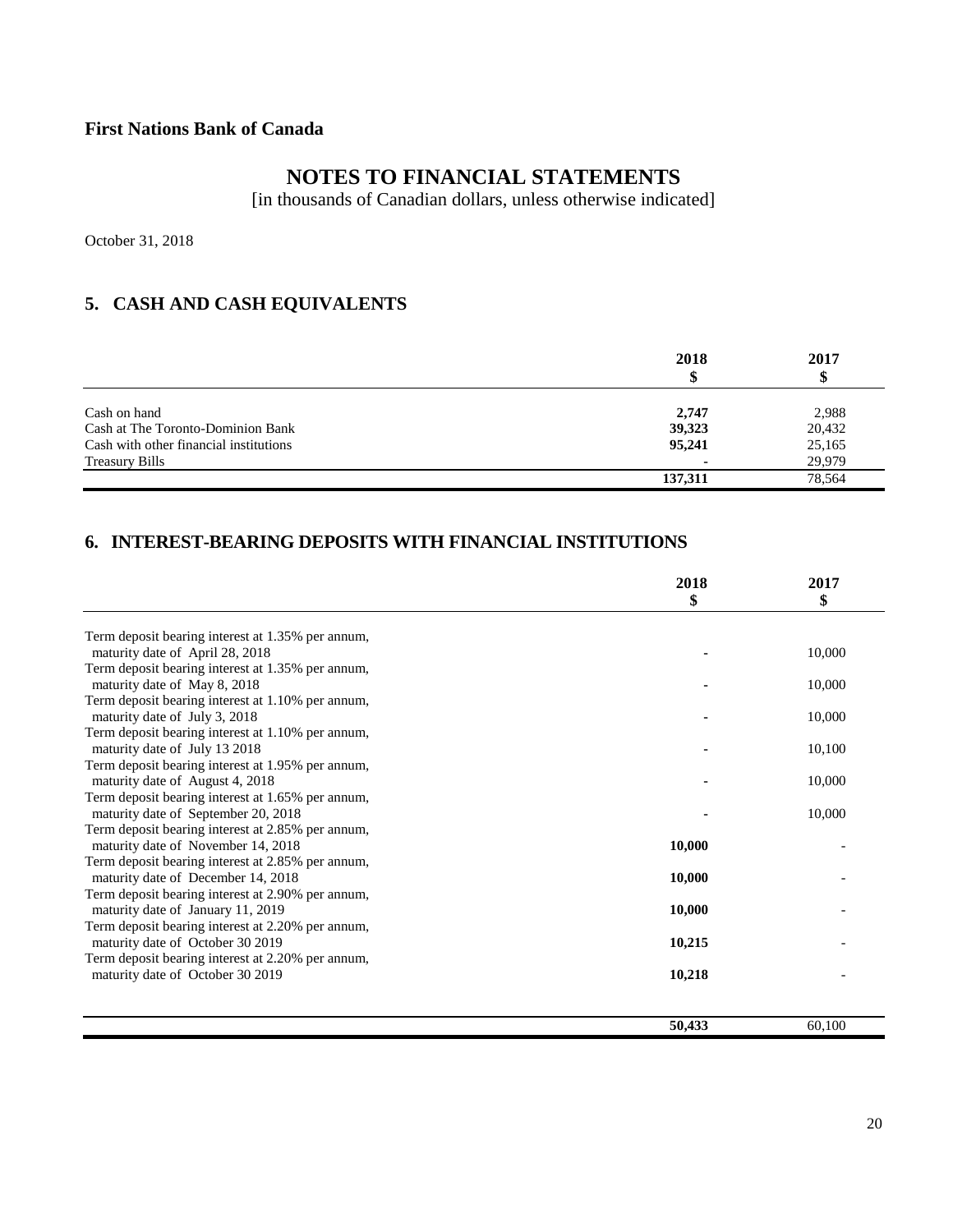## **NOTES TO FINANCIAL STATEMENTS**

[in thousands of Canadian dollars, unless otherwise indicated]

October 31, 2018

## **7. LOANS AND ADVANCES TO CUSTOMERS**

|                |                             | 2018                            |                                 |                            |                                  |                                         |
|----------------|-----------------------------|---------------------------------|---------------------------------|----------------------------|----------------------------------|-----------------------------------------|
|                | Gross<br>amount<br>of loans | <b>Individual</b><br>impairment | <b>Collective</b><br>impairment | <b>Total</b><br>impairment | <b>Net</b><br>amount<br>of loans | <b>Gross</b><br>impaired<br>loans<br>\$ |
| Mortgage loans | 98,696                      |                                 | 64                              | 64                         | 98,632                           |                                         |
| Personal loans | 11,763                      |                                 | 118                             | 118                        | 11,645                           |                                         |
| Business loans | 250,390                     | 151                             | 1,355                           | 1,506                      | 248,884                          | 2,093                                   |
|                | 360,849                     | 151                             | 1,537                           | 1,688                      | 359,161                          | 2,093                                   |

|                |                                    | 2017                            |                                 |                            |                                  |                                  |
|----------------|------------------------------------|---------------------------------|---------------------------------|----------------------------|----------------------------------|----------------------------------|
|                | <b>Gross</b><br>amount<br>of loans | <b>Individual</b><br>impairment | <b>Collective</b><br>impairment | <b>Total</b><br>impairment | <b>Net</b><br>amount<br>of loans | Gross<br>impaired<br>loans<br>\$ |
| Mortgage loans | 91,573                             | __                              | 61                              | 61                         | 91,512                           |                                  |
| Personal loans | 11,005                             |                                 | 110                             | 110                        | 10,895                           |                                  |
| Business loans | 233,172                            | 109                             | 1,251                           | 1,360                      | 231,812                          | 352                              |
|                | 335,750                            | 109                             | 1.422                           | 1,531                      | 334,219                          | 352                              |

#### **Impairment allowance for loans and advances to customers**

A reconciliation of the allowance for impairment losses for loans and advances, by class, is as follows:

|                             | 2018<br>\$ | 2017<br>Φ |
|-----------------------------|------------|-----------|
| Balance, beginning of year  | 1,531      | 1,603     |
| Write-offs                  | (73)       | (96)      |
| <b>Impairment allowance</b> |            |           |
| Individual                  | 42         | 52        |
| Collective (recovery)       | 188        | (28)      |
|                             | 230        | 24        |
| Balance, end of year        | 1,688      | 1,531     |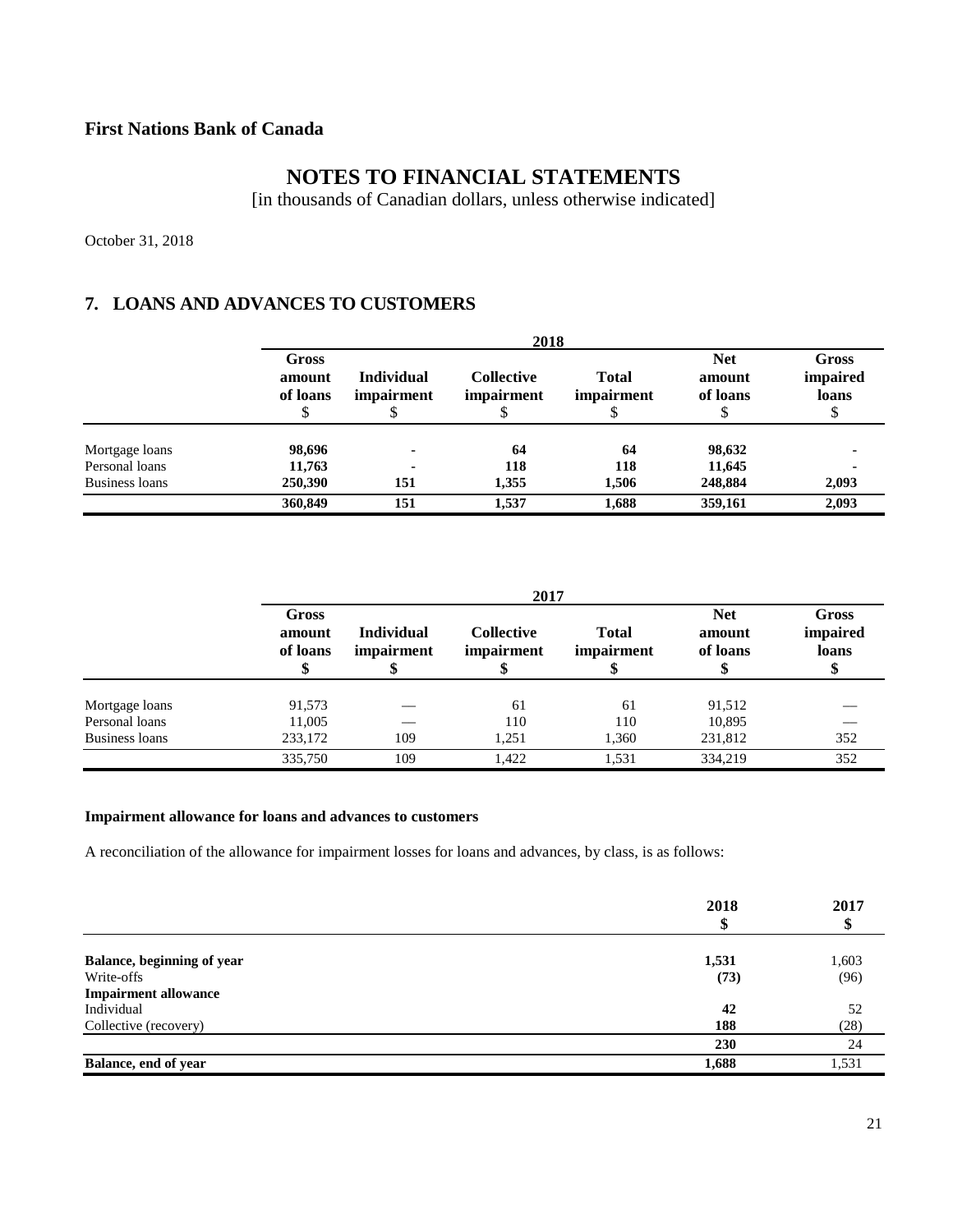## **NOTES TO FINANCIAL STATEMENTS**

[in thousands of Canadian dollars, unless otherwise indicated]

October 31, 2018

## **7. LOANS AND ADVANCES TO CUSTOMERS (continued)**

Mortgage loans include \$56,161 [2017 – \$51,116] of insured loans. Other loans include \$3,745 [2017 – \$5,179] of government guaranteed loans.

### **Loans past due but not impaired**

A loan is past due when a counterparty has failed to make a payment by the contractual due date. The following table provides aging information for loans that are past due but not impaired. A grace period has been incorporated if it is common to a product type and provided to the counterparties. The grace period represents the additional time period [e.g. three days] beyond the contractual due date during which a counterparty is permitted to make the payment without the loan being classified as past due.

#### **Gross amount of loans past due but not impaired as at October 31, 2018:**

|                | $1 - 30$<br>days | 31-60<br>days | 61-89<br>days | 90 days<br>& over | <b>Total</b> |
|----------------|------------------|---------------|---------------|-------------------|--------------|
| Mortgage loans | 1,243            | 375           | -             | 170               | 1,788        |
| Personal loans | 139              | 42            | 19            | 40                | 240          |
| Business loans | 1,100            | ۰             | -             | 6                 | 1,106        |
|                | 2,482            | 417           | 19            | 216               | 3,134        |

#### **Gross amount of loans past due but not impaired as at October 31, 2017:**

|                | $1 - 30$<br>days | $31 - 60$<br>days | 61-89<br>days  | 90 days<br>& over | <b>Total</b> |
|----------------|------------------|-------------------|----------------|-------------------|--------------|
|                |                  |                   |                |                   |              |
| Mortgage loans | 557              |                   |                | 414               | 971          |
| Personal loans | 204              | ---               | 4              | 11                | 219          |
| Business loans | 6,252            | 1,969             | ——             | 292               | 8,513        |
|                | 7.013            | 1,969             | $\overline{A}$ | 717               | 9,703        |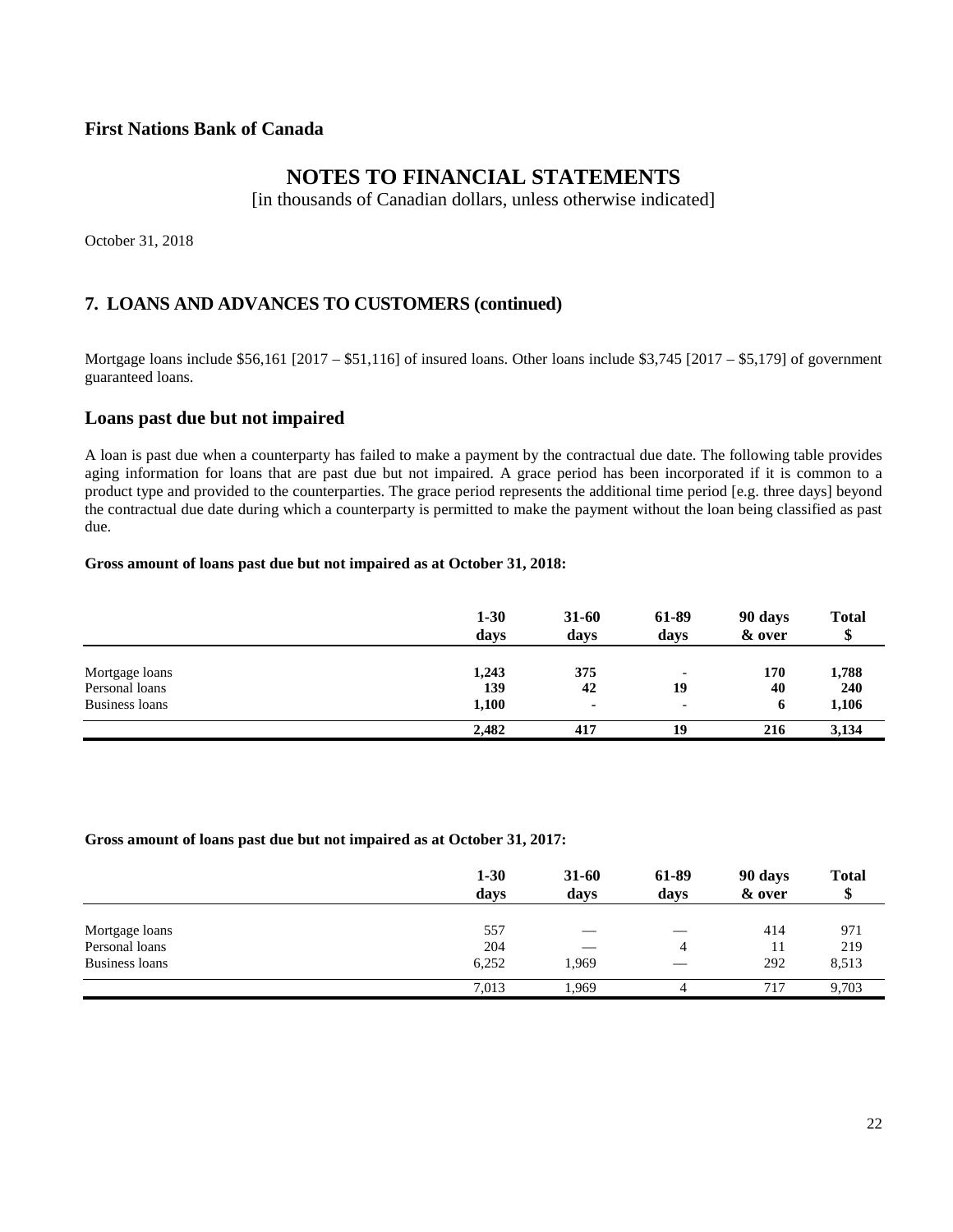## **NOTES TO FINANCIAL STATEMENTS**

[in thousands of Canadian dollars, unless otherwise indicated]

October 31, 2018

## **8. OTHER ASSETS**

Other assets consist of the following:

|                                     | 2018  | 2017  |
|-------------------------------------|-------|-------|
| Interest receivable                 | 1,356 | 1,266 |
| Prepaid expenses and deferred costs | 711   | 735   |
|                                     | 2,067 | 2,001 |

## **9. OTHER LIABILITIES**

Other liabilities consist of the following:

|                                       | 2018<br>ΔD   | 2017         |
|---------------------------------------|--------------|--------------|
| Interest payable<br>Other liabilities | 643<br>5,380 | 684<br>5,433 |
|                                       | 6,023        | 6,117        |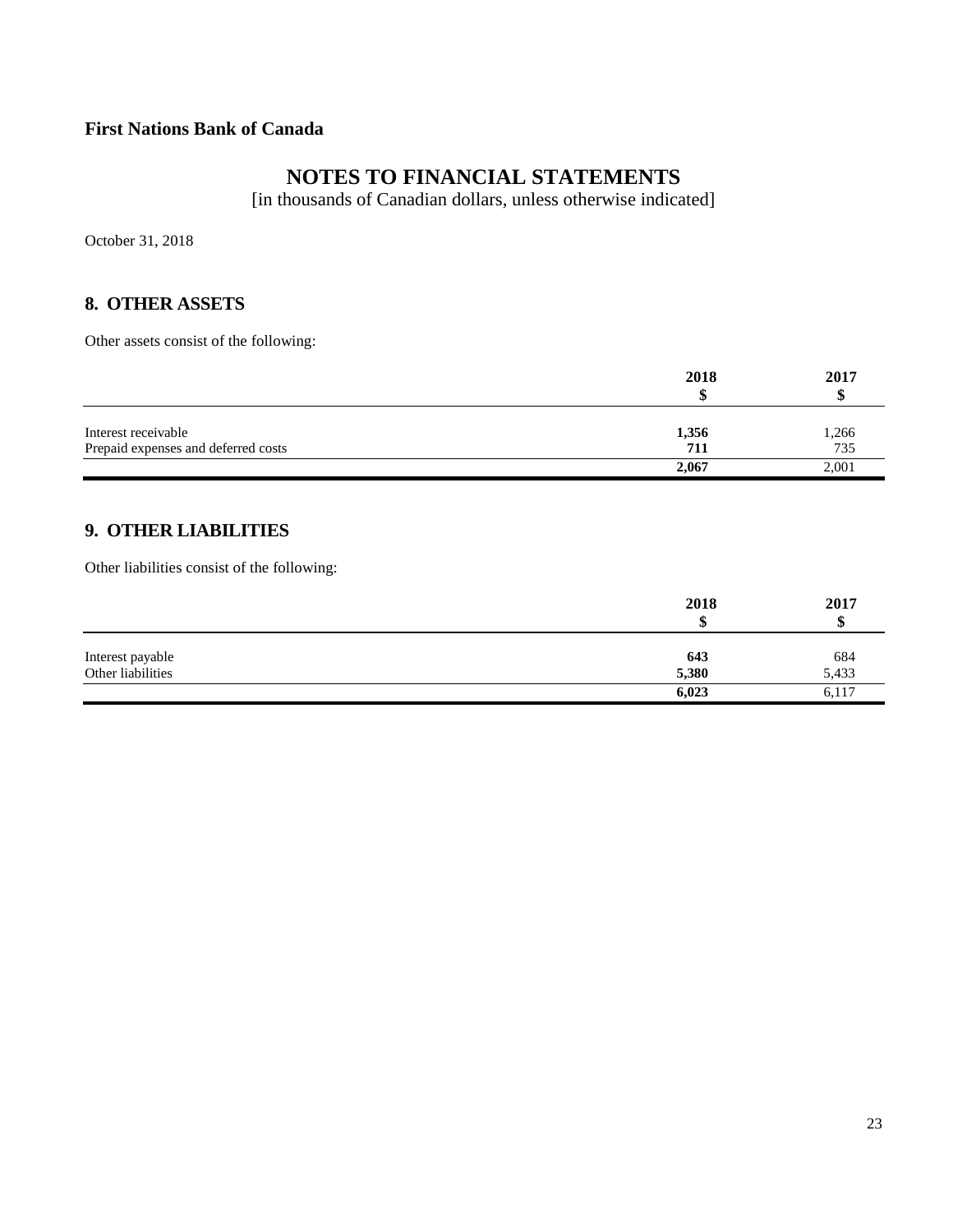## **NOTES TO FINANCIAL STATEMENTS**

[in thousands of Canadian dollars, unless otherwise indicated]

October 31, 2018

## **10. PROPERTY AND EQUIPMENT**

|                                    | Furniture,      |                     |           | <b>Branch</b>            |              |
|------------------------------------|-----------------|---------------------|-----------|--------------------------|--------------|
|                                    | fixtures and    | Leasehold           | Computer  | prototype                | <b>Total</b> |
|                                    | other equipment | <i>improvements</i> | equipment | project                  | \$           |
| <b>COST</b>                        |                 |                     |           |                          |              |
| Balance at November 1, 2016        | 737             | 4,715               | 769       | 263                      | 6,484        |
| Additions                          | 6               | 81                  | 236       | $\overline{\phantom{m}}$ | 323          |
| Balance at October 31, 2017        | 743             | 4,796               | 1,005     | 263                      | 6,807        |
| Balance at November 1, 2017        | 743             | 4,796               | 1,005     | 263                      | 6,807        |
| Write-offs                         |                 | (1,608)             | (564)     |                          | (2,172)      |
| <b>Additions</b>                   | 32              | 509                 | 94        |                          | 635          |
| <b>Balance at October 31, 2018</b> | 775             | 3,697               | 535       | 263                      | 5,270        |
| <b>ACCUMULATED DEPRECIATION</b>    |                 |                     |           |                          |              |
| Balance at November 1, 2016        | 481             | 2,808               | 568       | 60                       | 3,917        |
| Depreciation for the year          | 52              | 447                 | 120       | 29                       | 648          |
| Balance at October 31, 2017        | 533             | 3,255               | 688       | 89                       | 4,565        |
| Balance at November 1, 2017        | 533             | 3,255               | 688       | 89                       | 4,565        |
| Write-offs                         |                 | (1,608)             | (564)     |                          | (2,172)      |
| Depreciation for the year          | 44              | 359                 | 90        | 29                       | 522          |
| <b>Balance at October 31, 2018</b> | 577             | 2,006               | 214       | 118                      | 2,915        |
| <b>CARRYING AMOUNTS</b>            |                 |                     |           |                          |              |
| At October 31, 2017                | 210             | 1.541               | 317       | 174                      | 2,242        |
| At October 31, 2018                | 198             | 1,691               | 321       | 145                      | 2,355        |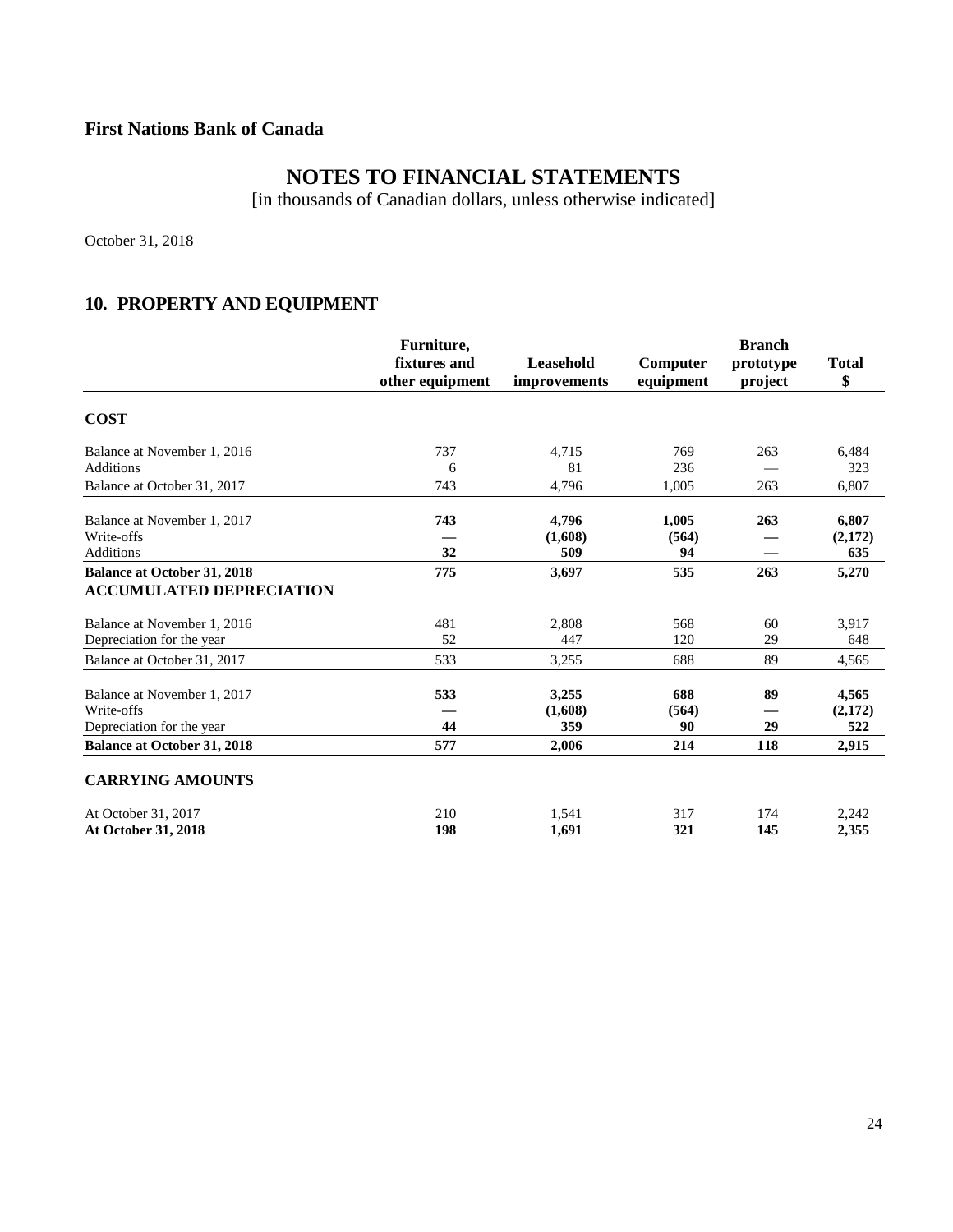## **NOTES TO FINANCIAL STATEMENTS**

[in thousands of Canadian dollars, unless otherwise indicated]

October 31, 2018

## **11. INTANGIBLE ASSETS**

|                                                                        | Website<br>development | Computer<br>systems | <b>Small market</b><br>branch | <b>Total</b><br>\$   |
|------------------------------------------------------------------------|------------------------|---------------------|-------------------------------|----------------------|
| <b>COST</b>                                                            |                        |                     |                               |                      |
| Balance at November 1, 2016<br>Acquisitions                            | 145                    | 5,270<br>71         | 71<br>43                      | 5,486<br>114         |
| Balance at October 31, 2017                                            | 145                    | 5,341               | 114                           | 5.600                |
| Balance at November 1, 2017<br>Write-offs<br>Acquisitions              | 145<br>(69)            | 5,341<br>95         | 114                           | 5,600<br>(69)<br>95  |
| <b>Balance at October 31, 2018</b>                                     | 76                     | 5,436               | 114                           | 5,626                |
| <b>ACCUMULATED AMORTIZATION</b>                                        |                        |                     |                               |                      |
| Balance at November 1, 2016<br>Amortization for the year               | 85<br>26               | 2,136<br>543        | 12<br>15                      | 2,233<br>584         |
| Balance at October 31, 2017                                            | 111                    | 2,679               | 27                            | 2,817                |
| Balance at November 1, 2017<br>Write-offs<br>Amortization for the year | 111<br>(69)<br>26      | 2,679<br>567        | 27<br>14                      | 2,817<br>(69)<br>607 |
| <b>Balance at October 31, 2018</b>                                     | 68                     | 3,246               | 41                            | 3,355                |
| <b>CARRYING AMOUNTS</b>                                                |                        |                     |                               |                      |
| At October 31, 2017<br>At October 31, 2018                             | 34<br>8                | 2,662<br>2,190      | 87<br>73                      | 2,783<br>2,271       |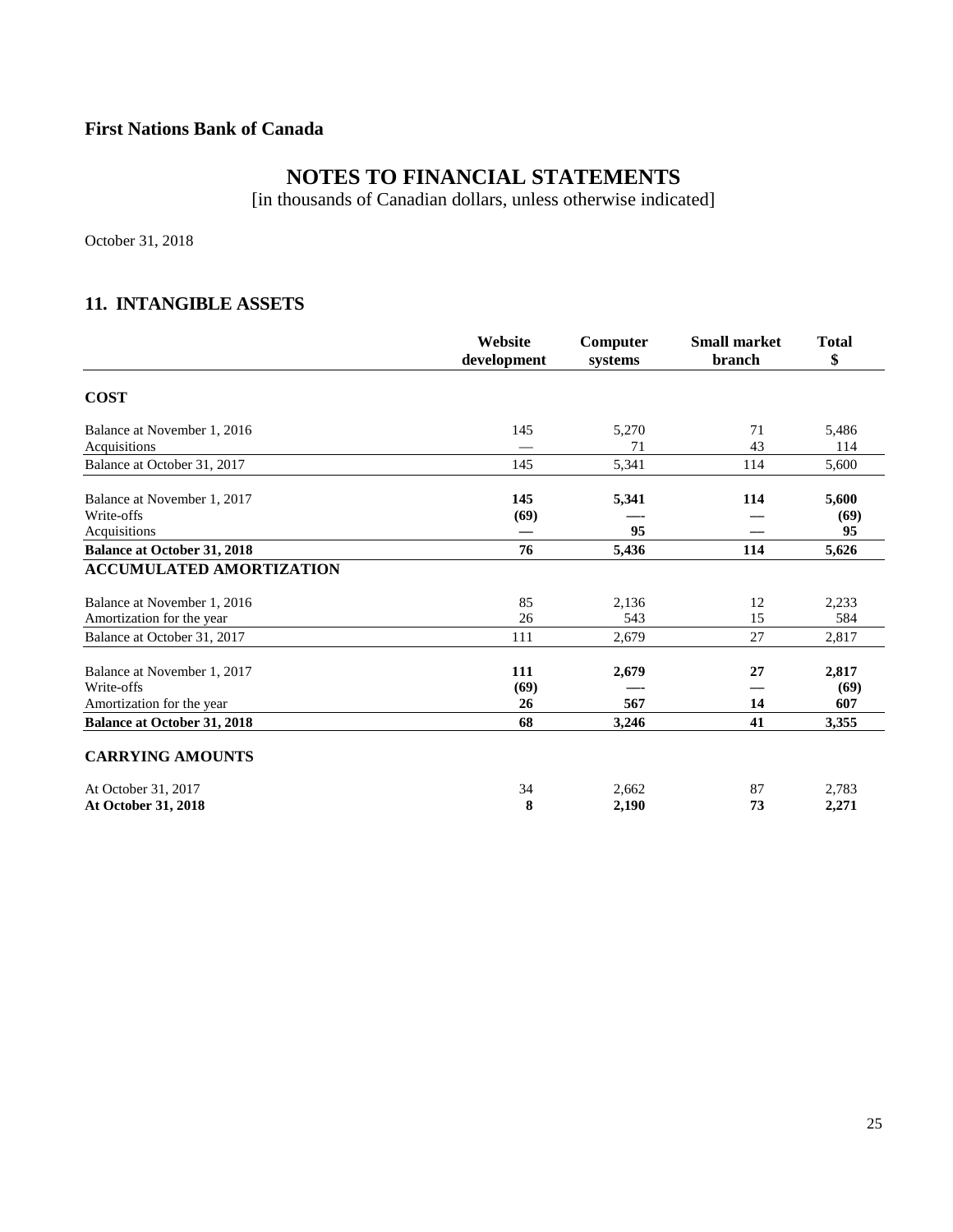## **NOTES TO FINANCIAL STATEMENTS**

[in thousands of Canadian dollars, unless otherwise indicated]

October 31, 2018

## **12. RELATED PARTY TRANSACTIONS**

Parties are considered to be related if one party has the ability to directly or indirectly control the other party or exercise significant influence over the other party in making financial or operational decisions.

All related party transactions are measured at exchange amount.

### **(a) Cash and cash equivalents and derivative instruments**

Cash and cash equivalents held with TD Bank are disclosed in note 5. The interest rate swap held with TD Bank is disclosed in note 17.

### **(b) Loans to directors and employees**

At October 31, 2018, loans provided to the Bank's directors and employees amounted to \$4,673 [2017 - \$4,673]. Loans provided to employees are at discounts to customer rates.

#### **Transactions with key management personnel**

Key management personnel are those persons having authority and responsibility for planning, directing and controlling the activities of the Bank, directly or indirectly. The Bank's key management personnel include all directors and executives who have the authority and responsibility for planning, executing, and controlling the activities of the Bank. Key management personnel compensation for the year comprised:

|                                                 | <b>2018</b> | 2017                     |
|-------------------------------------------------|-------------|--------------------------|
|                                                 |             |                          |
| Salaries, director fees and short-term benefits | 1.628       | 1,397                    |
| Post-employment benefits                        |             | $\overline{\phantom{0}}$ |

#### **Amount owed from related parties (key management):**

|                                 | 2018<br>S | 2017  |
|---------------------------------|-----------|-------|
| Maximum balance during the year | 1,611     | 1,763 |
| Balance as at                   | 1,174     | 1,647 |

The above-mentioned outstanding balances arose from the ordinary course of business. The interest rates charged to employees are at discounts to customer rates. Majority of the outstanding balances at the year-end are secured. There have been no guarantees provided or received for any related party receivables or payables. For the year ended October 31, 2018, the Bank has not made any provision for doubtful debts relating to amounts owed by related parties [2017 – \$nil].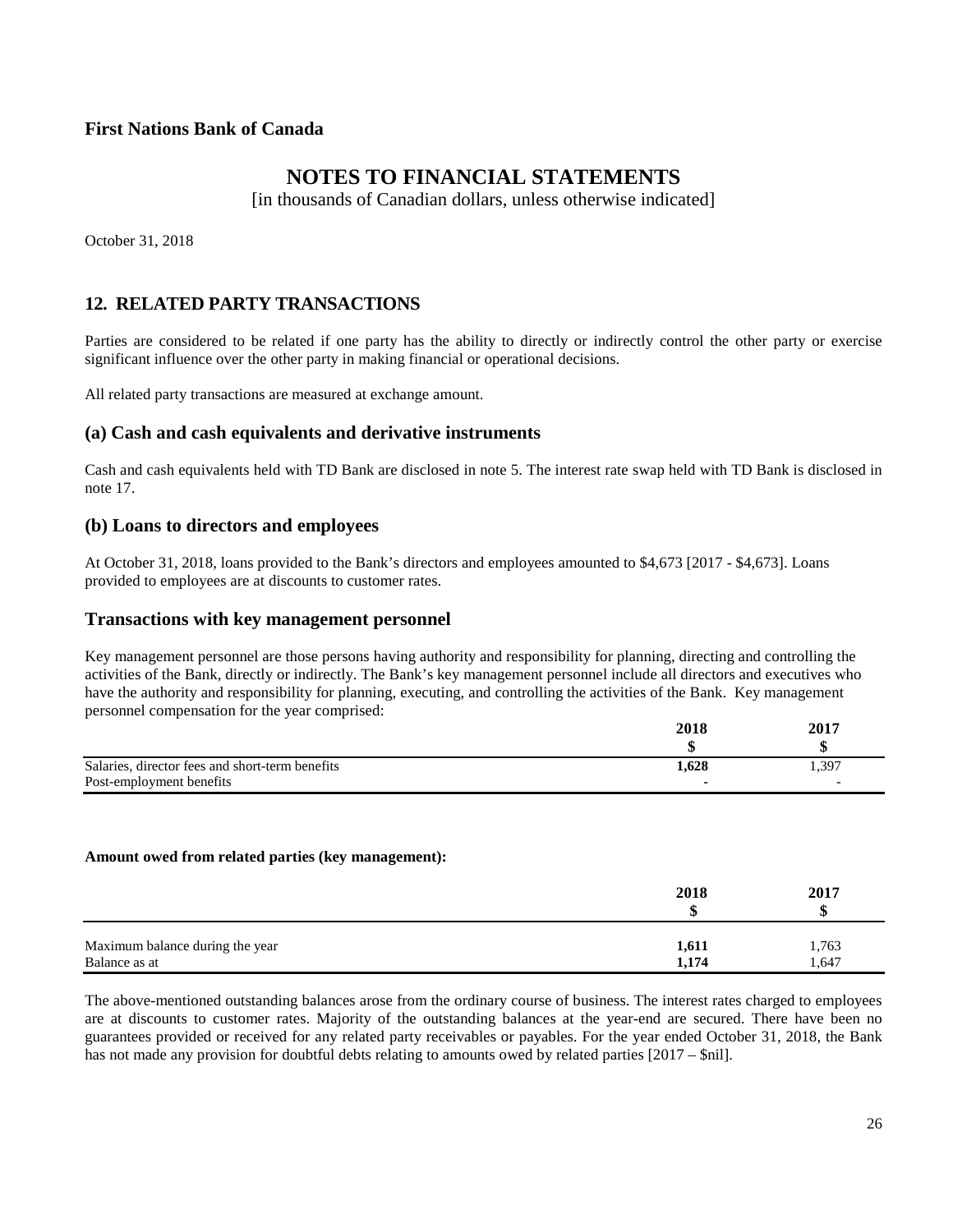## **NOTES TO FINANCIAL STATEMENTS**

[in thousands of Canadian dollars, unless otherwise indicated]

October 31, 2018

### **13. SUBORDINATED DEBENTURES**

Subordinated debentures are direct unsecured obligations of the Bank and are subordinated in right of payment to the claims of depositors and certain other creditors. Redemptions, cancellations, exchanges, and modifications of subordinated debentures qualifying as regulatory capital are subject to the consent and approval of OSFI. The debentures contain non-viability contingent capital (NVCC) provisions necessary for the debentures to qualify as Tier 2 regulatory capital. Under the NVCC provisions, the debentures are convertible into a variable number of common shares upon either of two events: (i) the public announcement by OSFI that the Bank has ceased, or is about to cease, to be viable; or (ii) a federal or provincial government of Canada publicly announces that the Bank has accepted or agreed to accept a capital injection, or equivalent support, from the federal government or any provincial government or political subdivision or agent thereof without which the Bank would have been determined by OSFI to be non-viable.

| <b>Maturity date</b> | <b>Interest</b><br>Rate $(\% )$ | <b>Earliest par</b><br>redemption<br>date | 2018  | 2017  |  |
|----------------------|---------------------------------|-------------------------------------------|-------|-------|--|
| July 2025            | $6\%$ <sup>1</sup>              | August 2020                               | 4.199 | 4.167 |  |
|                      |                                 |                                           | 4,199 | 4.167 |  |

<sup>1</sup>For the period to but excluding the earliest par redemption date and thereafter at a rate of 3-month CDOR plus 4.40%.

The aggregate remaining maturities of the Bank's subordinated debentures are as follows:

| <b>Maturities</b>       | 2018<br>\$ | 2017<br>¢<br>Ф |  |
|-------------------------|------------|----------------|--|
|                         |            |                |  |
| Within 1 year           |            | ---            |  |
| Over 1 year to 3 years  |            |                |  |
| Over 3 years to 4 years |            | ——             |  |
| Over 4 years to 5 years |            |                |  |
| Over 5 years            | 4,500      | 4,500          |  |
|                         |            |                |  |
|                         | 4,500      | 4,500          |  |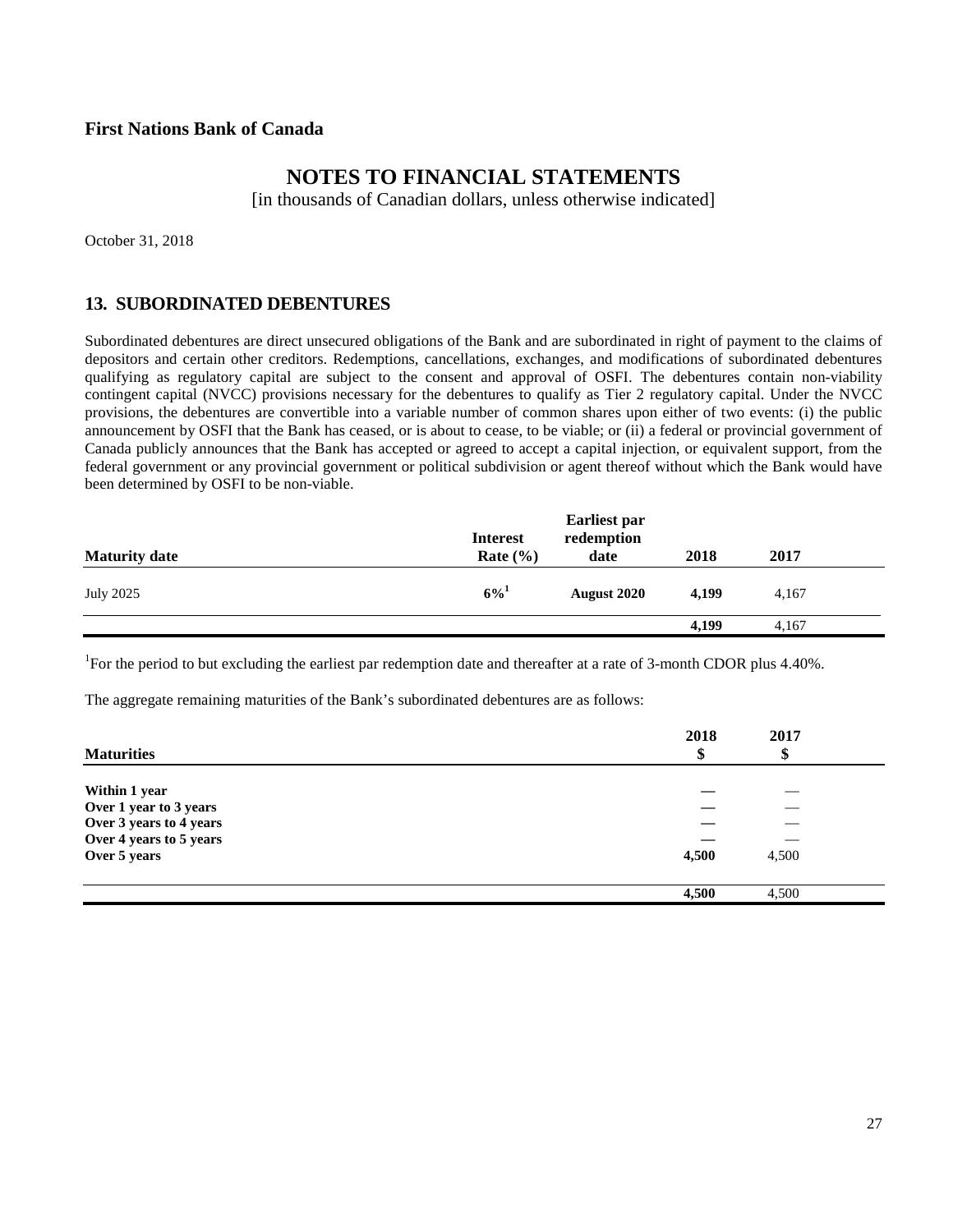## **NOTES TO FINANCIAL STATEMENTS**

[in thousands of Canadian dollars, unless otherwise indicated]

October 31, 2018

## **14. ISSUED CAPITAL**

Issued capital consists of the following:

|                               | 2018       |        | 2017       |        |
|-------------------------------|------------|--------|------------|--------|
|                               | #          | \$     | #          | \$     |
| <b>Authorized</b>             |            |        |            |        |
| Unlimited common shares       |            |        |            |        |
| <b>Issued and outstanding</b> |            |        |            |        |
| <b>Common shares</b>          |            |        |            |        |
| Balance, beginning of year    | 13,128,226 | 24,601 | 13,128,226 | 24,601 |
| Share issuance                | 499,371    | 1,497  |            |        |
| Share issue costs             |            | (57)   |            |        |
| Balance, end of year          | 13,627,597 | 26,041 | 13,128,226 | 24,601 |
| <b>Total issued capital</b>   | 13,627,597 | 26,041 | 13,128,226 | 24,601 |

Under the terms of the Bylaw of the Bank, a minimum of 67% of all common shares outstanding must be owned by Aboriginal Investors as defined in the Bylaw. The common shares have no par value.

Dividends of \$197 [2017 – \$131] were declared and paid during the year (\$0.015 per share).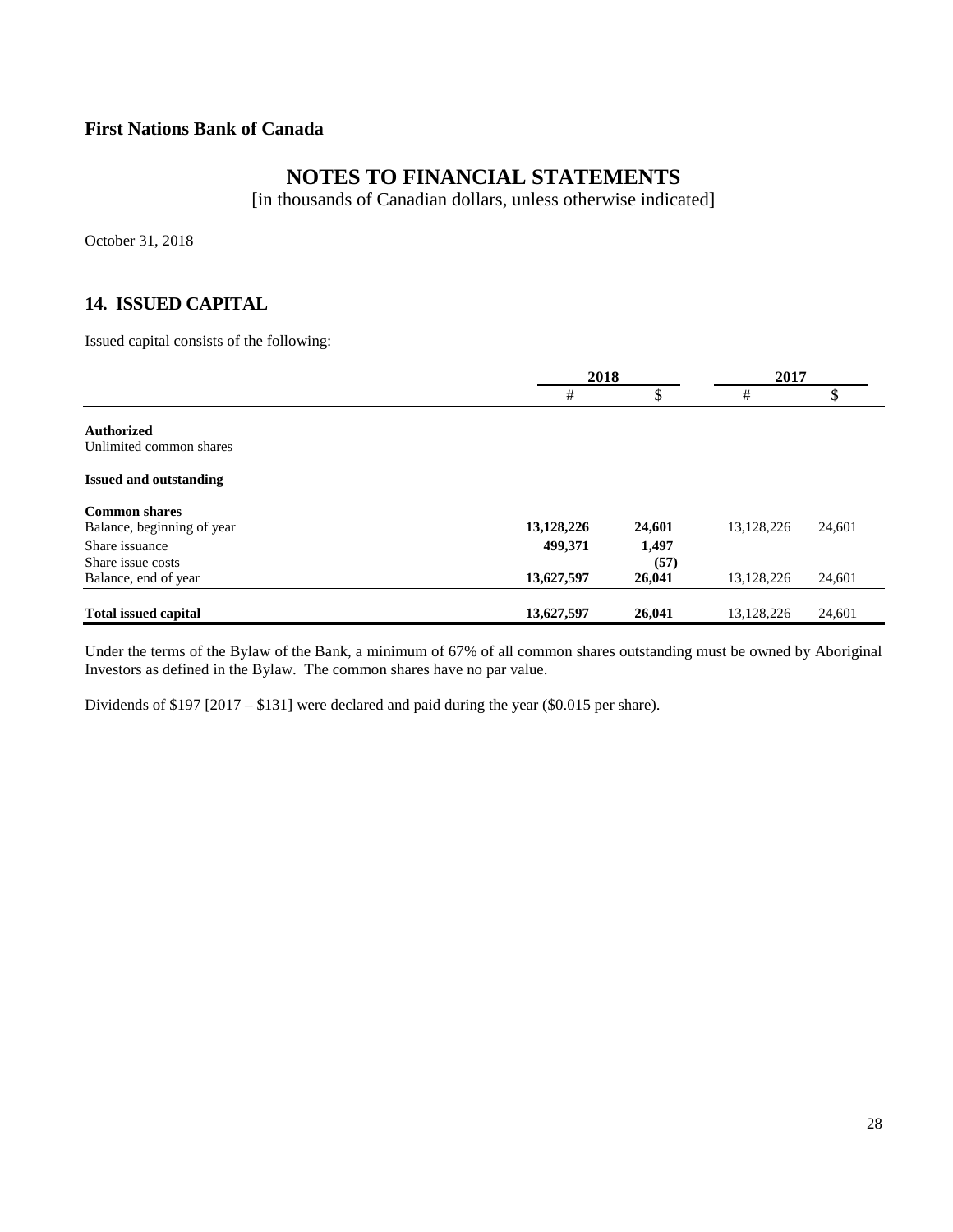## **NOTES TO FINANCIAL STATEMENTS**

[in thousands of Canadian dollars, unless otherwise indicated]

October 31, 2018

## **15. INCOME TAXES**

Significant components of the Bank's deferred tax liabilities are as follows:

|                               | 2018  | 2017  |
|-------------------------------|-------|-------|
| <b>Deferred tax liability</b> |       |       |
| Impairment for credit losses  | (418) | (393) |
| Property and equipment        | 111   | 138   |
| Intangible assets             | 571   | 718   |
| Share based compensation      | (80)  |       |
| Net deferred tax liability    | 184   | 463   |

Current and deferred income taxes are computed for the Bank by applying the applicable statutory tax rates:

|                                                                                                  | 2018<br>S | 2017  |
|--------------------------------------------------------------------------------------------------|-----------|-------|
| Current income tax charge<br>Deferred income tax expense relating to origination and reversal of | 1.071     | 575   |
| temporary differences                                                                            | (279)     | (180) |
| Income tax expense reported in the statements of comprehensive<br>Income through profit or loss  | 792       | 395   |

The reconciliation of income tax expense applicable to profit from operating activities before income tax at the statutory income tax rate to income tax expense at the Bank's effective income tax rate for the years ended October 31, 2018 and October 31, 2017 is as follows:

|                                      | 2018  |        |       | 2017   |
|--------------------------------------|-------|--------|-------|--------|
|                                      |       | $\%$   |       | $\%$   |
| Income before income taxes           | 2,998 |        | 1.602 |        |
| Income taxes at statutory rate       | 808   | 26.94  | 439   | 27.40  |
| Other                                | (16)  | (0.52) | (44)  | (3.42) |
| Income tax expense and effective tax | 792   | 26.42  | 395   | 23.98  |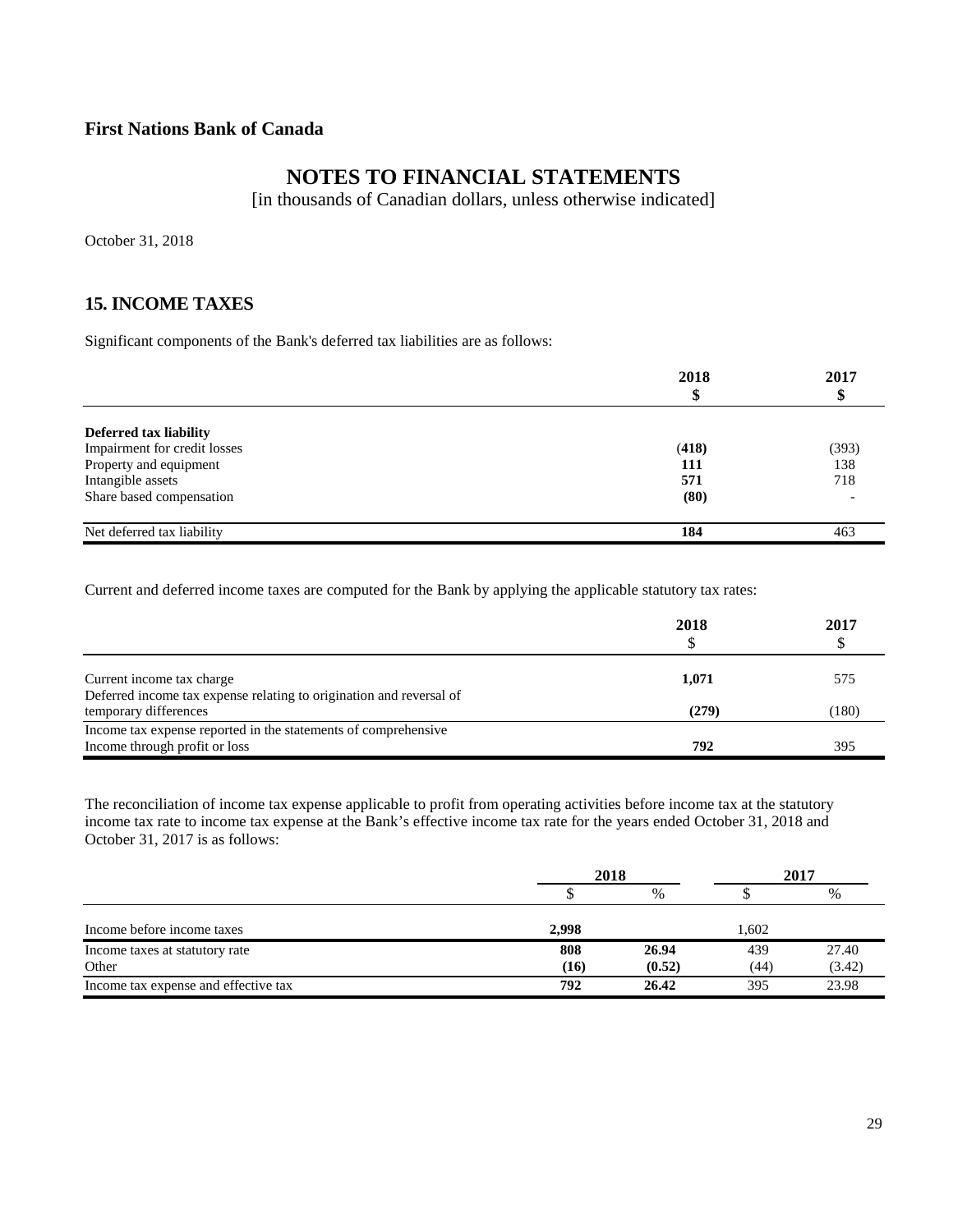## **NOTES TO FINANCIAL STATEMENTS**

[in thousands of Canadian dollars, unless otherwise indicated]

October 31, 2018

## **16. FINANCIAL ASSETS AND LIABILITIES**

Several of the Bank's significant financial instruments, such as loans and deposits, lack an available trading market as they are not typically exchanged. Therefore, these instruments have been valued assuming they will not be sold, using present value or other suitable techniques and are not necessarily representative of the amounts realizable in an immediate settlement of the instrument.

Changes in interest rates are the main cause of changes in the fair value of the Bank's financial instruments. The carrying value of loans and deposits are not adjusted to reflect increases or decreases in fair value due to interest rate changes as the Bank's intention is to realize their value over time by holding them to maturity.

### **Fair value**

The table below sets out the carrying amounts and estimated fair values of the Bank's financial assets and liabilities:

|                                                       |                         | 2018                                |                         |                                |
|-------------------------------------------------------|-------------------------|-------------------------------------|-------------------------|--------------------------------|
| <b>Statement of financial position</b>                | Carrying<br>value<br>\$ | <b>Estimated</b><br>fair value<br>Ф | Carrying<br>value<br>\$ | <b>Estimated</b><br>fair value |
| <b>Financial assets</b>                               |                         |                                     |                         |                                |
| Interest-bearing deposits with financial institutions | 50.433                  | 50.433                              | 60.100                  | 60.100                         |
| Loans and advances to customers                       | 359,161                 | 361,240                             | 334.219                 | 334,108                        |
| <b>Financial Liabilities</b>                          |                         |                                     |                         |                                |
| Due to customers                                      | 505,175                 | 504,301                             | 434,735                 | 434,185                        |
| Subordinated debentures                               | 4,199                   | 4.458                               | 4.167                   | 4.421                          |
| Derivative financial instruments                      | 327                     | 327                                 | 186                     | 186                            |

Carrying values of loans and advances to customers and due to customers represent the amortized cost. The aggregate of the estimated fair value amounts presented does not represent management's estimate of the underlying value of the Bank. Moreover, fair values disclosed represent estimates of values made at a specific point in time and may not be reflective of future fair values.

Fair values are based on the following methods of valuation and assumptions:

Level 1: quoted (unadjusted) prices in active markets for identical assets or liabilities.

Level 2: other techniques for which all inputs which have a significant effect on the recorded fair value are based on observable market data, either directly or indirectly.

Level 3: techniques that use inputs which have a significant effect on the recorded fair value that are not based on observable market data.

Derivative financial instruments fall in the level 2 category. For fixed rate loans, the fair value is determined by discounting the expected future contractual cash flows of these loans at interest rates estimated by using appropriate swap curve rates for the remaining term (Level 3). For fixed rate term deposits, the fair value is determined by discounting the expected future contractual outflows, using management's best estimates of average market interest rates currently offered for deposits with similar remaining terms (Level 3).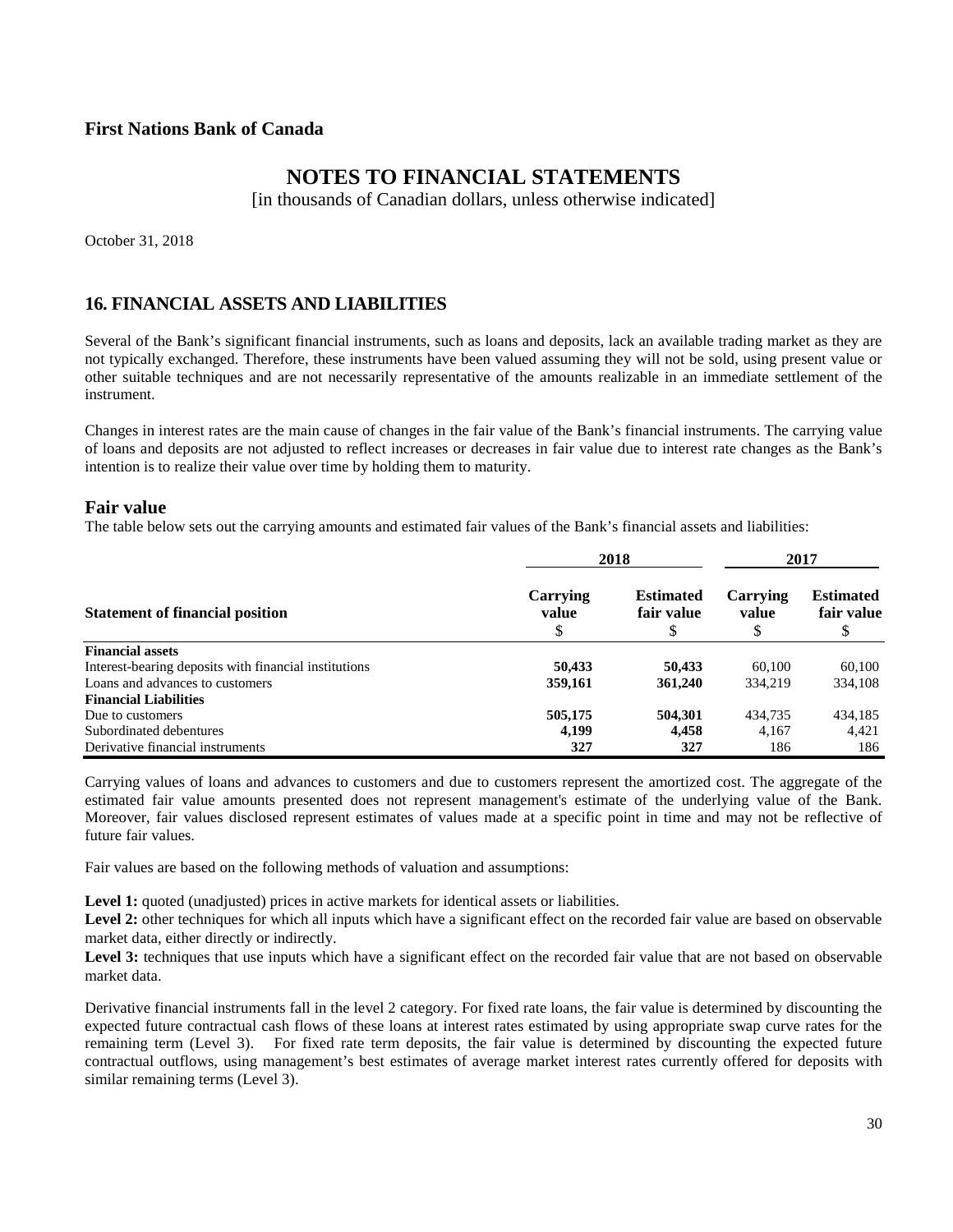## **NOTES TO FINANCIAL STATEMENTS**

[in thousands of Canadian dollars, unless otherwise indicated]

October 31, 2018

## **16. FINANCIAL ASSETS AND LIABILITIES (continued)**

In the case of items that are short-term in nature or contain variable rate features, fair value is considered to be equal to carrying value. The estimated fair value reflects changes in general interest rates that have occurred since the loans and borrowings were originated.

The table below presents the fair values by level within the fair value hierarchy for those assets and liabilities not carried at fair value:

|                                                       |                | 2018    |         |
|-------------------------------------------------------|----------------|---------|---------|
|                                                       | Level 1        | Level 2 | Level 3 |
|                                                       | S              | \$      |         |
| <b>Financial assets</b>                               |                |         |         |
| Interest-bearing deposits with financial institutions |                | 50,433  |         |
| Loans and advances to customers                       |                |         | 212,929 |
| <b>Financial liabilities</b>                          |                |         |         |
| Due to customers                                      |                |         | 137,264 |
| Subordinated debentures                               |                |         | 4,458   |
|                                                       |                | 50,433  | 354,651 |
|                                                       |                |         |         |
|                                                       |                | 2017    |         |
|                                                       | <b>Level 1</b> | Level 2 | Level 3 |
|                                                       | \$             | \$      | \$      |
| <b>Financial assets</b>                               |                |         |         |
| Interest-bearing deposits with financial institutions |                | 60,100  |         |
| Loans and advances to customers                       |                |         | 134,500 |
| <b>Financial liabilities</b>                          |                |         |         |
| Due to customers                                      |                |         | 128,847 |
| Subordinated debentures                               |                |         | 4,421   |
|                                                       |                | 60,100  | 267,768 |

During the reporting period ended October 31, 2018 and 2017, there were no transfers between leveling categories.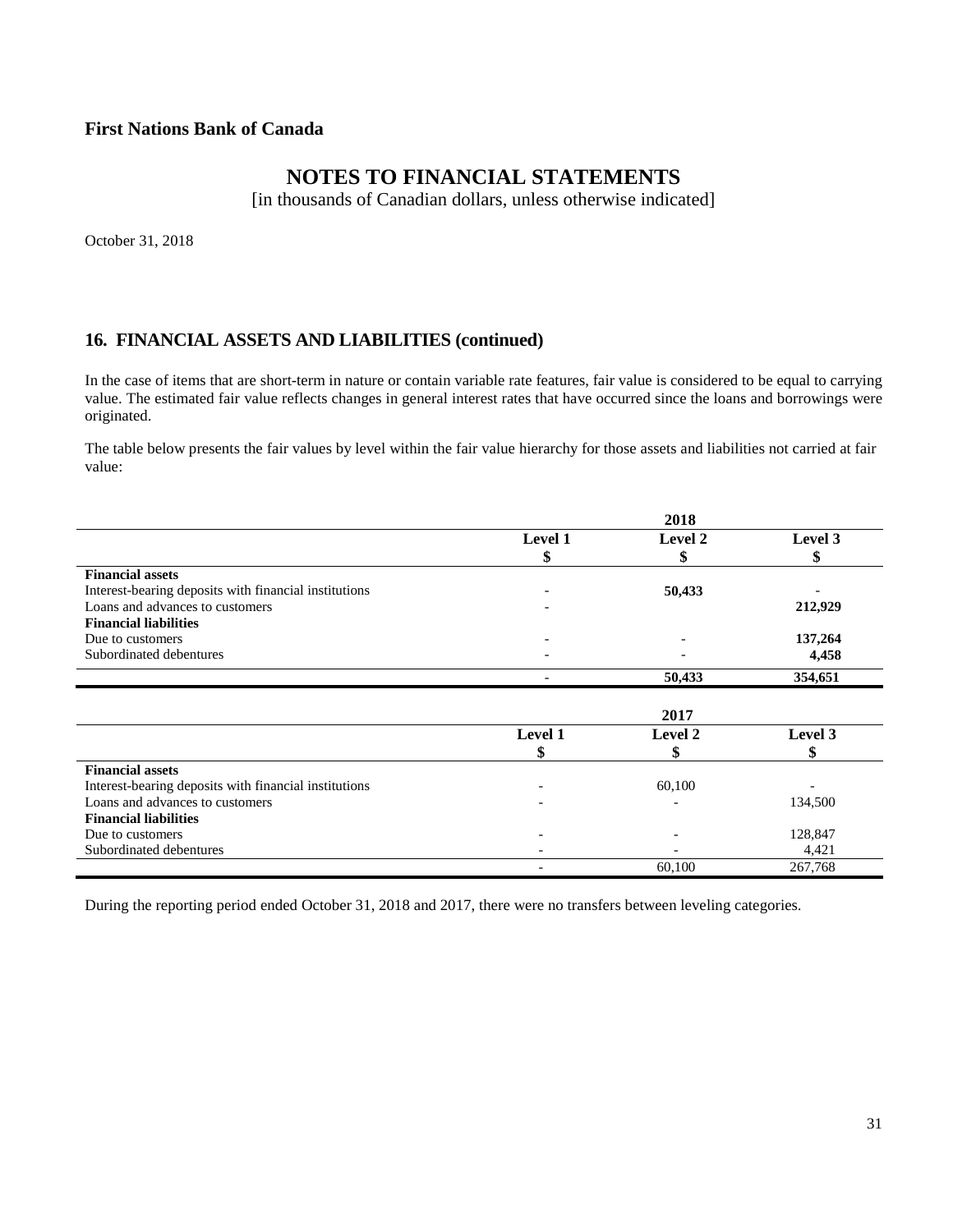## **NOTES TO FINANCIAL STATEMENTS**

[in thousands of Canadian dollars, unless otherwise indicated]

October 31, 2018

## **17. DERIVATIVE FINANCIAL INSTRUMENTS**

Effective November 1, 2010, the Bank entered into a fixed for floating amortizing interest rate swap with TD Bank in order to hedge against interest rate fluctuations. No ineffectiveness from the hedge was recognized in net income during the year. A summary of the interest rate swap as at October 31, 2018 is provided below:

| Counterparty   |                           |                         |                      | 2018                    |                |                   |               |
|----------------|---------------------------|-------------------------|----------------------|-------------------------|----------------|-------------------|---------------|
|                | <b>Notional</b><br>Amount | <b>Maturity</b><br>Date | Paving<br>rate index | Receiving<br>rate index | Paying<br>rate | Receiving<br>rate | Fair<br>value |
|                | \$                        |                         |                      |                         |                |                   | (negative)    |
| <b>TD Bank</b> | 3.745                     | $1-Nov-20$              | <b>Fixed</b>         | 3-month CDOR            | 2.521%         | $CDOR+1.42\%$     | 70            |
| <b>TD Bank</b> | 1.706                     | 15-May-20               | Fixed                | 1-month CDOR            | 4.400%         | $CDOR+3.29%$      | 18            |
| <b>TD Bank</b> | 6,878                     | $1-Dec-21$              | Fixed                | 1-month CDOR            | 3.750%         | $CDOR+2.29%$      | 239           |

|                                                    |                           |                                       |                         | 2017                                         |                            |                                              |                 |
|----------------------------------------------------|---------------------------|---------------------------------------|-------------------------|----------------------------------------------|----------------------------|----------------------------------------------|-----------------|
| Counterparty                                       | <b>Notional</b><br>Amount | <b>Maturity</b><br>Date               | Paving<br>rate index    | <b>Receiving</b><br>rate index               | Paying<br>rate             | Receiving<br>rate                            | Fair<br>value   |
|                                                    | \$                        |                                       |                         |                                              |                            |                                              | \$              |
| <b>TD Bank</b><br><b>TD Bank</b><br><b>TD Bank</b> | 5.178<br>2,682<br>7.160   | 1-Nov-20<br>$30-May-20$<br>$1-Dec-21$ | Fixed<br>Fixed<br>Fixed | 3-month CDOR<br>1-month CDOR<br>1-month CDOR | 2.521%<br>4.400%<br>3.750% | $CDOR+1.42%$<br>$CDOR+3.29%$<br>$CDOR+2.29%$ | 52<br>113<br>21 |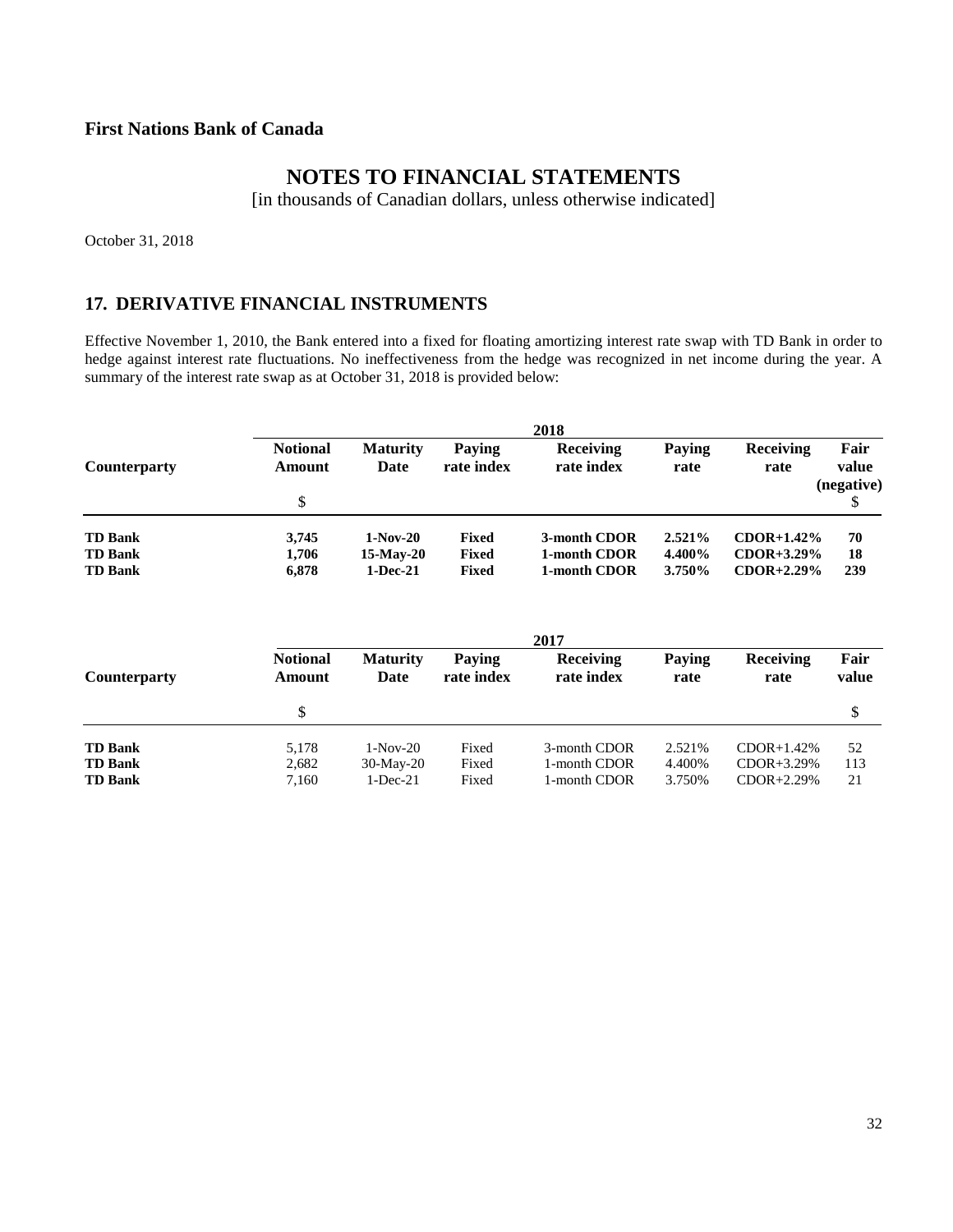## **NOTES TO FINANCIAL STATEMENTS**

[in thousands of Canadian dollars, unless otherwise indicated]

October 31, 2018

## **18. COMMITMENTS AND GUARANTEES**

#### **Lease commitments**

The Bank has entered into commercial lease obligations under long-term, non-cancellable leases for premises.

Future minimum lease payments under non–cancellable operating leases as at October 31 are as follows:

|                                             | ۰D    |
|---------------------------------------------|-------|
|                                             |       |
| 2019                                        | 1,181 |
| $2020\,$                                    | 1,131 |
|                                             | 1,030 |
| $\begin{array}{c} 2021 \\ 2022 \end{array}$ | 912   |
| 2023                                        | 610   |
| Thereafter                                  | 1,990 |
|                                             | 6,854 |

### **Guarantees**

Letters of guarantee have been provided to third parties by the Bank to make payments on behalf of customers up to \$1,618 [October 31, 2017 – \$1,705].

In the normal course of operations the Bank, as set out in its Bylaws, indemnifies directors and officers in certain circumstances, to the extent permitted by law, against certain claims that may be made against them as a result of their services to the Bank. The Bank may be required to indemnify directors, officers and such person's heirs or legal representatives for costs incurred as a result of civil, criminal or administrative actions to which such person is made a party in certain circumstances. The duty of the Bank to indemnify is further contingent on the director or officer meeting certain criteria in the By-laws, such as to have acted honestly and in good faith with a view to the best interest of the Bank. The nature of the indemnification prevents the Bank from making a reasonable estimate of the maximum potential amount that the Bank would be required to pay such persons. No amount has been accrued in the financial statements with respect to this indemnification.